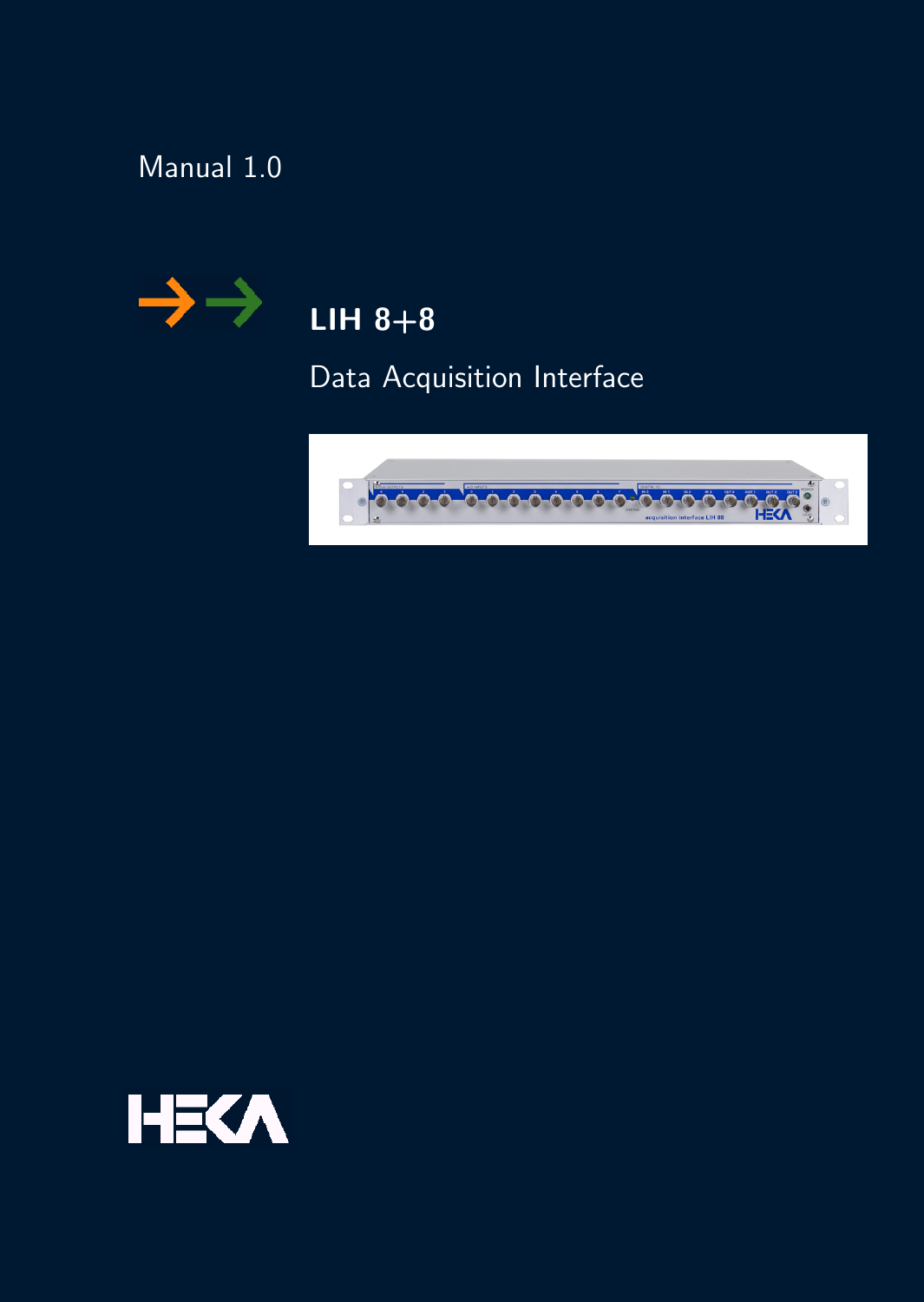| <b>HEKA</b> Elektronik<br>Dr. Schulze GmbH<br>Wiesenstrae 71<br>D-67466 Lambrecht/Pfalz<br>Germany | Phone<br>Fax<br>Web Site<br>Email | $+49(0)$ 6325 / 95 53-0<br>$+49(0)$ 6325 / 95 53-50<br>http://www.heka.com<br>sales@heka.com<br>support@heka.com |
|----------------------------------------------------------------------------------------------------|-----------------------------------|------------------------------------------------------------------------------------------------------------------|
| HEKA Electronics Inc.<br>47 Keddy Bridge Road<br>$R.R. \#2$<br>Mahone Bay, NS B0J 2E0<br>Canada    | Phone<br>Fax<br>Web Site<br>Email | $+19026240606$<br>$+1$ 902 624 0310<br>$\frac{http://www.heka.com}{$<br>nasales@heka.com<br>support@heka.com     |
| HEKA Instruments Inc.<br>20E Vanderventer Ave<br>Suite 102<br>Port Washington, NY 11050<br>U.S.A.  | Phone<br>Fax<br>Web Site<br>Email | $+15168821155$<br>$+15164673125$<br>http://www.heka.com<br>ussales@heka.com<br>support@heka.com                  |

Title Page: LIH 8+8 Acquisition Interface

© 2007 HEKA Elektronik Dr. Schulze GmbH COMLMA/1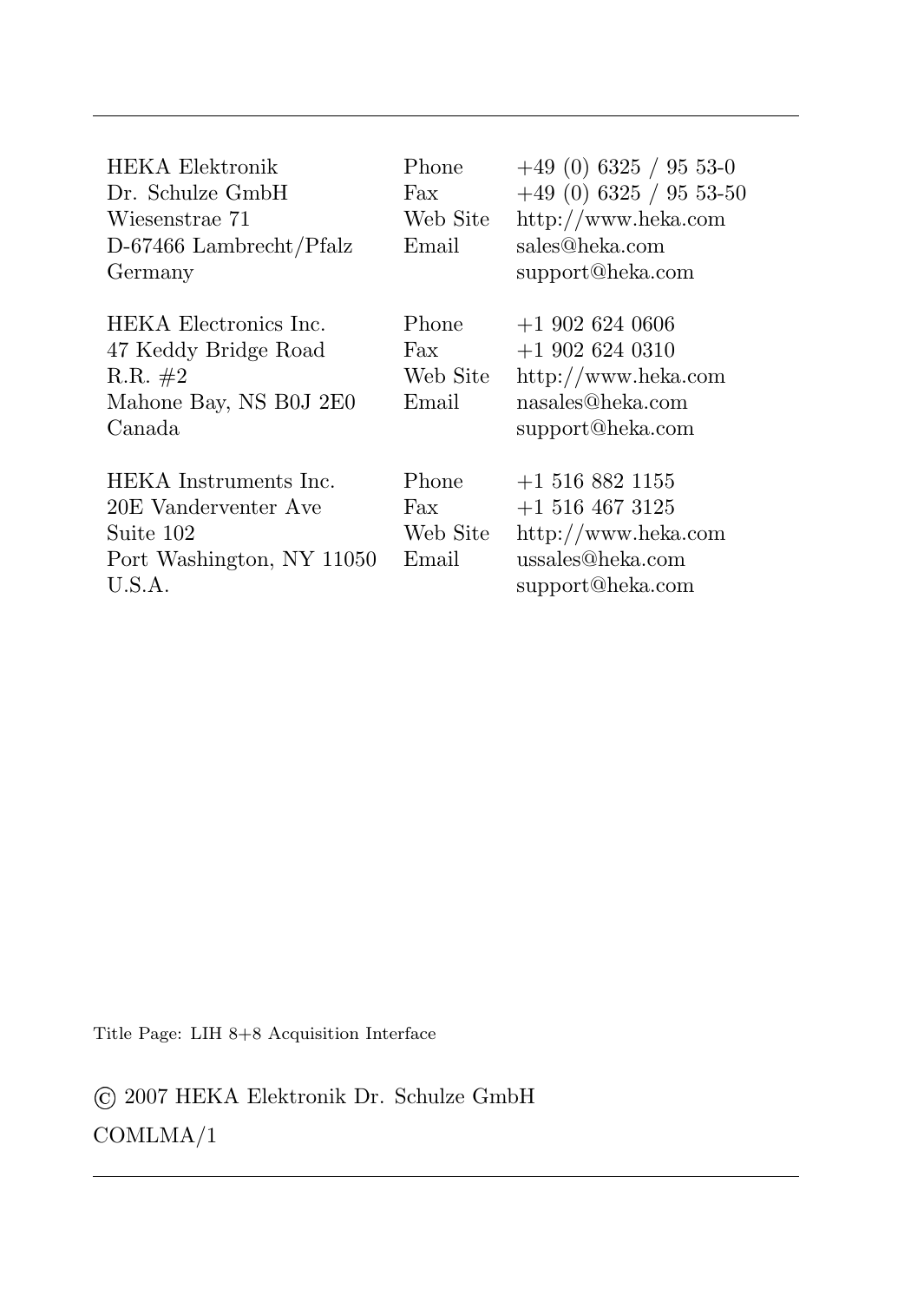## Contents

| 1 |     | Introduction |                                                                   | 1              |
|---|-----|--------------|-------------------------------------------------------------------|----------------|
|   | 1.1 |              |                                                                   | $\mathbf{1}$   |
|   | 1.2 |              |                                                                   | $\mathbf{1}$   |
|   |     | 1.2.1        | For a single rack unit: $\ldots \ldots \ldots \ldots \ldots$      | $\mathbf{1}$   |
|   |     | 1.2.2        | For a dual rack unit: $\ldots \ldots \ldots \ldots \ldots \ldots$ | $\overline{2}$ |
|   | 1.3 |              |                                                                   | $\overline{2}$ |
|   | 1.4 |              |                                                                   | $\overline{2}$ |
|   |     | 1.4.1        | Macintosh                                                         | $\overline{2}$ |
|   |     | 1.4.2        |                                                                   | 3              |
|   | 1.5 |              |                                                                   | 3              |
|   |     | 1.5.1        |                                                                   | $\overline{4}$ |
|   |     | 1.5.2        | Hardware Configuration                                            | $\overline{4}$ |
|   |     | 1.5.3        |                                                                   | $\overline{5}$ |
|   |     | 1.5.4        |                                                                   | $\overline{5}$ |
|   |     | 1.5.5        |                                                                   | 7              |
|   |     | 1.5.6        |                                                                   | 7              |
|   |     | 1.5.7        |                                                                   | $\overline{7}$ |
|   |     | 1.5.8        | Expandability $\ldots \ldots \ldots \ldots \ldots \ldots \ldots$  | 8              |
|   |     | 1.5.9        |                                                                   | 9              |
|   |     | 1.5.10       |                                                                   | 9              |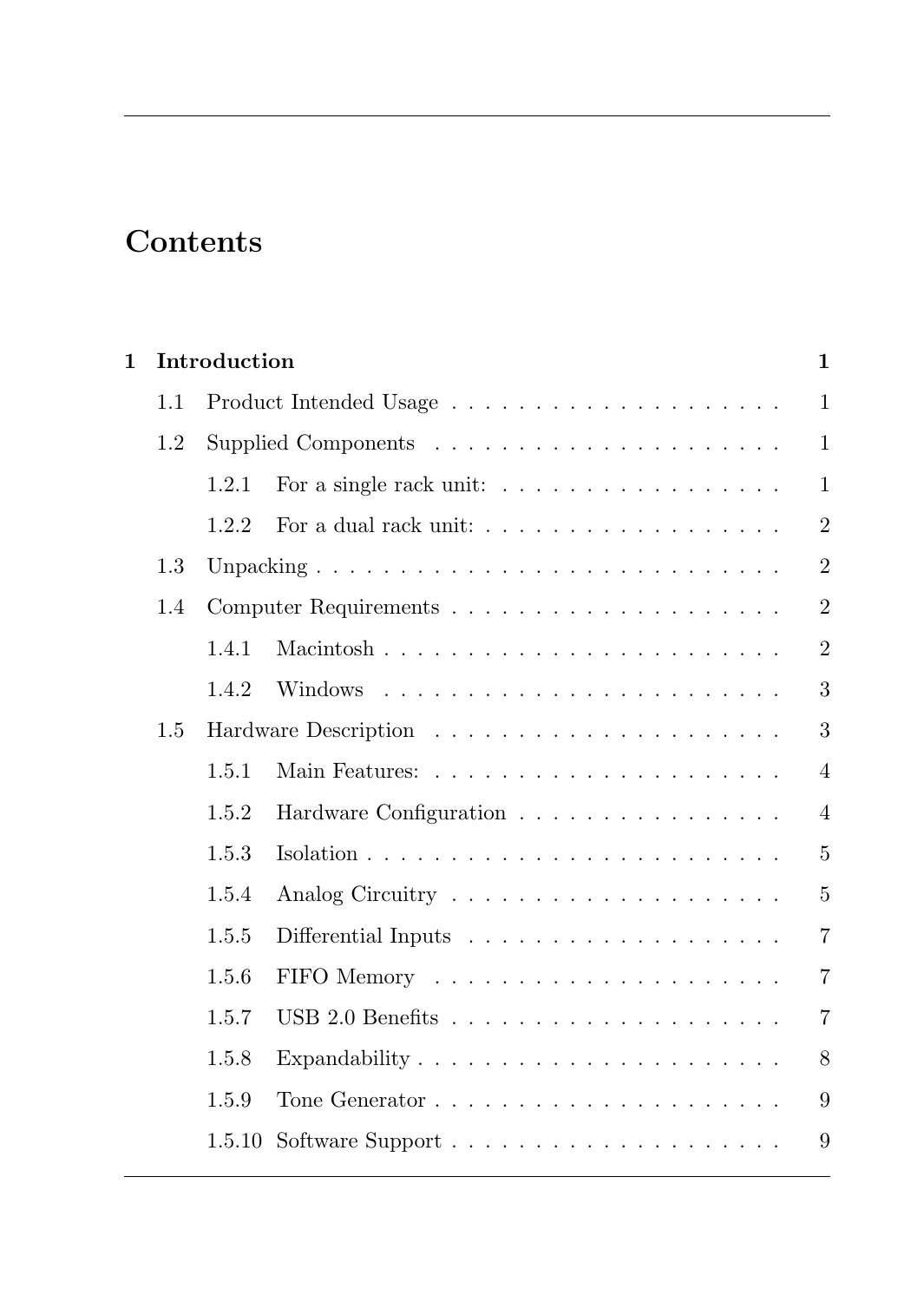| $\bf{2}$ |         | <b>Technical Specifications</b> | 11 |
|----------|---------|---------------------------------|----|
|          | 2.1     |                                 | 11 |
|          | 2.2     |                                 | 11 |
|          | 2.3     |                                 | 12 |
|          | 2.4     |                                 | 12 |
|          | 2.5     |                                 | 12 |
|          | 2.6     |                                 | 13 |
|          | 2.7     |                                 | 13 |
|          | 2.8     |                                 | 13 |
|          | 2.9     |                                 | 13 |
|          |         |                                 | 13 |
|          |         |                                 | 14 |
|          |         |                                 | 14 |
| 3        |         | Installation                    | 15 |
|          | 3.1     |                                 | 15 |
| 4        |         | <b>Controls and Functions</b>   | 17 |
|          | 4.1     |                                 | 17 |
|          | 4.2     |                                 | 20 |
| 5        |         | Troubleshooting                 | 23 |
| 6        |         | <b>Warranty and Support</b>     | 35 |
|          | 6.1     |                                 | 35 |
|          | 6.2     |                                 | 36 |
|          | $6.3\,$ | Obtaining Warranty Service      | 37 |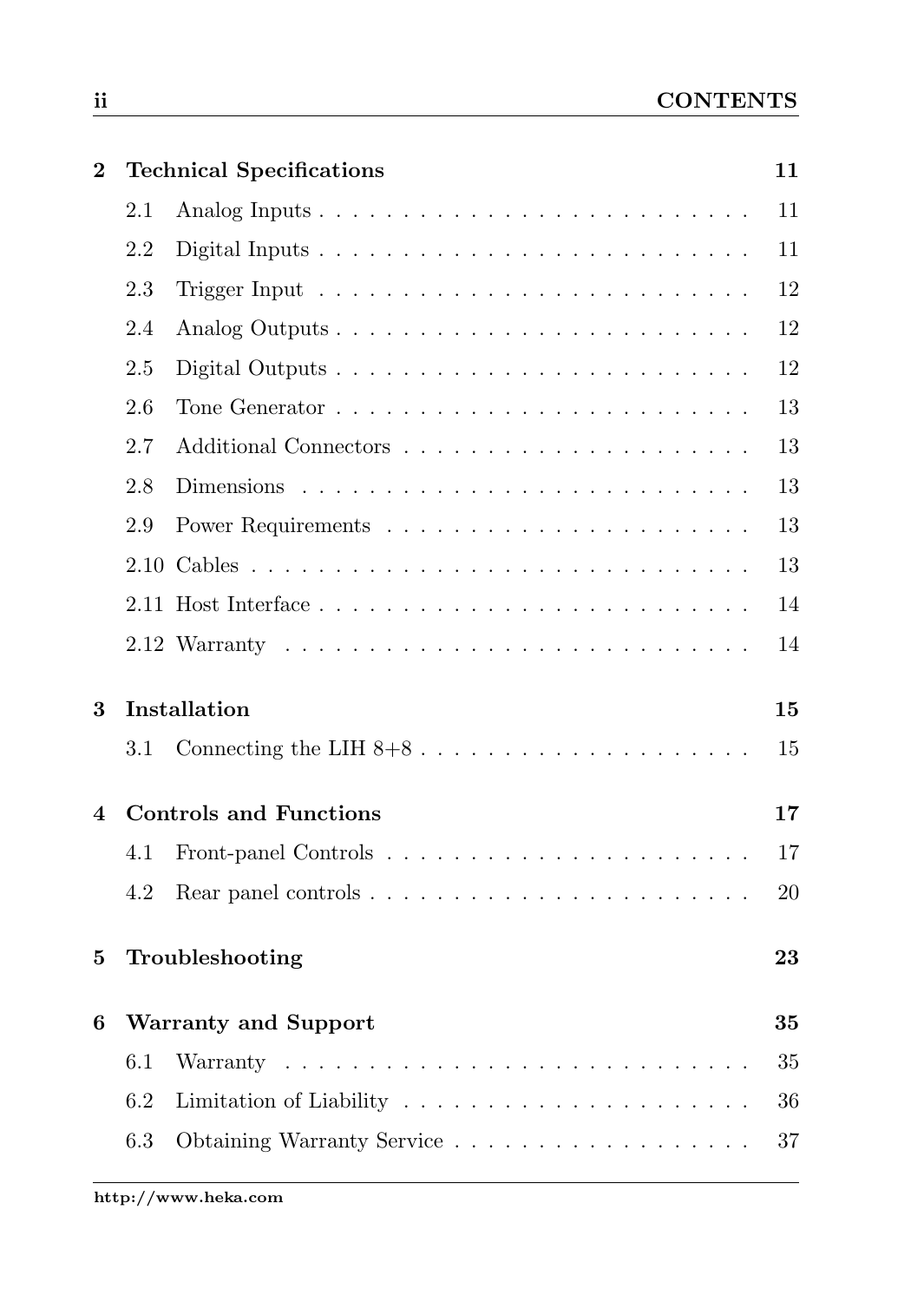|  | 6.4 Obtaining Out-of-Warranty Service 37                                       |    |
|--|--------------------------------------------------------------------------------|----|
|  |                                                                                |    |
|  | 7 Appendix I: Technical Data                                                   | 39 |
|  | 7.1 DIGITAL I/O Connector $\dots \dots \dots \dots \dots \dots \dots \dots$ 39 |    |
|  |                                                                                |    |
|  |                                                                                |    |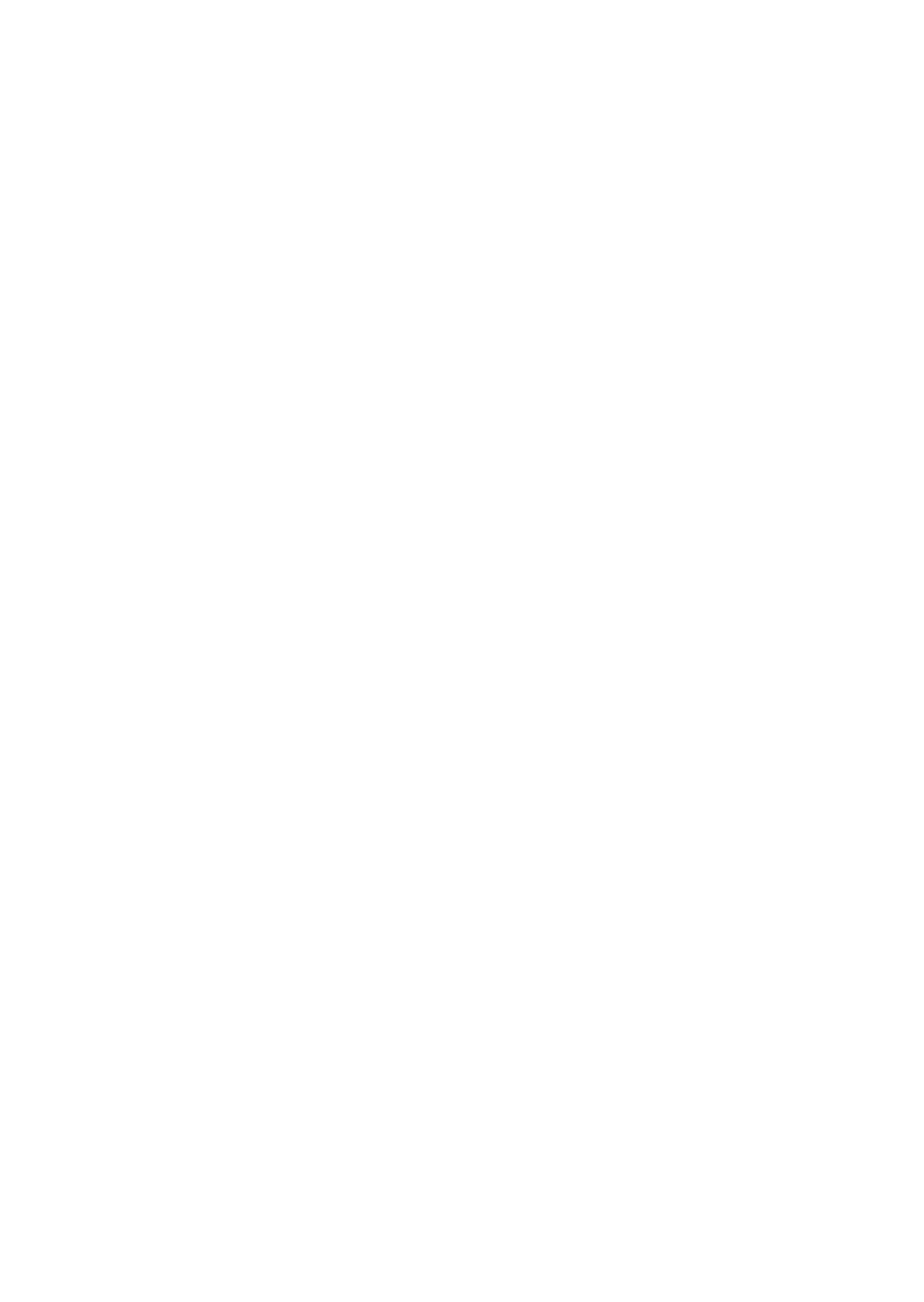# List of Figures

| 1.1 | Schematic illustrating 100 $\mu$ s data acquisition of two pairs<br>of input channels (AD-0, AD-1 and AD-2, AD-3). The 5 $\mu$ s |  |
|-----|----------------------------------------------------------------------------------------------------------------------------------|--|
|     |                                                                                                                                  |  |
|     | 4.1 LIH 8+8 Front Panel Controls 17                                                                                              |  |
|     | 4.2 LIH $8+8$ Rear Panel Controls 20                                                                                             |  |
|     | 7.1 Digital I/O Connector $\dots \dots \dots \dots \dots \dots \dots \dots \dots \dots$ 40                                       |  |
|     |                                                                                                                                  |  |
|     |                                                                                                                                  |  |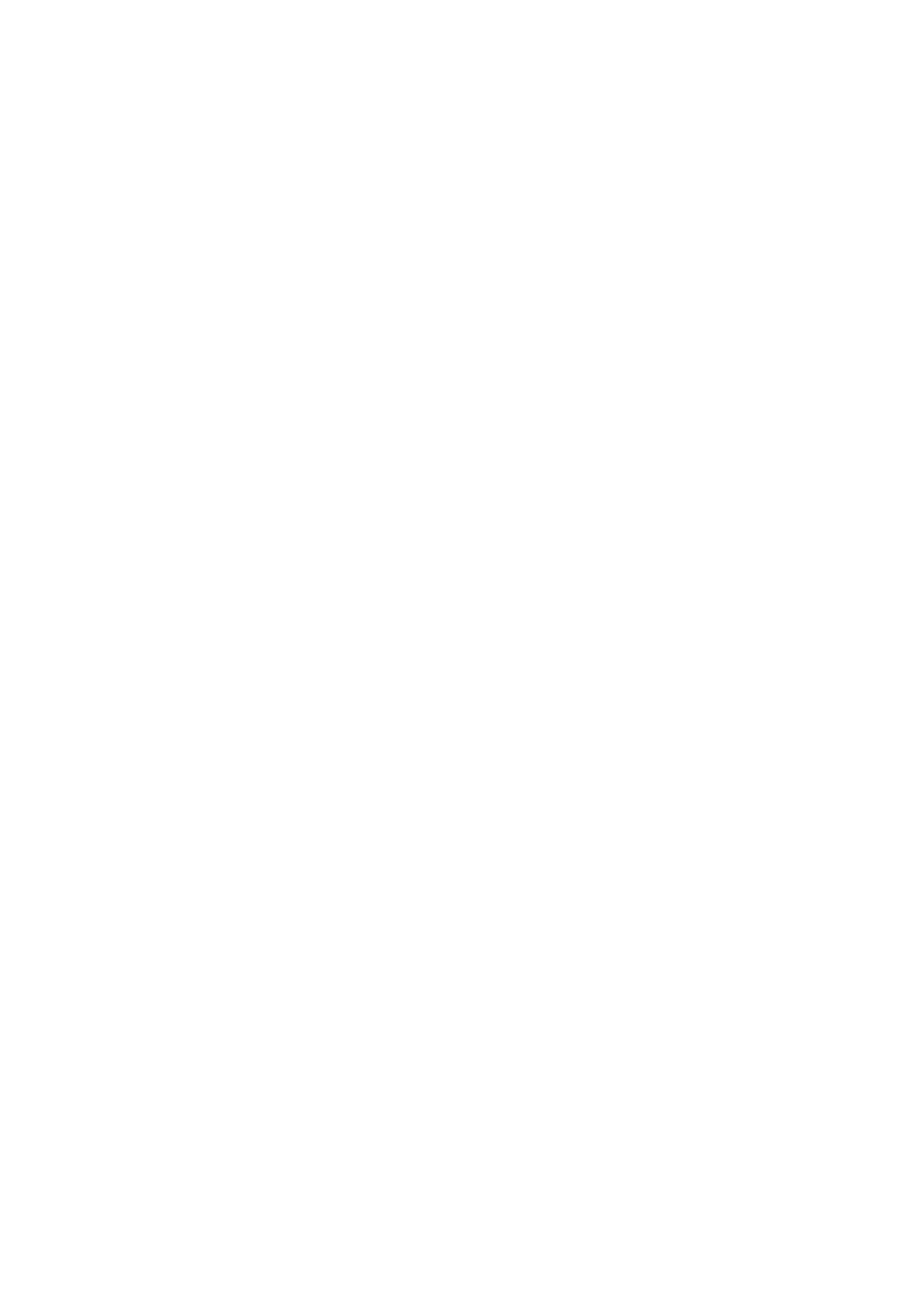# <span id="page-8-0"></span>1. Introduction

## <span id="page-8-1"></span>1.1 Product Intended Usage

The HEKA LIH 8+8 is intended for research use only in a laboratory by persons trained in its use. Users are expected to be able to properly operate the LIH  $8+8$  and associated instruments.

The HEKA LIH  $8+8$  is not intended for medical use. The HEKA LIH  $8+8$ is not intended for use in life support situations, or in situations were improper operation or failure of the LIH 8+8 can result in personal injury.

HEKA makes no representation that the design, implementation, testing, or manufacture of the LIH 8+8 meet reasonable standards for use as a medical product. As stated in the HEKA Limited Warranty Statement, supplied with each product, HEKA expressly disclaims all warranties to buyer except the limited warranty set forth above, including without limitation to any and all implied warranties of merchantability and fitness for a particular purpose."

# <span id="page-8-2"></span>1.2 Supplied Components

The following items should have been packed with your LIH 8+8 Data Acquisition System:

### <span id="page-8-3"></span>1.2.1 For a single rack unit:

- 1 LIH 8+8 data acquisition interface
- 1 USB 2.0 shielded cable (3 meters)
- 1 HEKA CD-ROM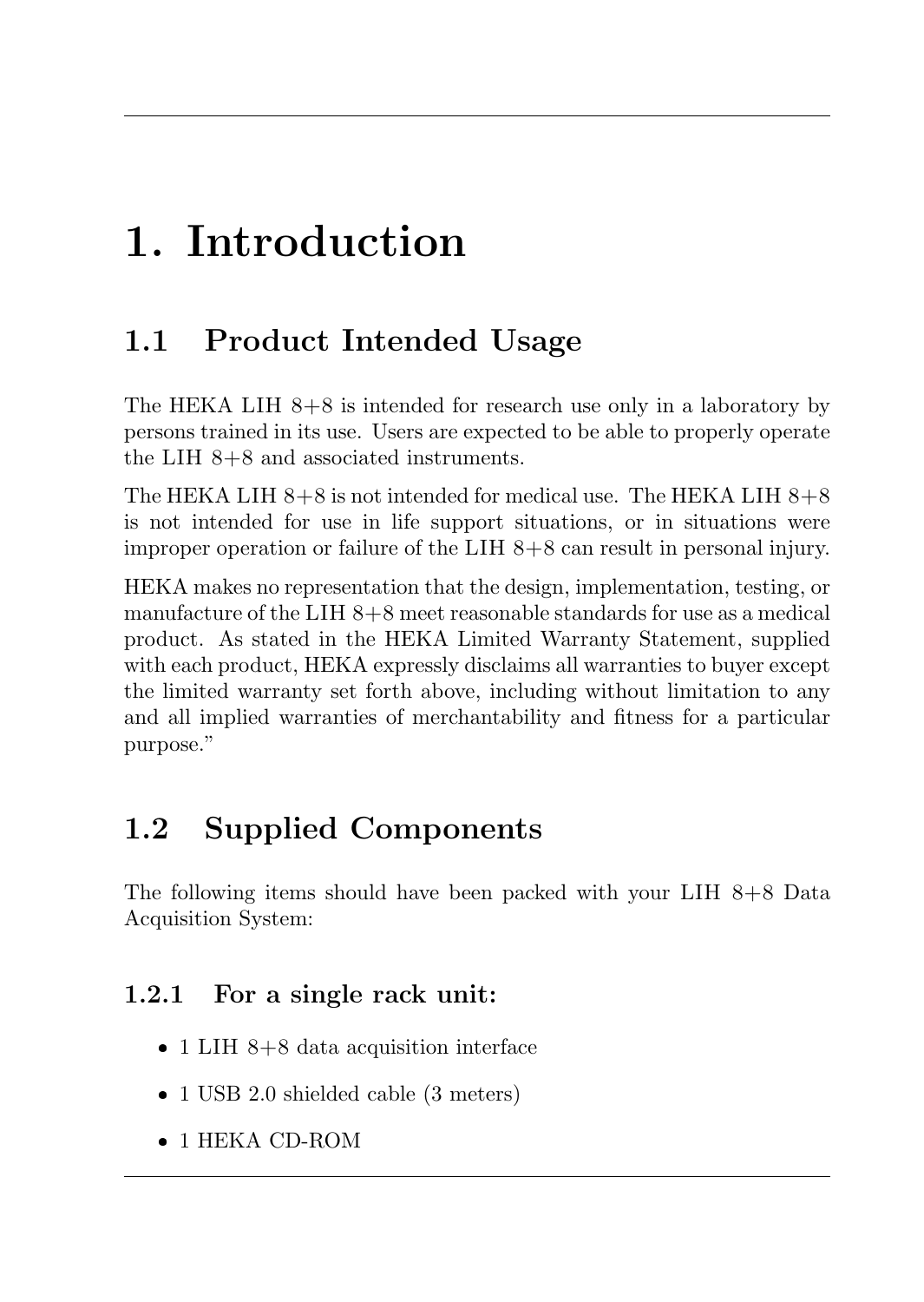- <sup>1</sup> Printed user's manual
- 1 power cord (110 or 220 Volt depending on application)

### <span id="page-9-0"></span>1.2.2 For a dual rack unit:

- 2 LIH 8+8 data acquisition interface
- 2 USB 2.0 shielded cable (3 meters)
- 1 HEKA CD-ROM
- 1 Printed user's manual
- 2 power cord (110 or 220 Volt depending on application)

If any of these items are missing please contact HEKA or your dealer immediately.

# <span id="page-9-1"></span>1.3 Unpacking

After unpacking the LIH 8+8 and accessories from the shipping carton, please inspect each piece for any signs of shipping damage. Please contact the delivering carrier and HEKA immediately if there is any damage. Do not dispose of the shipping carton. The carrier will want to examine the shipping carton to process a damage claim. HEKA insures all shipments to cover shipping damage. It is also advisable to keep the shipping carton in the event that the instrument must be returned for service.

# <span id="page-9-2"></span>1.4 Computer Requirements

### <span id="page-9-3"></span>1.4.1 Macintosh

- Macintosh G5 or faster processor
- Mac OS X  $(10.39 \text{ or higher})$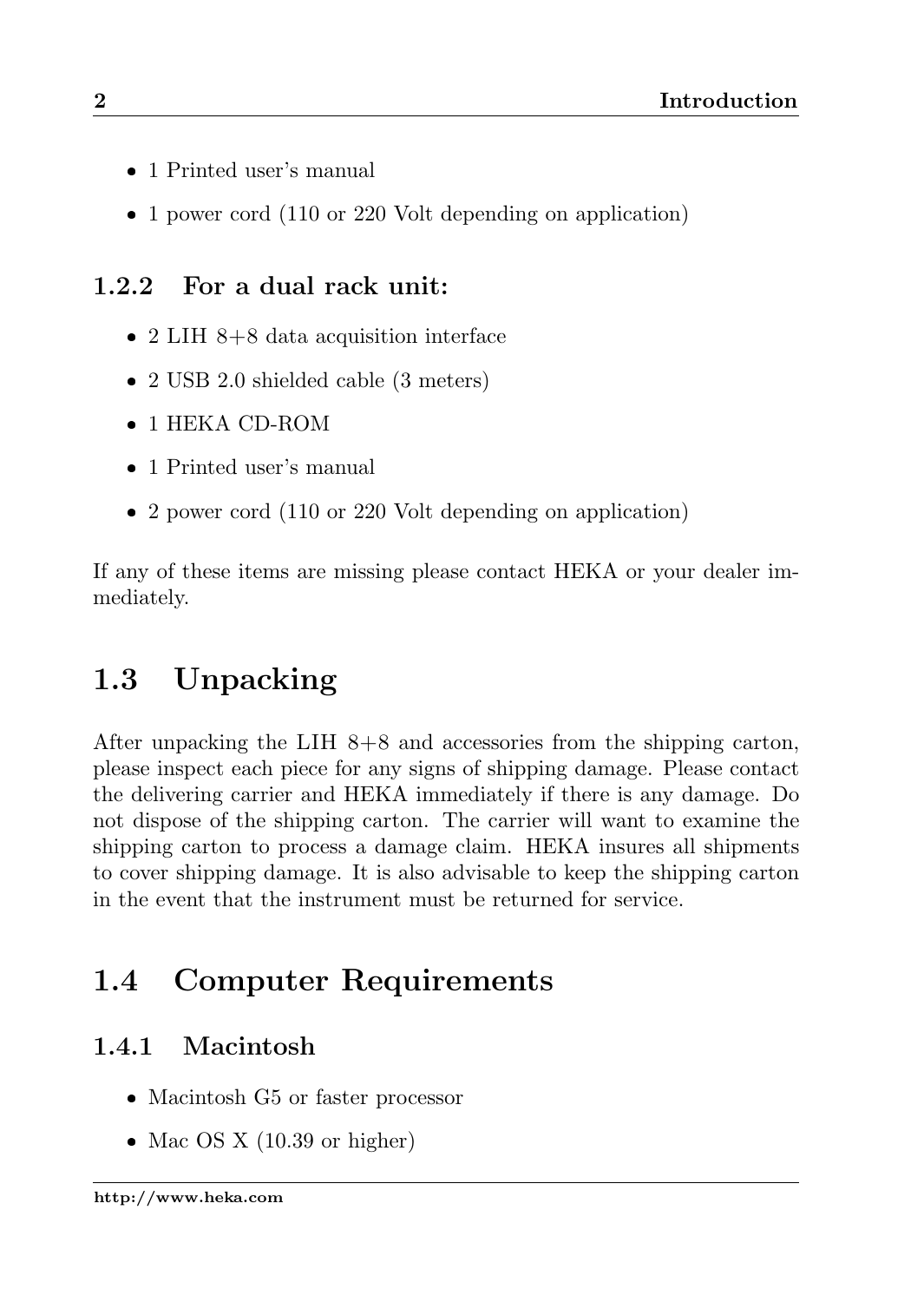- Available USB 2.0 Hi-Speed port (480 Mbits/second)
- CD-ROM or internet access

### <span id="page-10-0"></span>1.4.2 Windows

- Pentium 4 or faster processor
- Windows 2000, XP or Vista
- Available USB 2.0 Hi-Speed port (480 Mbits/second)
- CD-ROM or internet access

Please note that many newer computer systems are supplied with multiple USB 2.0 ports, but only some of these ports are capable of Hi-Speed operation. The LIH  $8+8$  will work on the slower speed ports, but the maximum transfer rates will be greatly reduced. For optimal performance, the LIH 8+8 should only be connected to a USB 2.0 Hi-Speed port.

If your computer system does not have a Hi-Speed USB 2.0 port, then a USB 2.0 adapter may be used. These adapters are available in many configurations (PCI, PC Slot, etc).

### <span id="page-10-1"></span>1.5 Hardware Description

The LIH  $8+8$  is a high resolution, low-noise scientific data acquisition system. It was specifically designed for electrophysiological applications, but it's versatility, allows it to be used for any general purpose data acquisition need.

The LIH 8+8 utilizes the latest Analog to Digital, Digital to Analog, USB 2.0 and high-speed processor technologies to provide expandability and versatility for all current and future requirements. With it's USB 2.0 Hi-Speed interface, the LIH  $8+8$  is truly a plug-and-play device that can be easily migrated from various computer systems and measuring setups.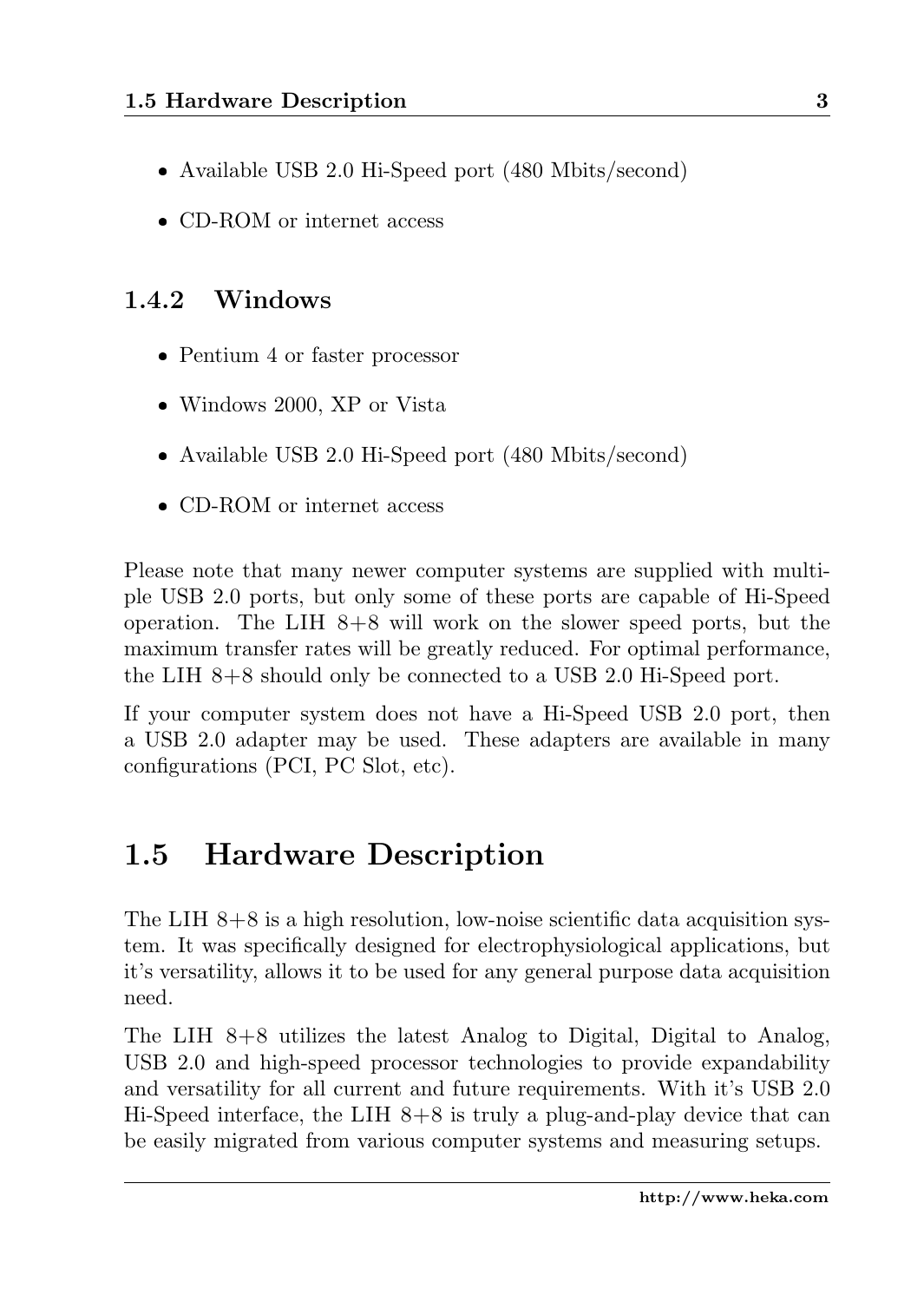### <span id="page-11-0"></span>1.5.1 Main Features:

- Expandable fully synchronized data acquisition system
- All synchronous analog and digital channels are isolated
- Eight differential analog input channels
- Two 16-bit 200 kHz A/D converters multiplexed into two banks of four input channels
- Simultaneous sampling on two channels (one from each bank) at 200 kHz per channel, 400 kHz aggregate rate
- Analog input / output range:  $\pm 10.24$  Volts
- Four 16-bit pseudo differential analog output channels
- Sixteen synchronous digital input channels
- Sixteen synchronous digital output channels
- Master / Slave clock circuitry for multi-unit synchronization
- USB 2.0 host interface offers true plug-and-play installation
- Can be used with Laptop and small form factor computer systems (iMac, Mac mini, etc)
- Compatible with Windows (2000, XP, and Vista), Mac OS X (10.39 and above, PPC or Intel processor)

### <span id="page-11-1"></span>1.5.2 Hardware Configuration

The LIH 8+8 is a rack-mountable data acquisition unit. It has BNC connectors on the front panel for the eight analog inputs, the four analog outputs, and four each of the digital inputs and outputs. All of the digital input and output lines are available on ribbon-cable connectors located on the rear panel. The LIH  $8+8$  is connected to a host computer's USB 2.0 Hi-Speed (480 Mbits/second) port over a shielded USB 2.0 cable (3 meters). The LIH  $8+8$  is compatible with Mac OS X (10.39 and above)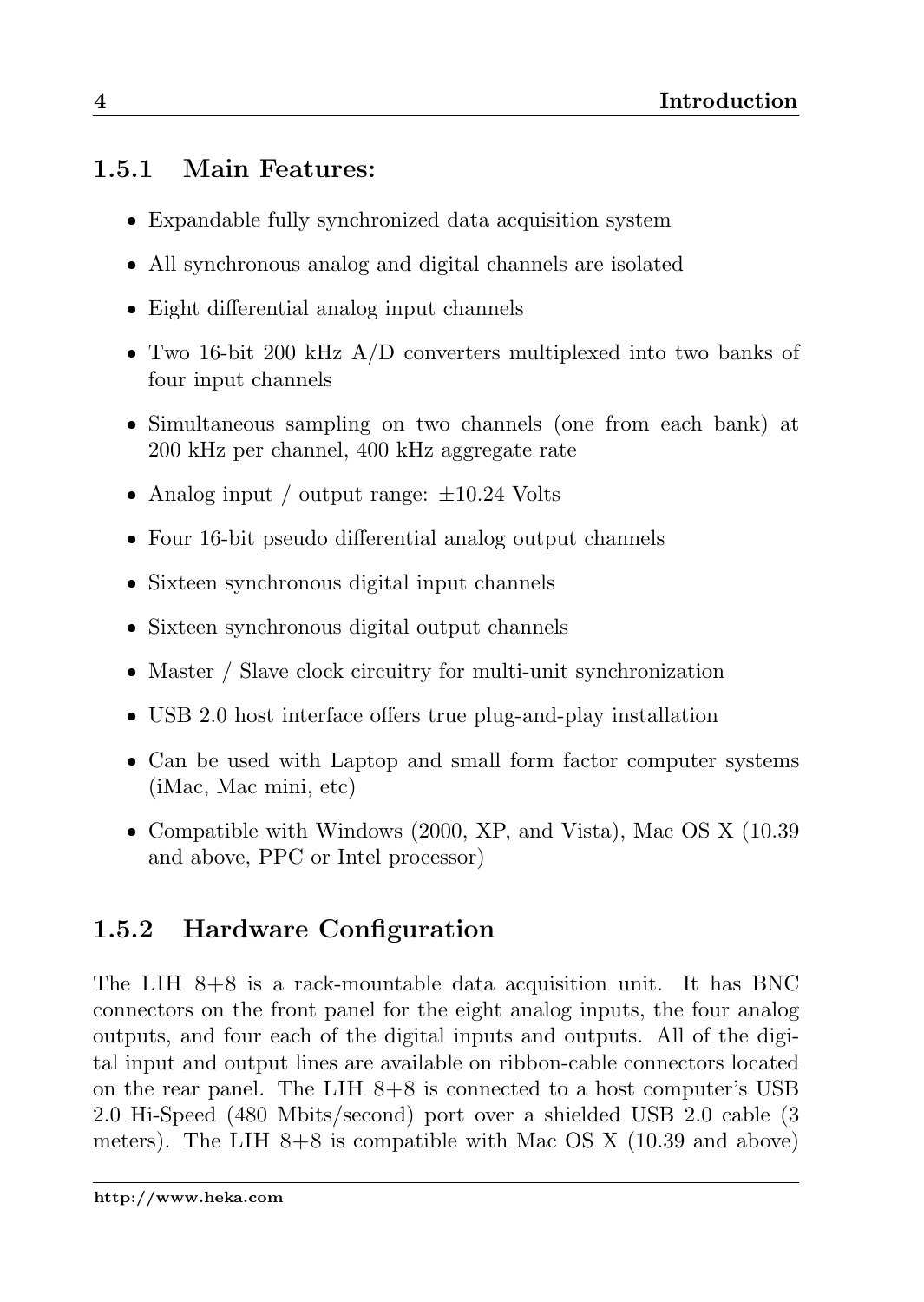and Windows (2000, XP or Vista). The host operating system treats the LIH 8+8 as it would any Flash memory device. Therefore only standard operating system files are required. Moving the LIH  $8+8$  from one computer platform to another is a simple matter of connecting a USB cable and installing the proper data acquisition software.

#### <span id="page-12-0"></span>1.5.3 Isolation

All of the analog input and output channels of the LIH 8+8 are isolated from the digital electronics used to communicate with the computer. This isolation is achieved with state of the art high-speed digital isolator's. This isolation is provided to eliminate computer electrical noise from the analog measurements. Computers contain digital electronics that switch at high-speed producing large electrical transients. The computer ground functions as the return path for these transients resulting in substantial high-frequency ground noise. Each analog input and output channel of the LIH 8+8 has it's own separate ground path that is isolated from the computer ground. Therefore, computer ground noise is not coupled into the measurement. Isolation is almost essential if low-noise analog outputs are provided as with the LIH  $8+8$ . If the analog outputs are not electrically isolated from the computer ground, the analog output ground will contain computer-generated noise. This is one of the major ways by which computer-generated noise is introduced into a measurement system. The isolation of the LIH  $8+8$  brings with it another benefit that simplifies complex measurement systems. Since the analog inputs and outputs of the LIH  $8+8$  float with respect to ground, the LIH  $8+8$  and the host computer are not a source of ground loop problems.

### <span id="page-12-1"></span>1.5.4 Analog Circuitry

The LIH 8+8 provides eight analog differential inputs, four analog pseudodifferential outputs, sixteen digital inputs and sixteen digital outputs. All channels are sampled synchronously.

The eight analog input channels are separated into two banks of four. One bank is comprised of  $A/D$  input channels 0,2,4 and 6 and the other of 1,3,5 and 7. Each bank is multiplexed into one 16-bit 200 kHz A/D converter.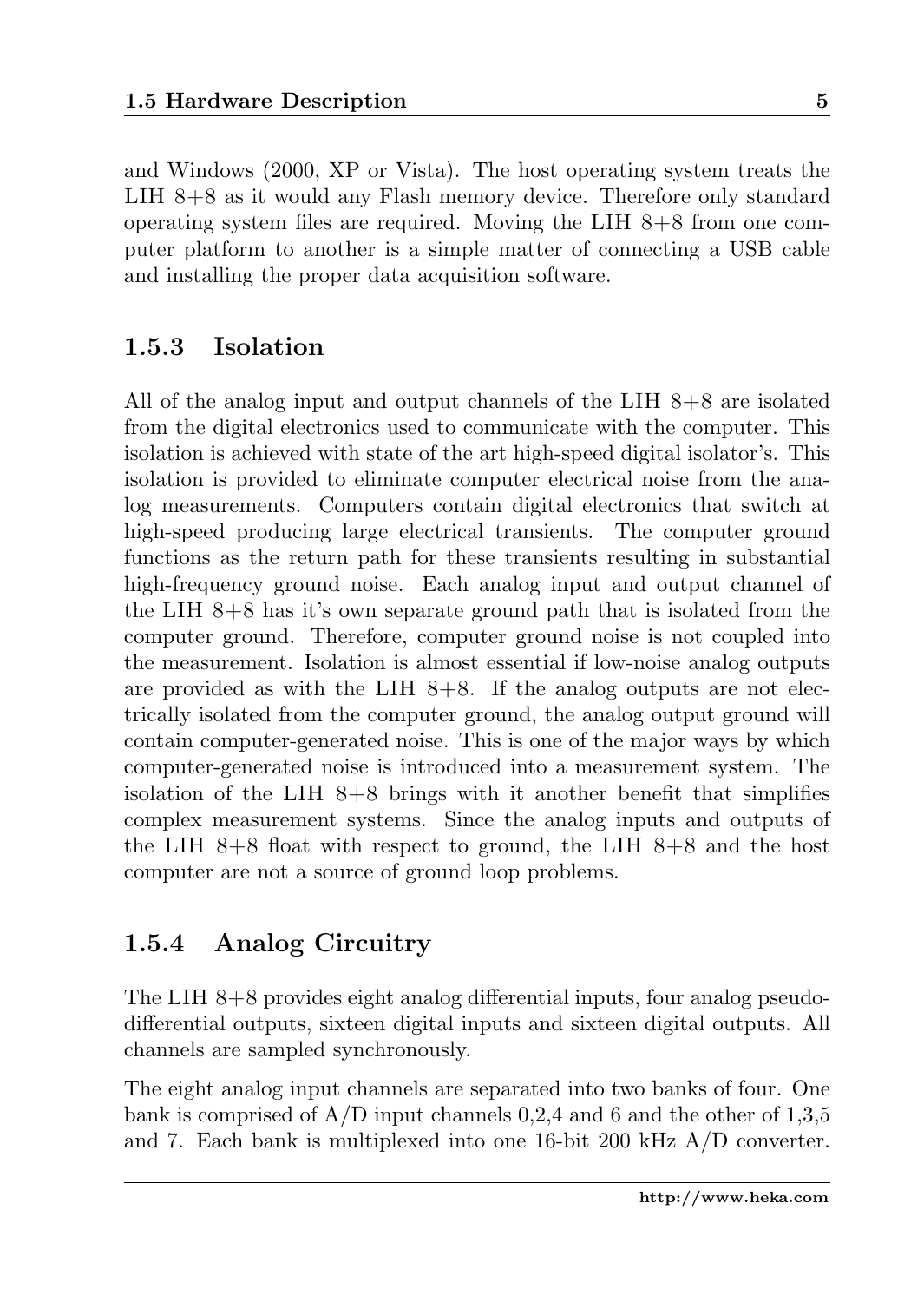Both A/D converters sample simultaneously at the maximum conversion rate resulting in a total throughput of 400 kHz. If the bandwidth of the experiment calls for lower sampling rates, then the hardware will adjust the rate accordingly.

The simultaneous sampling arrangement allows pairs of channels, for example the Current and Voltage signals from a Patch Clamp Amplifier, to be digitized without phase-shift. The analysis of high-frequency correlation between these cophasic signals is simplified since there is no time offset between sample points on these input channels. Also, during this cophasic acquisition, there will be no time delay between the firing of two  $D/A$ channels and the sampled inputs. If more than one pair of input channels are acquired, then a  $5 \mu s$  sampling delay will occur. See illustration below.



<span id="page-13-0"></span>Figure 1.1: Schematic illustrating 100  $\mu$ s data acquisition of two pairs of input channels (AD-0, AD-1 and AD-2, AD-3). The 5  $\mu$ s time delay is shown in the insert.

The four 16-bit D/A converters feature high accuracy with low noise. This low noise allows for the observation of least significant bit transitions. The D/A converters update simultaneously.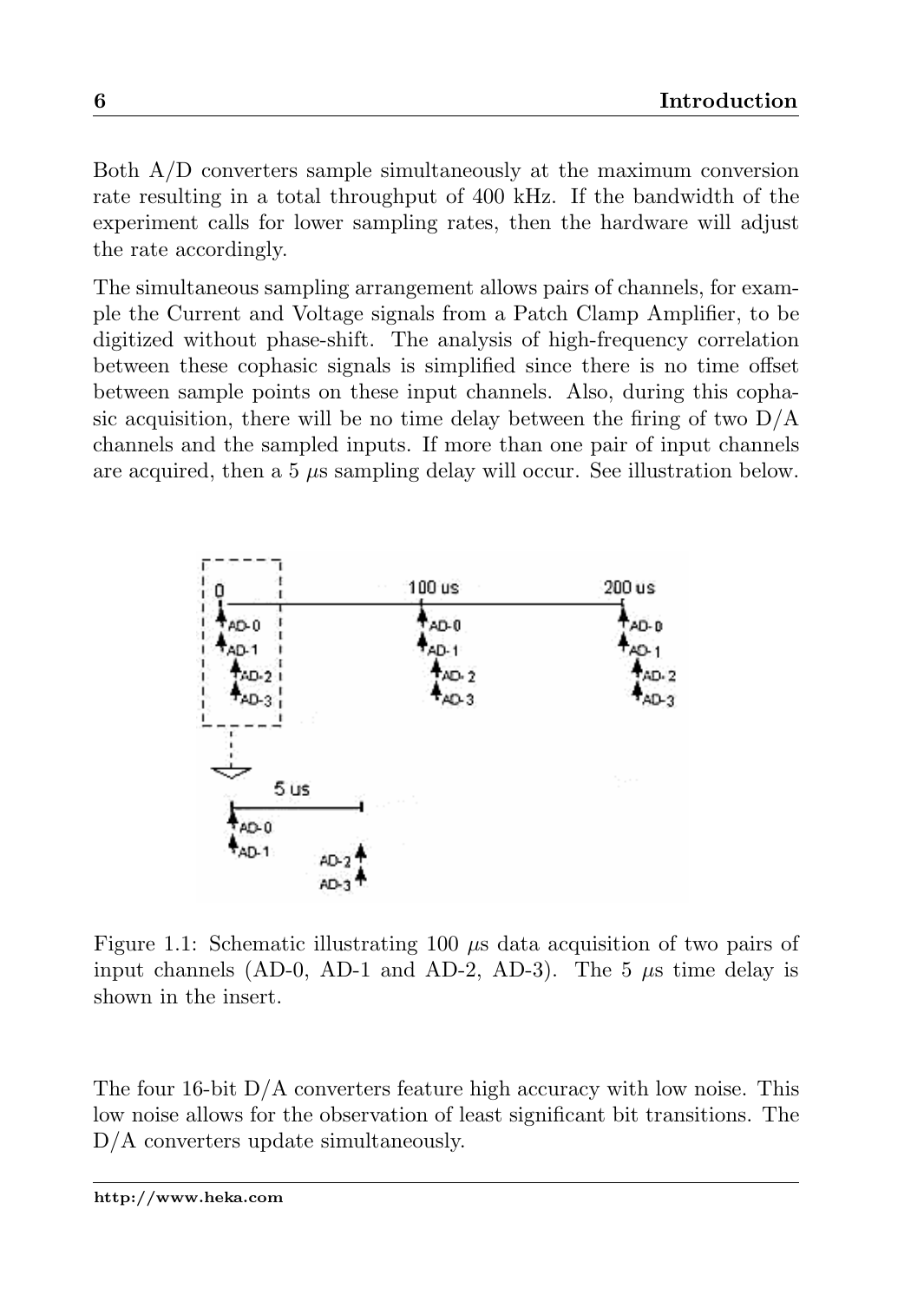#### <span id="page-14-0"></span>1.5.5 Differential Inputs

The LIH  $8+8$  was designed with differential  $A/D$  inputs to provide the most accurate measurements. Differential inputs are isolated inputs since they are referenced to a ground point that is not connected to earth ground. Therefore, differential inputs eliminate common-mode voltage errors that can occur and are required for measuring low-level signals.

Other data acquisition interfaces that use single-ended analog inputs are non-isolated inputs that are referenced to earth ground. Non-isolated systems also connect the digital I/O signals to the same ground. If the recording setup shares the same ground as the data acquisition interface, typically via the building's AC power, the difference in ground potential between the two devices can be substantial. Fast switching currents must then travel between the various devices of the recording setup to the computer. Depending on how single-ended inputs are connected, ground-loop errors can be introduced resulting in inaccurate measurements.

#### <span id="page-14-1"></span>1.5.6 FIFO Memory

The LIH 8+8 is supplied with two 512 kilosample FIFOs, one each for input and output data points. The combination of these FIFOs and the high-speed data transfer of the USB Bus allows high-speed continuous data acquisition to be performed independent of the activity of the host computer.

### <span id="page-14-2"></span>1.5.7 USB 2.0 Benefits

#### 1.5.7.1 True Plug-and-Play

Simply connect the LIH 8+8 to an available Hi-Speed USB 2.0 port on the host computer system using the supplied USB cable. The computer will automatically identify the LIH 8+8 and install the appropriate system drivers, if needed. This connection scheme greatly reduces start-up time. It is no longer necessary to open the computer to add a board. Simply make all of the connections to the recording setup and execute the data acquisition software. Within minutes, data can be acquired.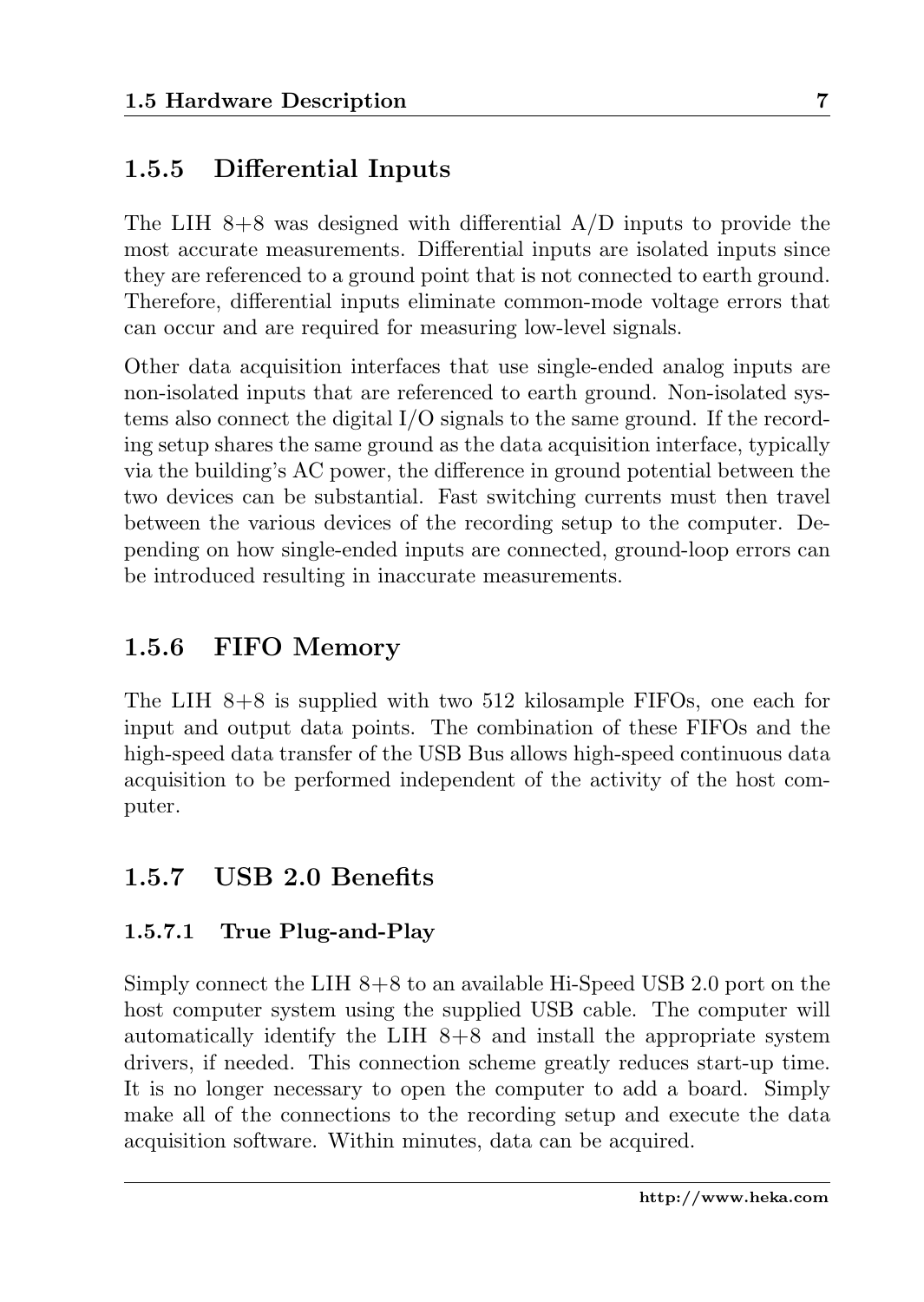#### 1.5.7.2 Greater Computer Support

In the past, many data acquisition devices could only be interfaced to highend desktop computers with available bus slots (i.e. ISA, PCI, etc). This typically meant that only larger foot-print and more expensive computer systems could be used. Today, virtually all desktop and laptop computers on the market provide USB ports. It is now possible to use low-cost, small form factor systems (i.e. iMac, Mac mini, etc) with the LIH 8+8 for data acquisition applications.

#### 1.5.7.3 Hot-Swappable

Another advantage of the USB based LIH 8+8 data acquisition interface is that it can be installed or removed while the computer is running. Just plug the device in, use it, and unplug it when done. There is no need to power down the computer. The LIH  $8+8$  is self-enumerating and selfidentifying. The device driver is dynamically loaded when connected and dynamically unloaded when unplugged.

### <span id="page-15-0"></span>1.5.8 Expandability

If an application requires more channels than are available on a single LIH 8+8, then multiple units can be connected and fully synchronized. Each LIH 8+8 unit requires a dedicated Hi-Speed USB 2.0 port and an external cable connection between the units. This external connection is used to synchronize the acquisition clocks of the units and is made with a standard CAT5 patch cable. Note that LIH 8+8 interfaces installed on separate computers use a single external trigger to start the multiple units simultaneously.

**Important note:** The hardware design of the LIH  $8+8$  will allow any number of units to be installed, only limited by the number of available Hi-Speed USB 2.0 ports. Currently there is a software limitation which only allows one master /slave combination, basically doubling all of the input and output channels.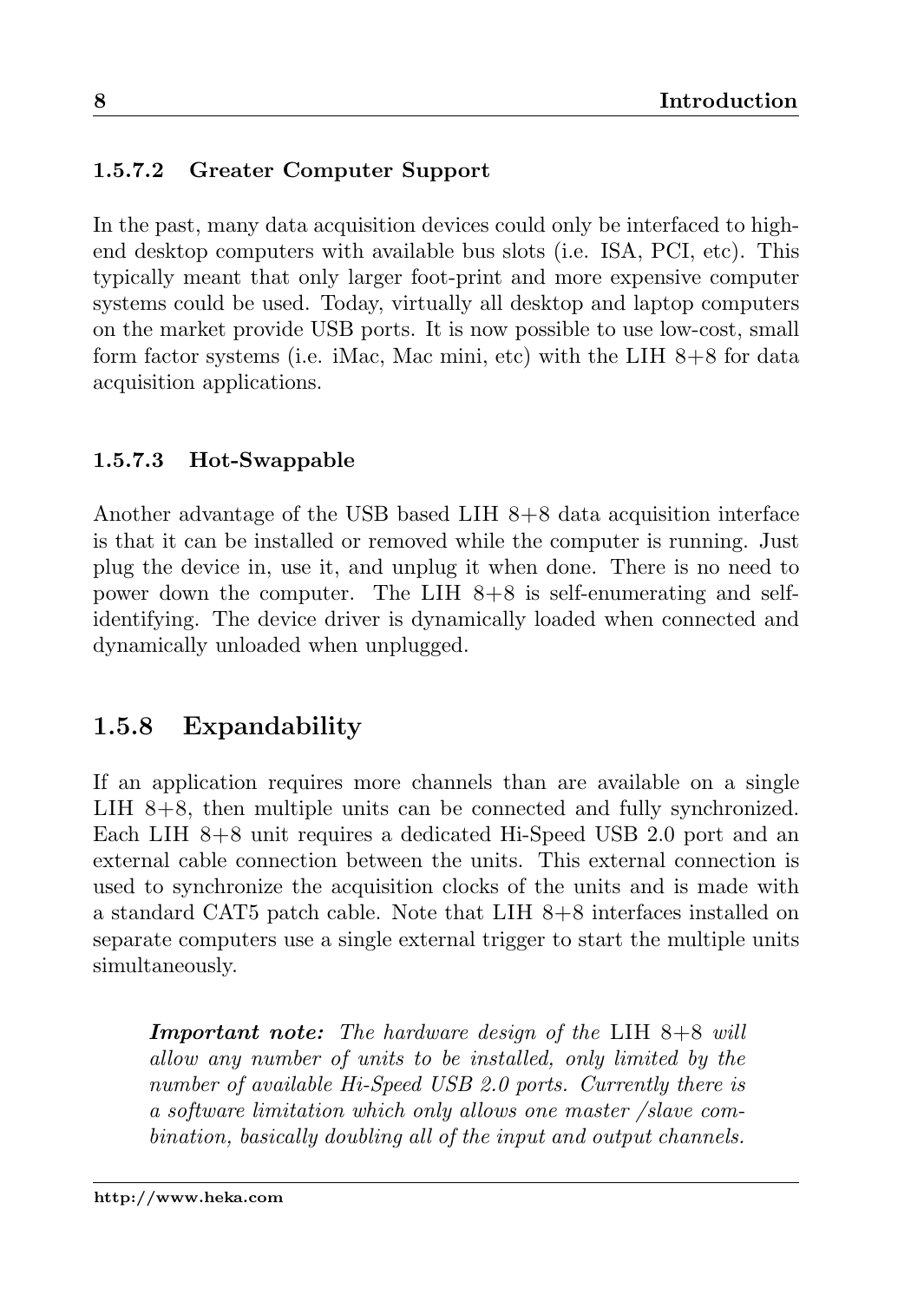### <span id="page-16-0"></span>1.5.9 Tone Generator

The LIH 8+8 has a built-in tone generator that is controlled by software. The tone generator has a frequency range between 200 Hz and 4 kHz. A 3.5 mm audio connector is provided on the rear panel for connection to an amplified speaker or headset.

One of the features of the PATCHMASTER software is the capability to play a sound that is proportional to R-membrane. This is typically used for monitoring seal-resistance. This feature was originally supported via the sound output hardware of the host computer. Over the years many sound board and chipset manufacturers dropped support of various commands that were used by PATCHMASTER to generate this sound. This made it very difficult to support this feature other than on a few computer systems. By adding the tone generator directly to the data acquisition interface, this feature can now be easily supported in all computer systems without any additional hardware or software.

### <span id="page-16-1"></span>1.5.10 Software Support

The LIH 8+8 is fully supported by the following HEKA software packages:

- PATCHMASTER
- CHARTMASTER
- POTMASTER
- TIDA

A Windows DLL (Dynamic Link Library) is available for software developers that are interested in writing their own Windows applications. Please contact HEKA for further details.

IgorPro XOPs ("external operations") are also available for controlling the LIH 8+8 directly from WaveMetrics IgorPro (5.0 or later) software. The LIH XOP's are free of charge, and can be downloaded directly from the HEKA website. Please note that currently, only a Windows version is available.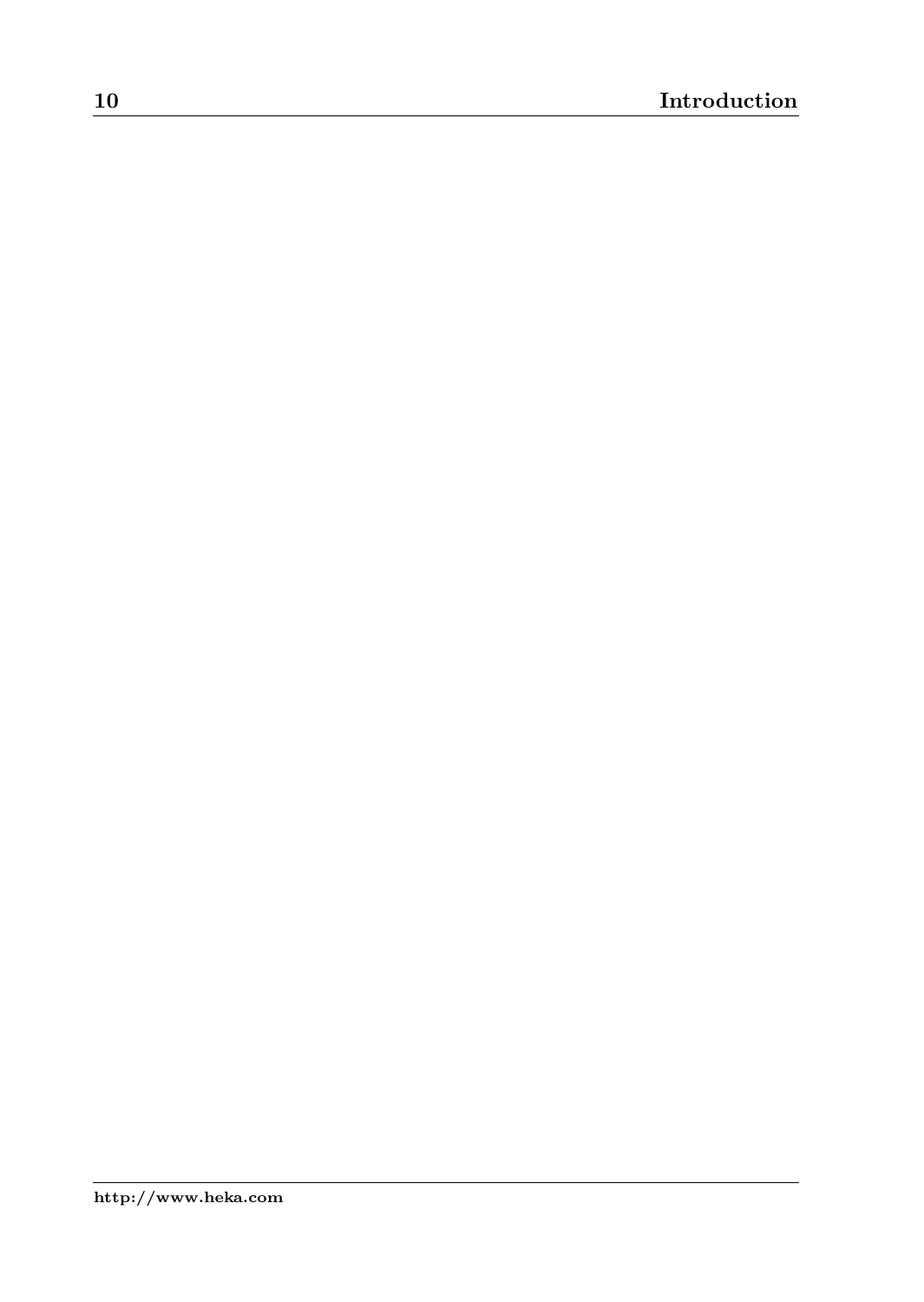# <span id="page-18-0"></span>2. Technical Specifications

# <span id="page-18-1"></span>2.1 Analog Inputs

| Number of channels:         | 8                                        |
|-----------------------------|------------------------------------------|
|                             | 2 ADC multiplexed into 4 inputs          |
|                             | Bank $0$ - channels $0.2.4$ and $6$      |
|                             | Bank $1$ - channels $1,3,5$ , and $7$    |
| Input type:                 | differential, isolated                   |
| Input connector:            | BNC on front panel                       |
| Resolution:                 | 16-bit, (1 in 65536)                     |
| Sampling rate:              | 400 kHz aggregate, 200 kHz per ADC       |
| Input range:                | $-10.24$ to $+10.239$ Volts              |
| Differential non-linearity: | $0.002\%$ of FSR                         |
| Drift:                      | $\pm 2$ ppm/ $\degree$ C                 |
| Input impedance:            | 1 ΜΩ                                     |
| Signal to noise ratio:      | 86 dB at DC to 160 kHz, $<$ 1 mV PP      |
| No missing codes:           | $16$ -bit                                |
| Crosstalk between ADC:      | not measurable                           |
| Crosstalk between banks:    | $-110$ dB, 20 Volt 1 kHz sine wave input |
| Maximum over voltage:       | $\pm 35$ Volts                           |

## <span id="page-18-2"></span>2.2 Digital Inputs

| Number of channels:   | 16, isolated                      |
|-----------------------|-----------------------------------|
| Input type:           | 3.3 and 5 Volt logic compatible   |
| Minimum pulse width:  | $150$ ns                          |
| Input connectors:     | 3 on front panel BNC              |
|                       | all on rear panel DB-25 connector |
| Maximum over voltage: | $\pm 30$ Volts D.C.               |
|                       |                                   |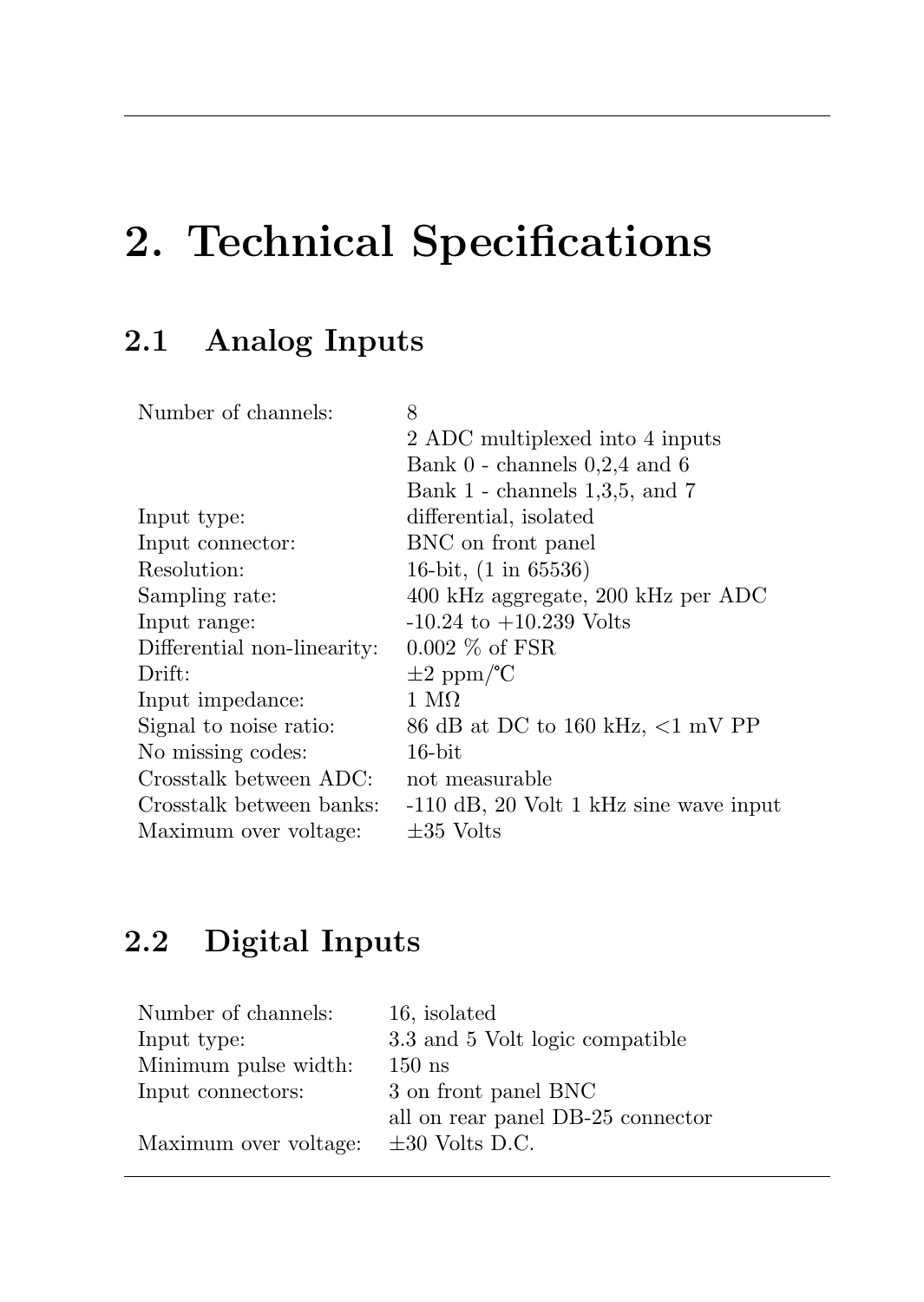# <span id="page-19-0"></span>2.3 Trigger Input

| Number of channels:   | 1. isolated                          |
|-----------------------|--------------------------------------|
| Input type:           | 3.3 and 5 Volt logic compatible      |
| Minimum pulse width:  | 30 <sub>ns</sub>                     |
| Operational mode:     | software selectable                  |
|                       | positive or negative edge transition |
| Input connector:      | BNC on front panel                   |
| Maximum over voltage: | $\pm 30$ Volts D.C.                  |

# <span id="page-19-1"></span>2.4 Analog Outputs

| Number of channels:      | 4, individual DAC               |
|--------------------------|---------------------------------|
| Output type:             | pseudo differential, isolated   |
| Output connector:        | BNC on front panel              |
| Resolution:              | 16-bit, $(1 \text{ in } 65536)$ |
| Settling time:           | $\langle 1 \mu s$               |
| Output range:            | $-10.24$ to $+10.239$ Volts     |
| Gain error:              | $0.2\%$ of FSR                  |
| Gain linearity:          | ${<}2$ dB                       |
| Drift:                   | $\pm 4$ ppm/ $^{\circ}$ C       |
| Output impedance:        | $4.7\ \Omega$                   |
| Signal to noise ratio:   | $116 \text{ dB}$                |
| Short circuit to ground: | indefinite                      |
| Current output:          | $\pm 20$ mA maximum             |

# <span id="page-19-2"></span>2.5 Digital Outputs

| 16. isolated                      |
|-----------------------------------|
| TTL logic compatible              |
| 4 on front panel BNC              |
| all on rear panel DB-25 connector |
| logic low                         |
| $\pm 35$ mA                       |
|                                   |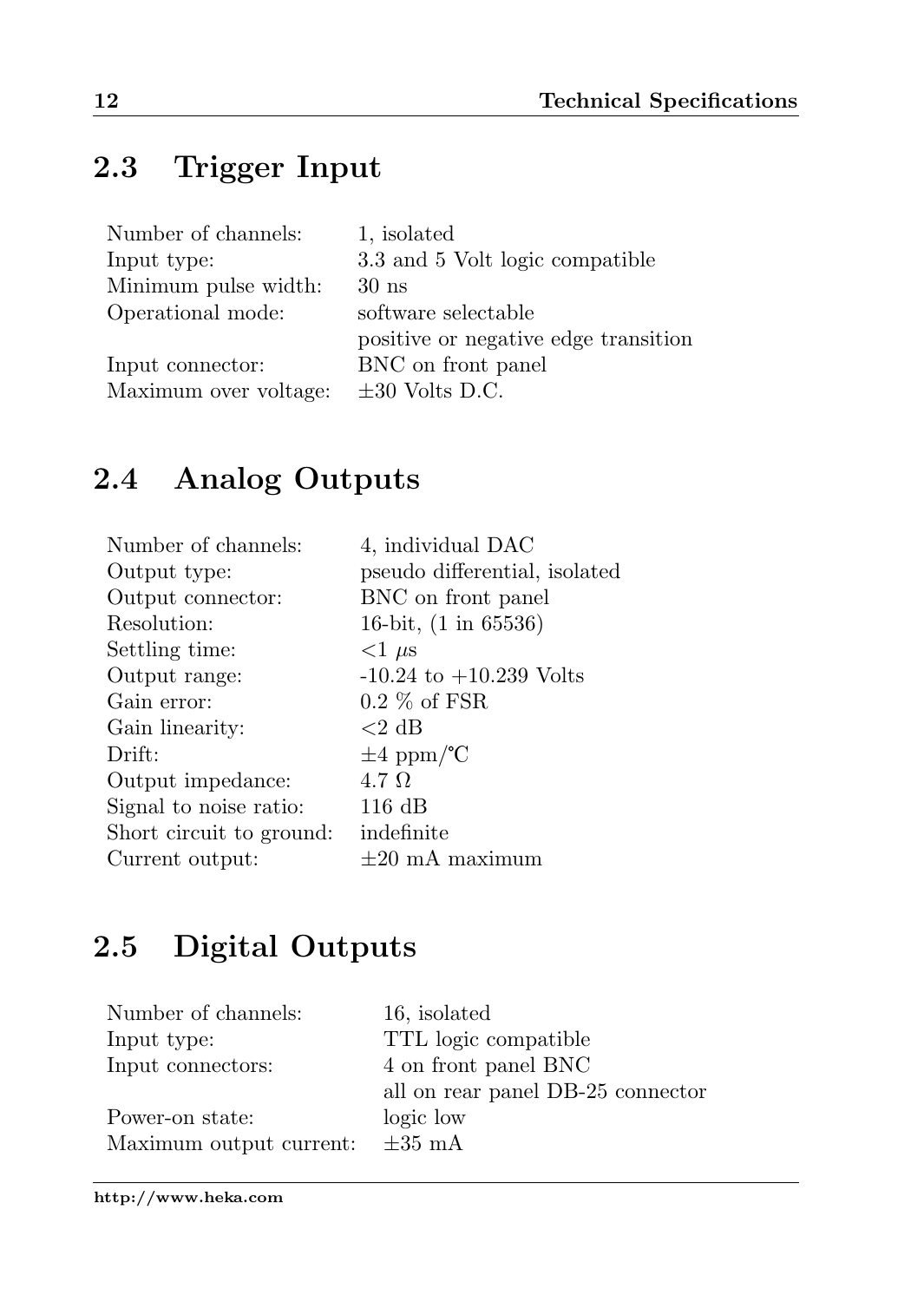### <span id="page-20-0"></span>2.6 Tone Generator

| Frequency range:  | between 200 Hz and 4 kHz        |
|-------------------|---------------------------------|
| Output connector: | 3.5 mm audio jack on rear panel |

## <span id="page-20-1"></span>2.7 Additional Connectors

| USB:         | USB 2.0 female B connector on rear panel |
|--------------|------------------------------------------|
| Digital IO:  | 40 pin male connector on rear panel      |
|              | for interfacing with EPC 8 or TIB 14     |
| Master sync: | RJ-45 (CAT5) connector on rear panel     |
| Slave sync:  | RJ-45 (CAT5) connector on rear panel     |

### <span id="page-20-2"></span>2.8 Dimensions

| Width:  | $47.5 \text{ cm}$ (19 inches)            |
|---------|------------------------------------------|
|         | 19 inch rack mountable                   |
| Height: | $4.375$ cm $(1.75$ inches)               |
| Depth:  | $31.1 \text{ cm } (12.5 \text{ inches})$ |
| Weight: | $3.6 \text{ kg}$ (8 pounds)              |

### <span id="page-20-3"></span>2.9 Power Requirements

| Input voltage:   | 90 VAC - 250 VAC |
|------------------|------------------|
| Input frequency: | $50/60$ Hz       |
| Maximum power:   | 30 watts         |

## <span id="page-20-4"></span>2.10 Cables

| USB: | 3 meter USB 2.0 shielded cable                   |
|------|--------------------------------------------------|
|      | Power cord: 2 meter IEC type                     |
|      | supplied with either a USA, UK, AU or EU version |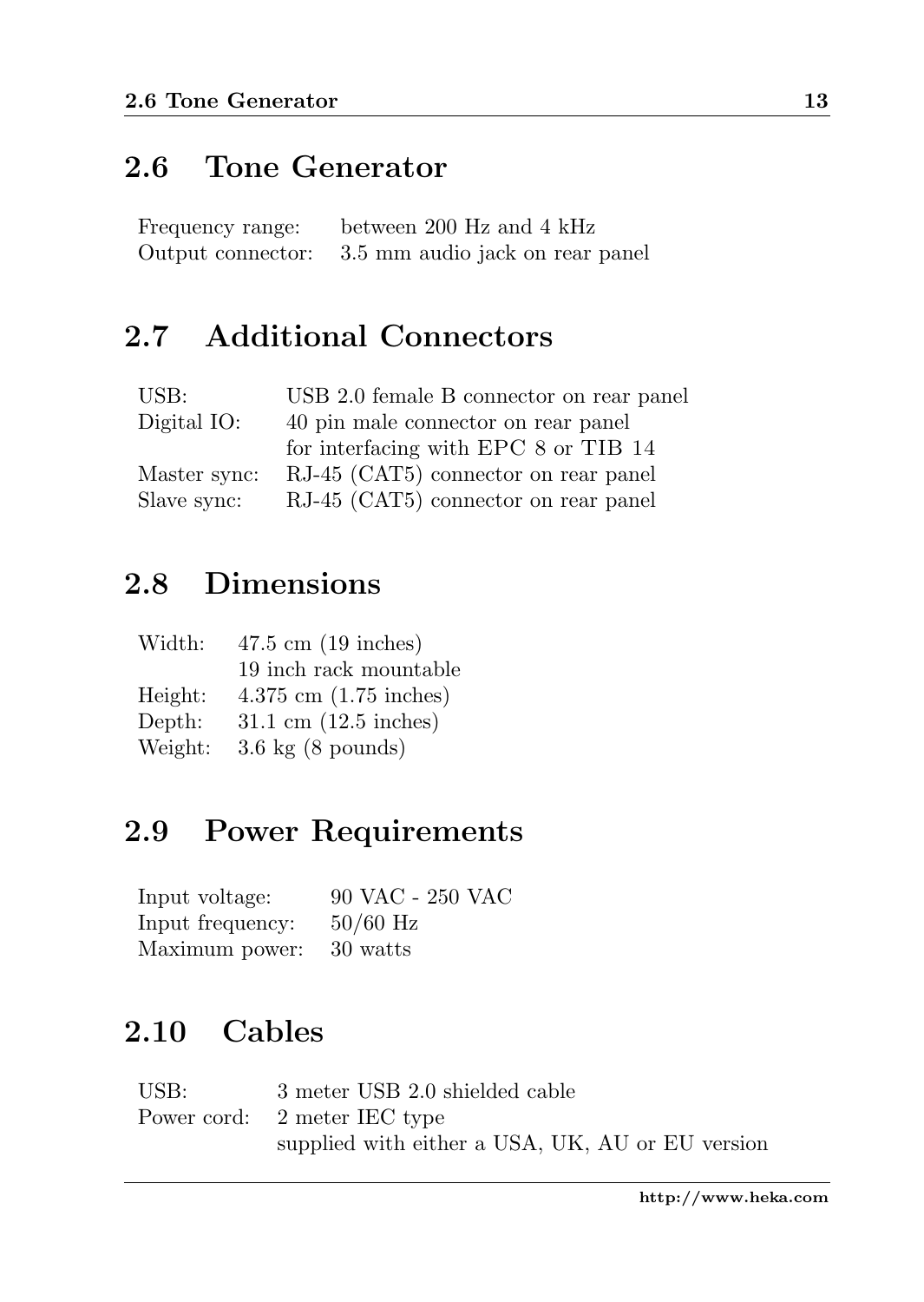## <span id="page-21-0"></span>2.11 Host Interface

USB 2.0: Hi-Speed (480 Mbits/second)

## <span id="page-21-1"></span>2.12 Warranty

Duration: One year parts and labor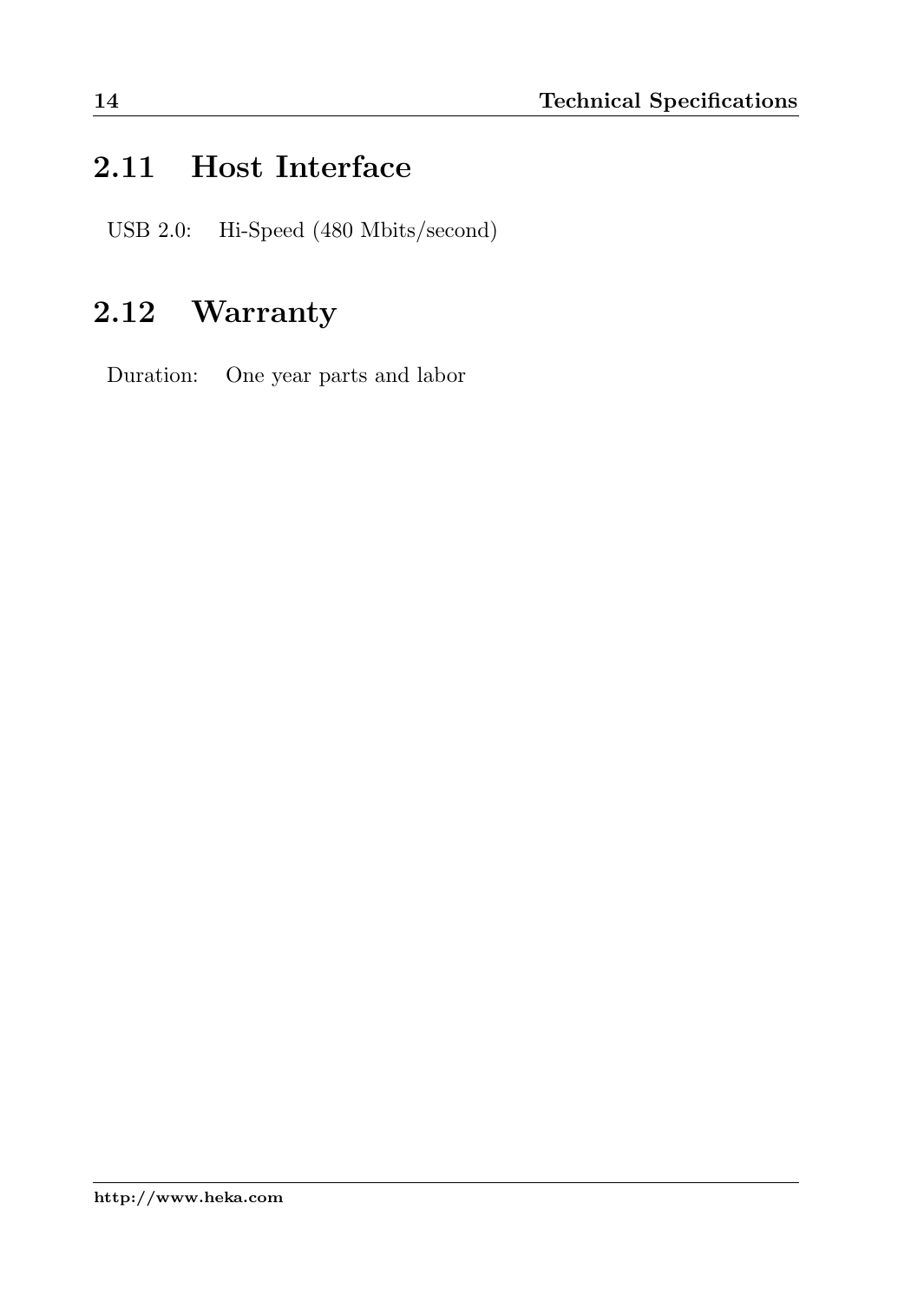# <span id="page-22-0"></span>3. Installation

### <span id="page-22-1"></span>3.1 Connecting the LIH 8+8

- 1. The LIH 8+8 can be installed into a standard nineteen-inch instrument rack or used as a desktop unit. If installing on a rack, please do not use the LIH 8+8 as a shelf to support any other instrument. The LIH 8+8 case was not designed to do this and damage to the front panel will result. To minimize noise, it is advisable to mount the LIH 8+8 away from devices that emit high-frequency signals (i.e monitors, power supplies, etc).
- 2. Connect the power cord to the LIH 8+8. The internal power supply used in the LIH  $8+8$  is an auto switching multi-voltage supply that will operate from 90 Volts to 250 Volts. Make sure that the LIH  $8+8$ power cord is plugged into a properly grounded AC receptacle. Improper grounding of the LIH 8+8 could result in an electrical shock hazard. It is advisable to plug all equipment into a common outlet strip. This will minimize power line induced noise in the system.
- 3. Install the USB cable from the USB connector on the rear panel of the LIH 8+8, labeled USB, to an available USB 2.0 Hi-Speed port on the computer. This connection should be made directly to the computers USB 2.0 port and not to a USB HUB.
- 4. As soon as the LIH  $8+8$  is detected by the host operating system the appropriate system files will be initialized and the LIH  $8+8$  will be ready for use.

Important note: The host operating system treats the LIH 8+8 as it would any Flash memory device. Therefore, only standard operating system files are required. This provides ease of installation and flexibility for moving the LIH  $8+8$  from one computer system to another.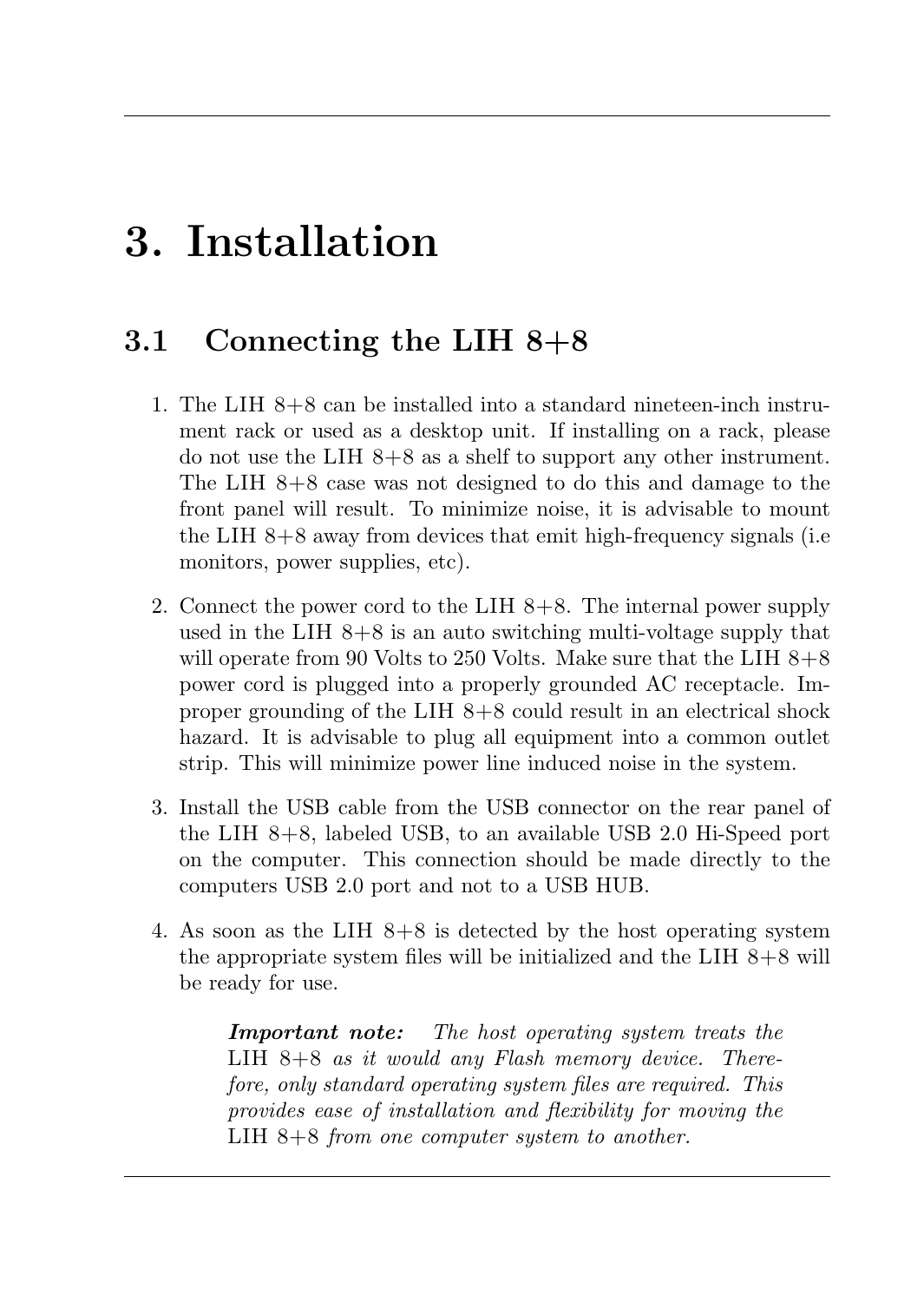5. If multiple LIH 8+8 interfaces are to be connected, repeat the steps as outlined above for each unit. In addition, for the acquisition clocks to be properly synchronized, a connection between the Master clock output of one unit to the Slave clock input of the other (connectors located on the rear panel) must be made using standard CAT5 patch cables.

> Important note: Please note that the sync clock is a highfrequency signal. The shortest possible length patch cable should be used.

6. Before powering up, please recheck all connections. If all connections are proper then the power LED will illuminate once the LIH  $8+8$  is powered ON.

> Important note: Please note that the Status LED will not be illuminated until the acquisition software has initialized the interface.

The LIH 8+8 is now connected and ready to go.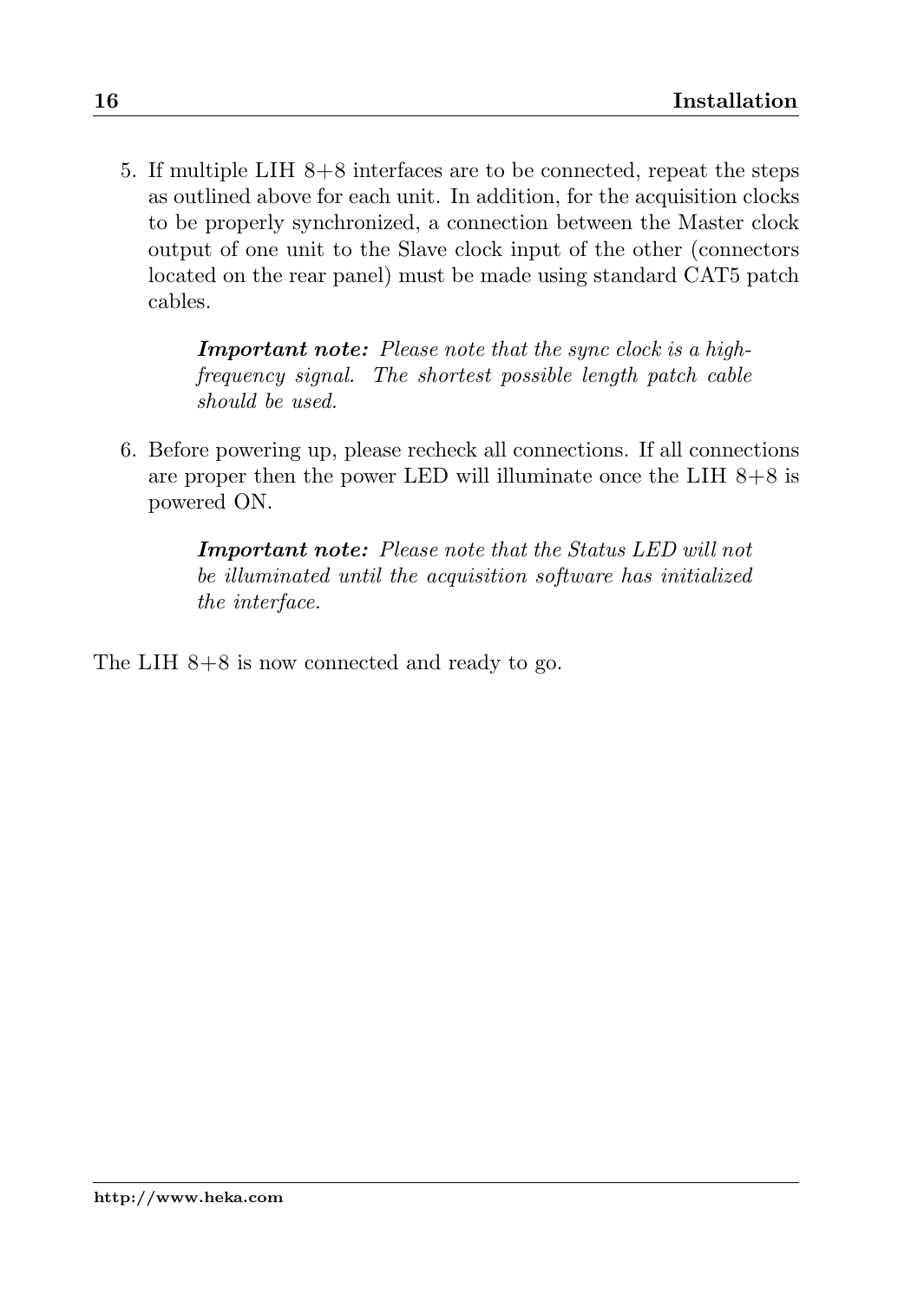# <span id="page-24-0"></span>4. Controls and Functions

### <span id="page-24-1"></span>4.1 Front-panel Controls



<span id="page-24-2"></span>Figure 4.1: LIH 8+8 Front Panel Controls

1. DAC Outputs: Four BNC connectors provide access to the four individual 16-bit Digital to Analog converter outputs. The acquisition software controls the D/A channels output voltage and timing. The  $D/A$  channels have an output range of  $\pm 10.24$  Volts and can be simultaneously used for waveform generation. The D/A channels are isolated from the computer. For optimal results, use only high-quality  $75 \Omega$  BNC cables.

> Important note: Do not under any circumstances connect an output to any of the  $D/A$  channels. Otherwise the D/A circuitry can be damaged.

2. ADC Inputs: Eight BNC connectors provide access to the 16-bit Analog to Digital converter input channels. The eight analog input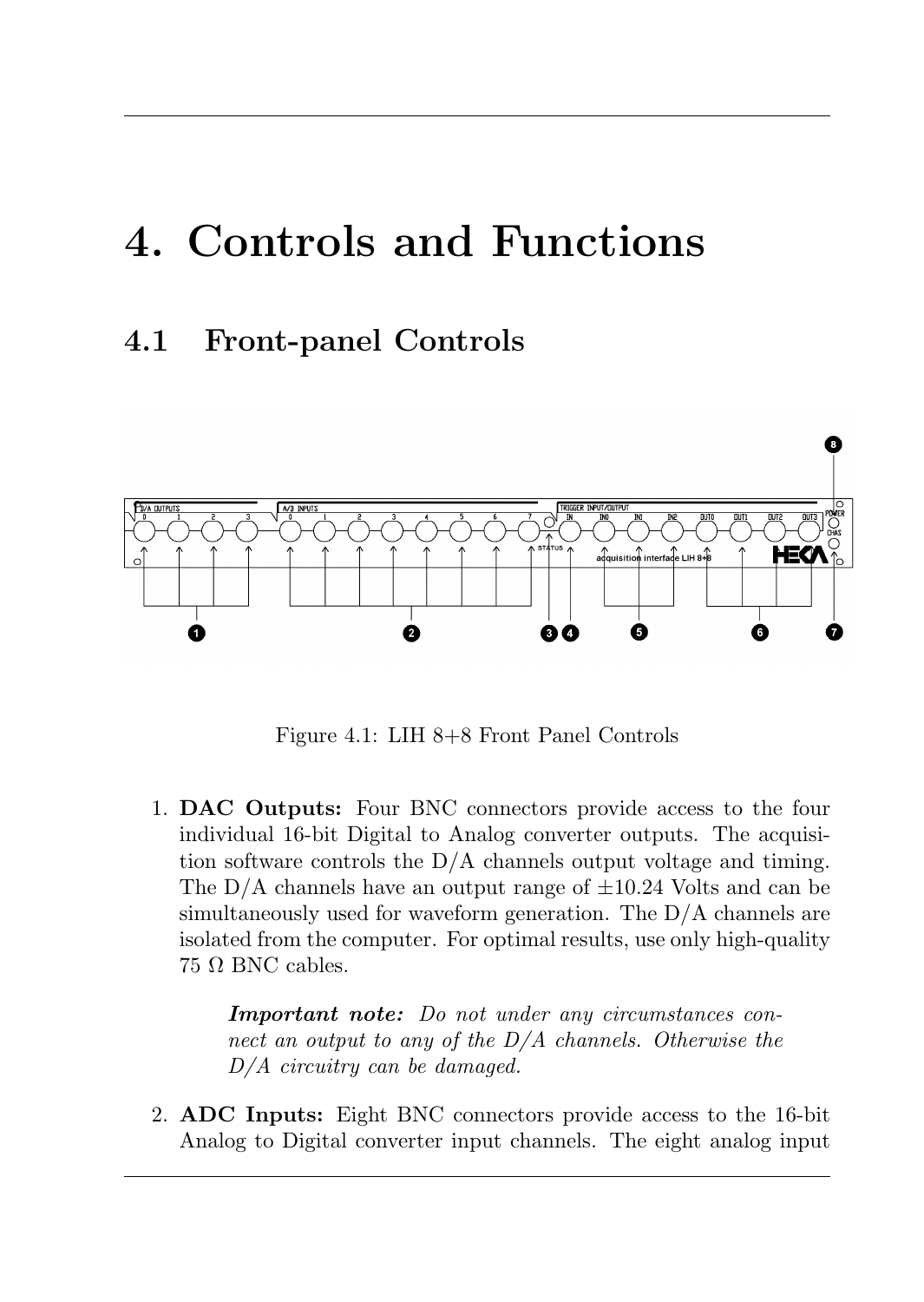channels are separated into two banks of four. Each bank is multiplexed into one 16-bit 200 kHz A/D converter. The acquisition software controls the A/D channel selection and sampling interval timing. The  $A/D$  channels have an input range of  $\pm 10.24$  Volts. These channels are isolated from the computer. For optimal results, use only high-quality 75  $\Omega$  BNC cables. Also, since the A/D channels are differential, the BNC cables must have a very good continuous shield to both ends of the cable. The shield of the BNC connector must also have a reference connected to it. If the BNC connector shield is left unconnected unexpected results can occur.

Important note: Do not under any circumstances exceed the maximum input voltage allowed of 15 Volts peak.

- 3. Status Indicator LED: The Status LED will be illuminated when the LIH 8+8 has been properly initialized and ready for use.
- 4. External Trigger Input: A BNC connector provides access to the Trigger input circuitry of the LIH 8+8. A TTL trigger pulse can be given to start data acquisition. The LIH 8+8 can be triggered with either a positive or negative logic pulse, depending on software settings, with a minimum duration of 30 ns. This input is isolated from the computer.

Important note: The absolute maximum voltage range for this input is  $-0.5$  to  $+5.5$  Volts. Do not exceed this range or damage can result to the input circuitry.

5. Digital Inputs: Three BNC connectors provide access to three of the sixteen Digital Input channels. These Digital Inputs can be read by the acquisition software. These Digital Input channels accept standard TTL level inputs (5 Volts and 0 Volts). These channels are isolated from the computer. For optimal results, use only high-quality 75 Ω BNC cables.

> Important note: The absolute maximum input voltage range is  $-0.5$  to  $+5.5$  Volts. Do not exceed this range or damage can result to the input circuitry.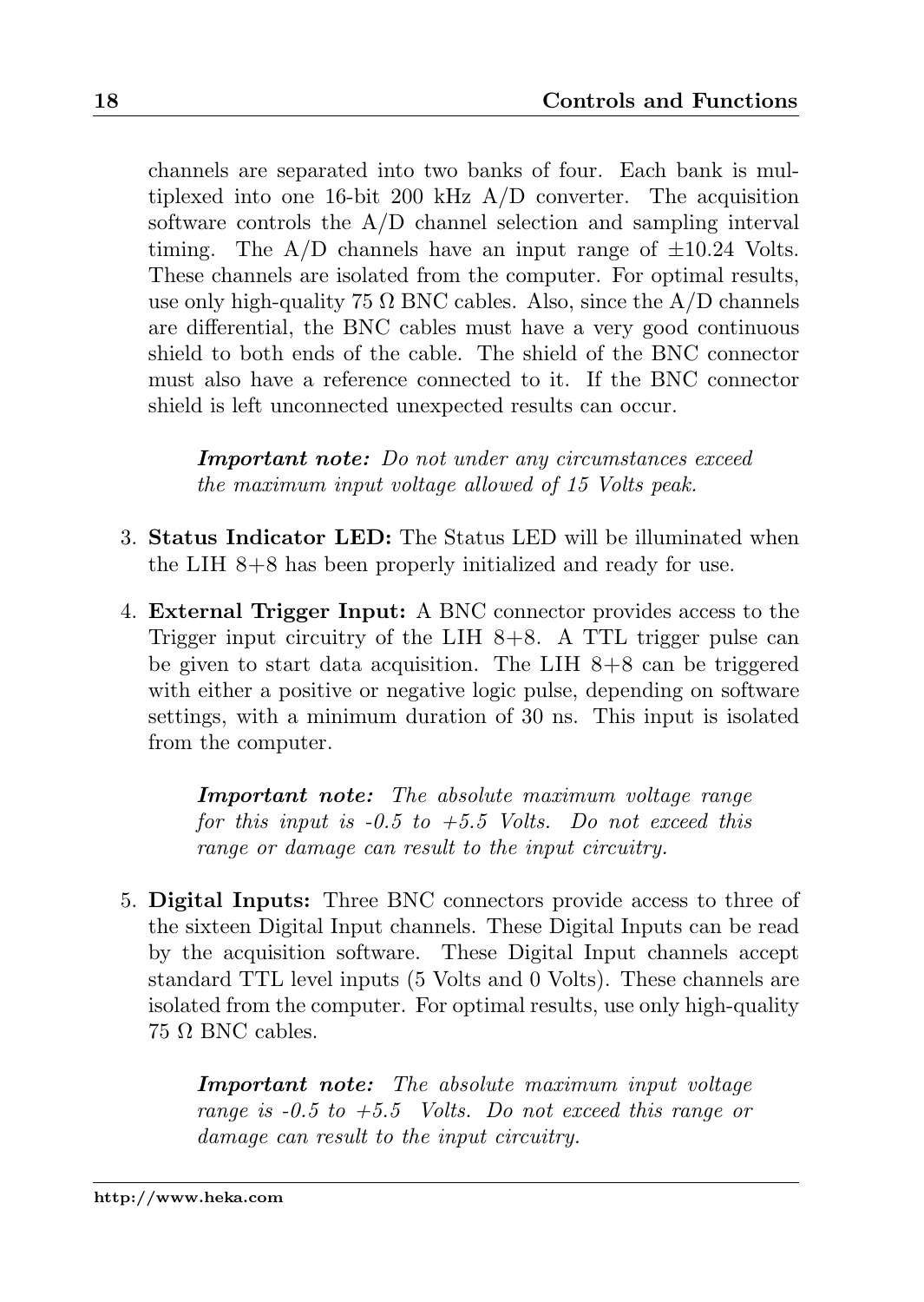- 6. Digital Outputs: Four BNC connectors provide access to four of the sixteen Digital Output channels. The acquisition software can control the state of the Digital Output channels. These Digital channels output standard TTL levels (5 Volts and 0 Volts). These channels are isolated from the computer. For optimal results, use only highquality 75  $\Omega$  BNC cables.
- 7. Chassis Ground: A 4 mm banana receptacle provides connection to the chassis ground of the LIH 8+8 interface.
- 8. Power Indicator LED: The power LED will be illuminated when the LIH 8+8 is connected to the power line and switched ON.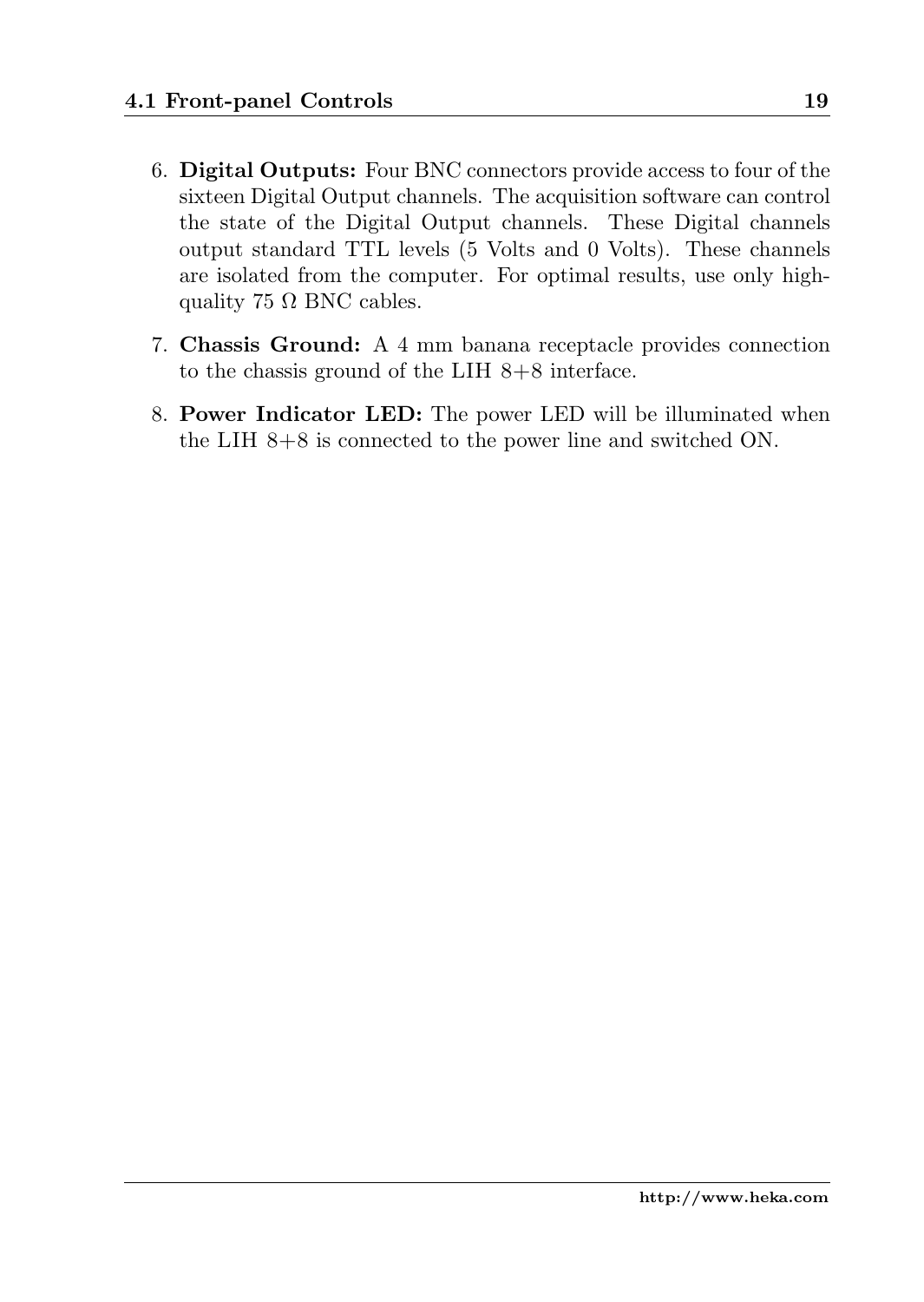### <span id="page-27-0"></span>4.2 Rear panel controls



<span id="page-27-1"></span>Figure 4.2: LIH 8+8 Rear Panel Controls

- 1. Power Switch: A rocker-style On/Off switch is used to control the LIH 8+8. When the switch is toggled to the ON position, then the green Power LED indicator on the front panel will be illuminated.
- 2. Line Power Input: A three wire male IEC connecter accepts standard three wire IEC female type power cords. The appropriate power cord has been provided with the LIH  $8+8$ . The internal power supply used in the LIH 8+8 is an auto- switching multi-voltage supply that will operate from 90 Volts to 250 Volts. It is advisable to plug all equipment into a common outlet strip. This will minimize power line induced noise (sixty / fifty hertz signals) in the acquired data.

**Important note:** To avoid a shock hazard, the LIH  $8+8$ must be plugged into a properly grounded AC power outlet.

- 3. Fuse: A F1.0A 20 mm fuse is used to protect the internal power supply of the LIH  $8+8$ . If the fuse needs to be replaced, only replace with a 20 mm type F1.0A fuse.
- 4. Digital Outputs: A DB-25 female connector provides access to the sixteen isolated digital output lines. Four of the sixteen output lines are also brought out on the front panel (OUT-0 to OUT-3). All digital outputs are fully synchronous with the analog I/O and are controlled by the acquisition software. To mate to this connector use 3M electronics 8225-7003 series or equivalent. Pin-out assignments can be found in Appendix I of this manual.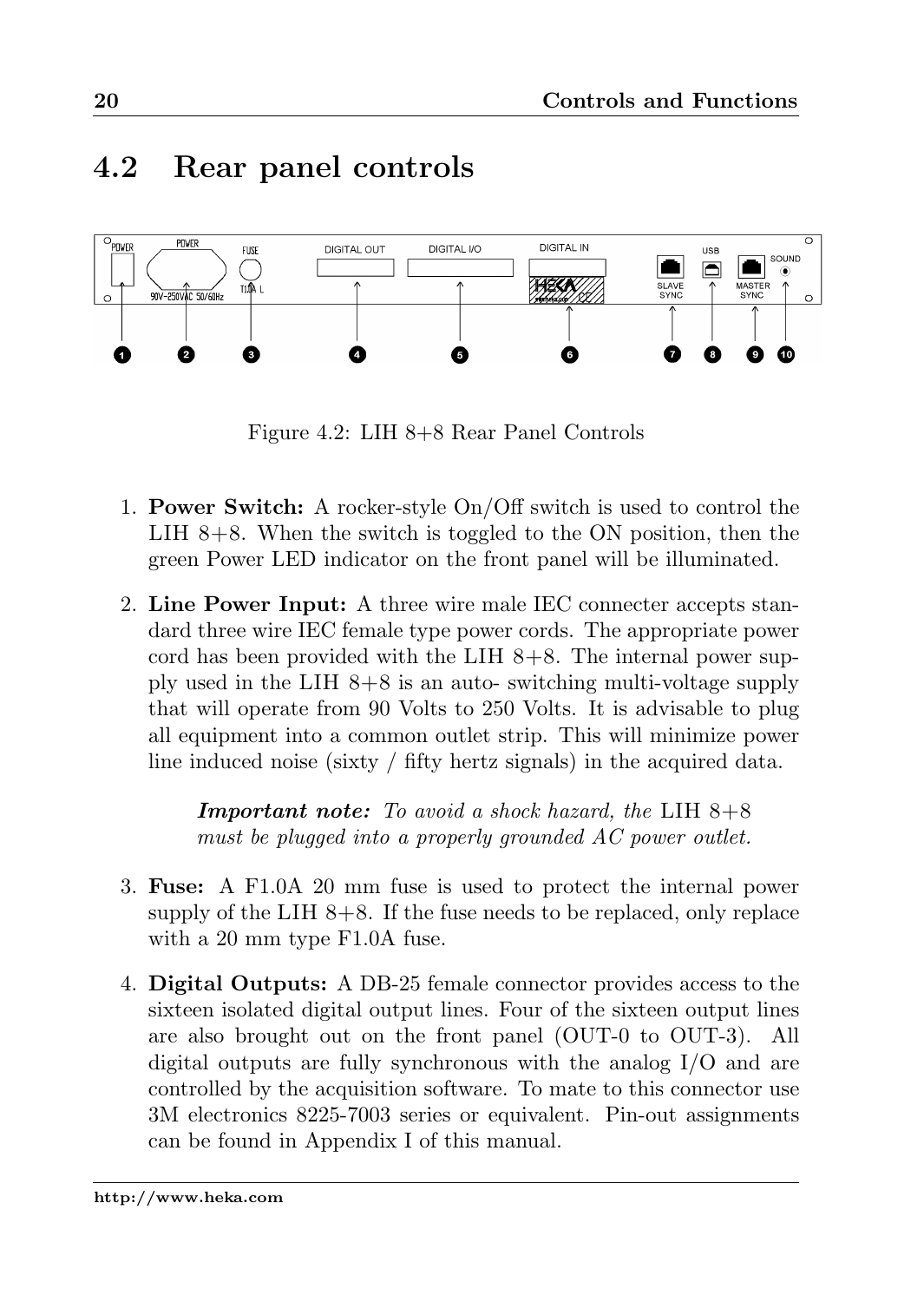5. Digital I/O: A 40-pin male connector combines the Digital Output and Input lines of the LIH  $8+8$ . This specialized connector is required for interfacing with other HEKA devices such as the EPC 8 Patch Clamp Amplifier or the TIB 14S Trigger Interface. To mate to this connector use 3M electronics 3417 series or equivalent. Pin-out assignments can be found in Appendix I of this manual.

> Important note: The Digital Output and Input lines on this connector are parallel to the main Digital OUT and Digital IN lines and not in addition to.

6. Digital Inputs: A DB-25 male connector provides access to the sixteen isolated Digital Input lines. Three of the sixteen input lines are also brought out on the front panel (IN-0 to IN-2). All Digital Inputs are fully synchronous with the analog I/O and can be read by the acquisition software. To mate to this connector use 3M electronics 8225-7003 series or equivalent. Pin-out assignments can be found in Appendix I of this manual.

> Important note: The absolute maximum voltage range for these inputs is  $-0.5$  to  $+5.5$  Volts. Do not exceed this range or damage can result to the input circuitry.

7. Slave Sync: A RJ-45 connector provides the clock input for synchronizing acquisition clocks between LIH 8+8 interfaces. A standard CAT5 patch cable is used to connect the Master output of one unit to the Slave input of the other.

> Important note: This is a high-frequency clock signal. To minimize jitter and noise, use the shortest length patch cable possible.

8. USB 2.0: A USB 2.0 type B female connector for attaching a USB cable which enables connection to the host computer's Hi-Speed USB 2.0 port.

> Important note: Only a shielded USB 2.0 cable should be used. Non-shielded cables can lead to USB communication errors. Also, the LIH  $8+8$  should only be directly connected to the computers Hi-Speed USB 2.0 port.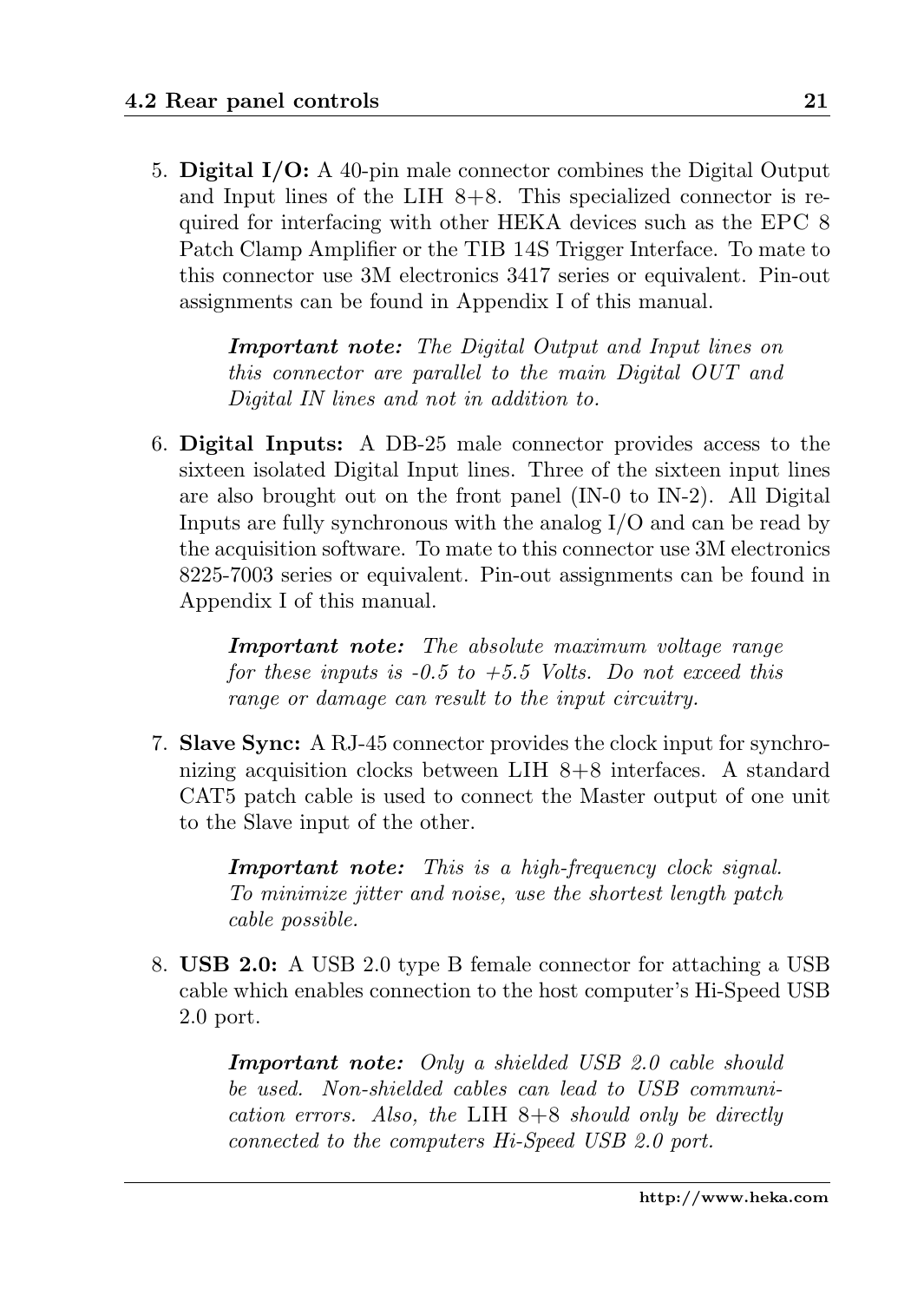9. Master Sync: A RJ-45 connector provides a 33 MHz clock output for synchronizing the acquisition clocks between LIH  $8+8$  interfaces. A standard CAT5 patch cable is used to connect the Master output of one unit to the Slave input of the other.

> Important note: This is a high-frequency clock signal. To minimize jitter and noise use the shortest length patch cable possible.

10. Sound Output: A standard 3.5 mm audio connector is provided for connection to an amplified speaker or headset. The tone generator has a frequency range between 200 Hz and 4 kHz which is controlled by software.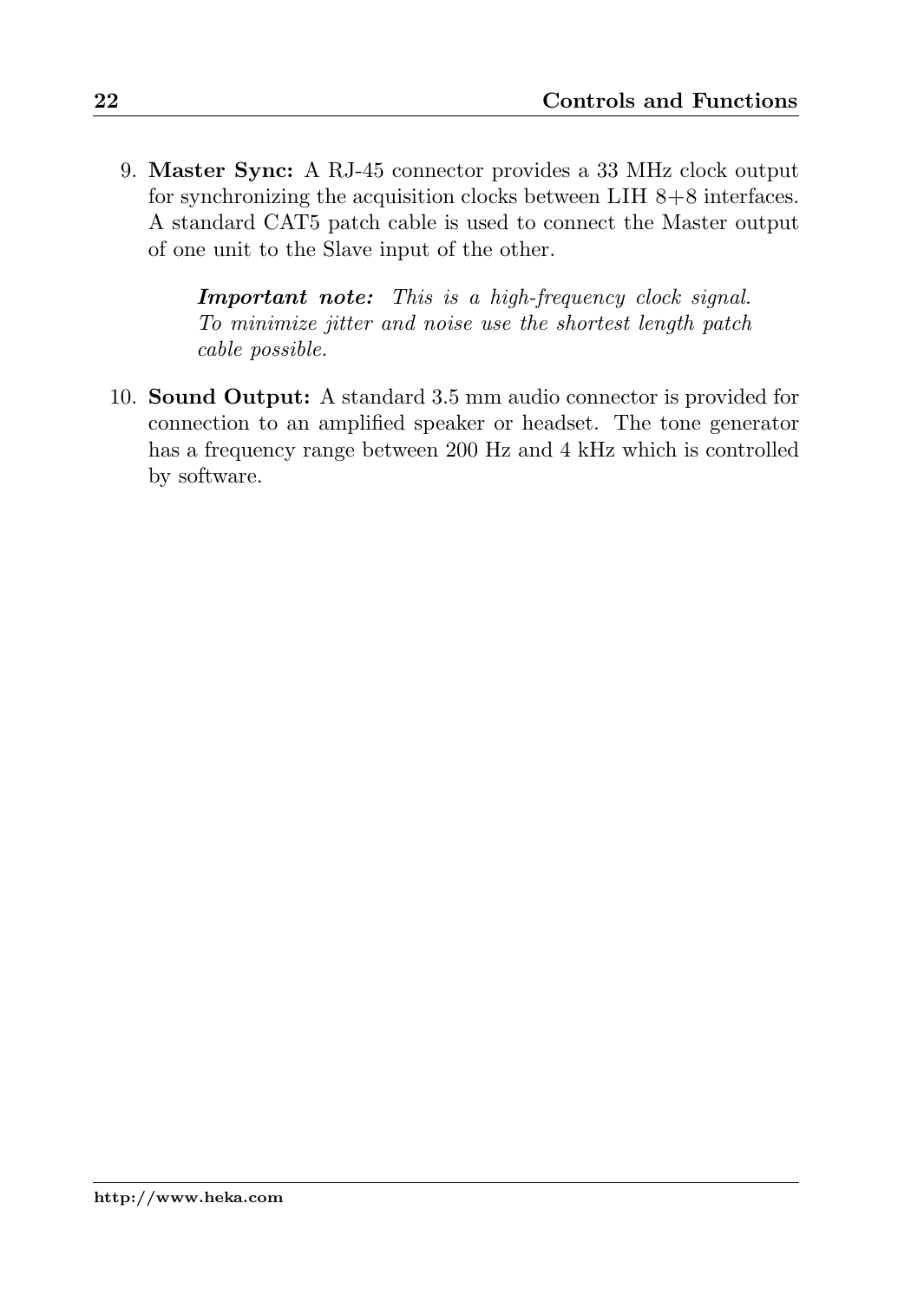# <span id="page-30-0"></span>5. Troubleshooting

Most problems arise from incorrect installation of the hardware, and/or incorrect use of the software. When troubleshooting, it is best to simplify both software and hardware configurations as to remove as many unknowns as possible. This chapter will address some of the most common problems.

- Make sure that no other programs are actively running including virus checking and internet access software.
- Disconnect ALL external instruments and test the LIH 8+8 /computer combination by itself.
- $\bullet$  If possible, swap in a known working LIH 8+8 as a quick way to determine if the problem is the LIH 8+8 or the computer.
- Make sure that the latest versions of the application software are installed.

#### 1. Power Switch not Illuminated:

- (a) First check that the power switch, located on the rear panel, is toggled to the ON position.
- (b) Check to see that the AC line cord is plugged in correctly. If attached to a power strip, check that the power strip switch is in the ON position and the circuit breaker has not tripped.
- (c) Check the fuse located on the rear panel. The fuse can be easily removed by using a flat blade screwdriver. If the fuse needs to be replaced, please use the appropriate fuse type as listed in the Control section of this manual.

Important note: Always test the condition of the fuse with either an ohm-meter (Digital Multimeter) or a continuity tester. Visual inspection may not be valid.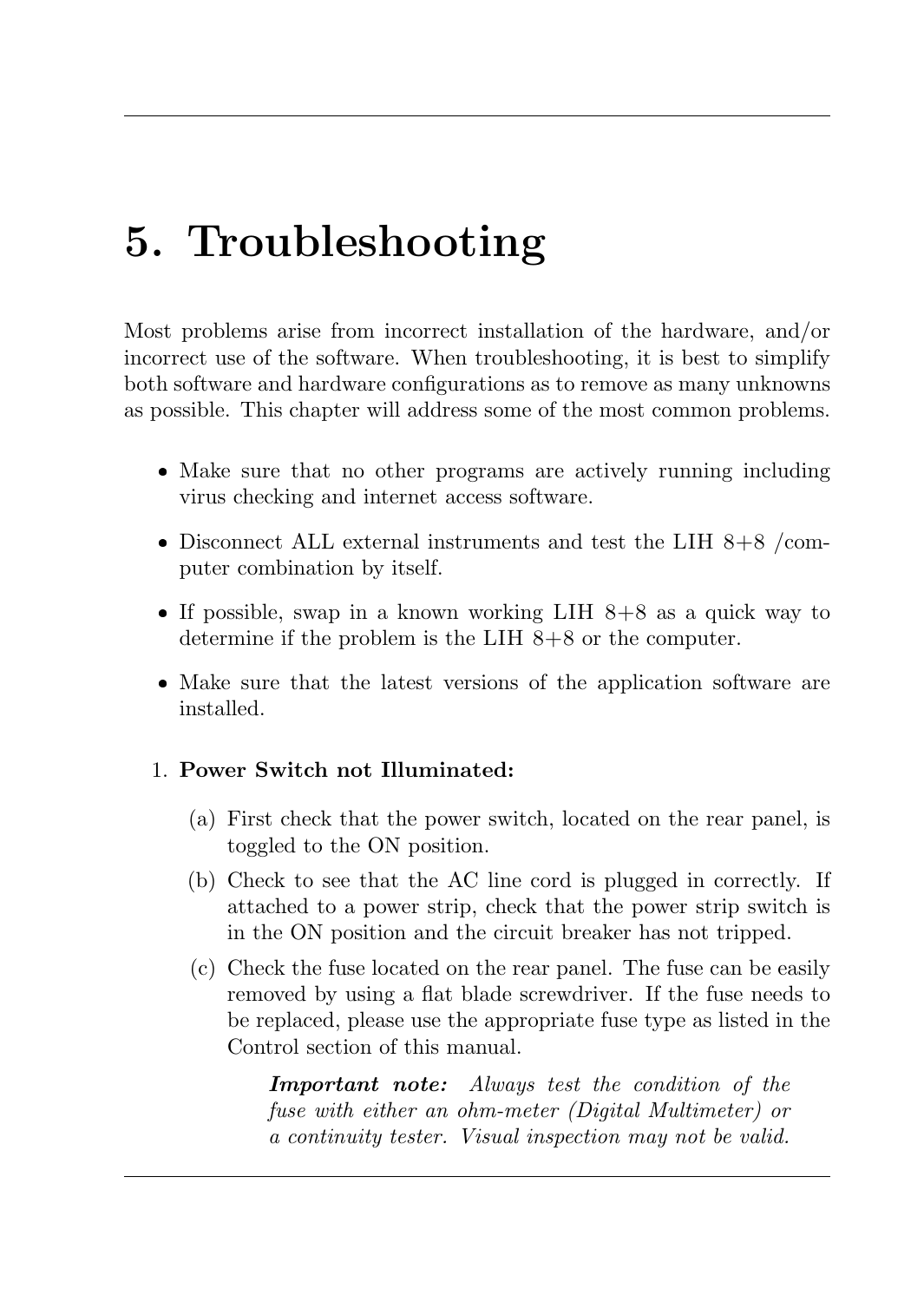- 2. Status LED not Illuminated: The Status LED is illuminated once the application program has successfully initialized the LIH  $8+8$ hardware. The LIH  $8+8$  cannot be properly initialized if the device driver or the application software is not properly installed.
	- (a) Check that the USB 2.0 cable is firmly attached to both the back of the interface and the host computer. Make sure that the cable is not damaged.
	- (b) If the USB 2.0 cable is attached to a HUB, then disconnect the cable and connect directly to a Hi-Speed USB 2.0 port.
	- (c) Check that a shielded USB 2.0 cable is used. Non-shielded cables can lead to USB communication problems that manifest in a variety of odd behaviors.
	- (d) To verify that the LIH  $8+8$  is connected please do the following:
		- i. Windows:
			- A. Click on My Computer.
			- B. In the section "Devices with Removable Storage" the device HEKA LIH88 should be visible.
		- ii. Mac OS X:
			- A. The device HEKA LIH88 will be displayed on the desktop.
	- (e) Hardware Reset: To properly reset the LIH  $8+8$  two steps are required. First, the power must be cycled OFF and then ON. Next, the USB interface must be reset by disconnecting and reconnecting the USB cable. This will also cause the USB driver to unload and reload.

Important note: In a Windows system, if sound is enabled, a beep will be heard when the operating system has loaded / unloaded the USB driver. Once the USB cable is disconnected wait to hear this beep before reconnecting the cable otherwise the driver may not load correctly.

3. Driver Errors: The LIH  $8+8$  identifies itself to the host operating system without the need of any additional driver files. However, for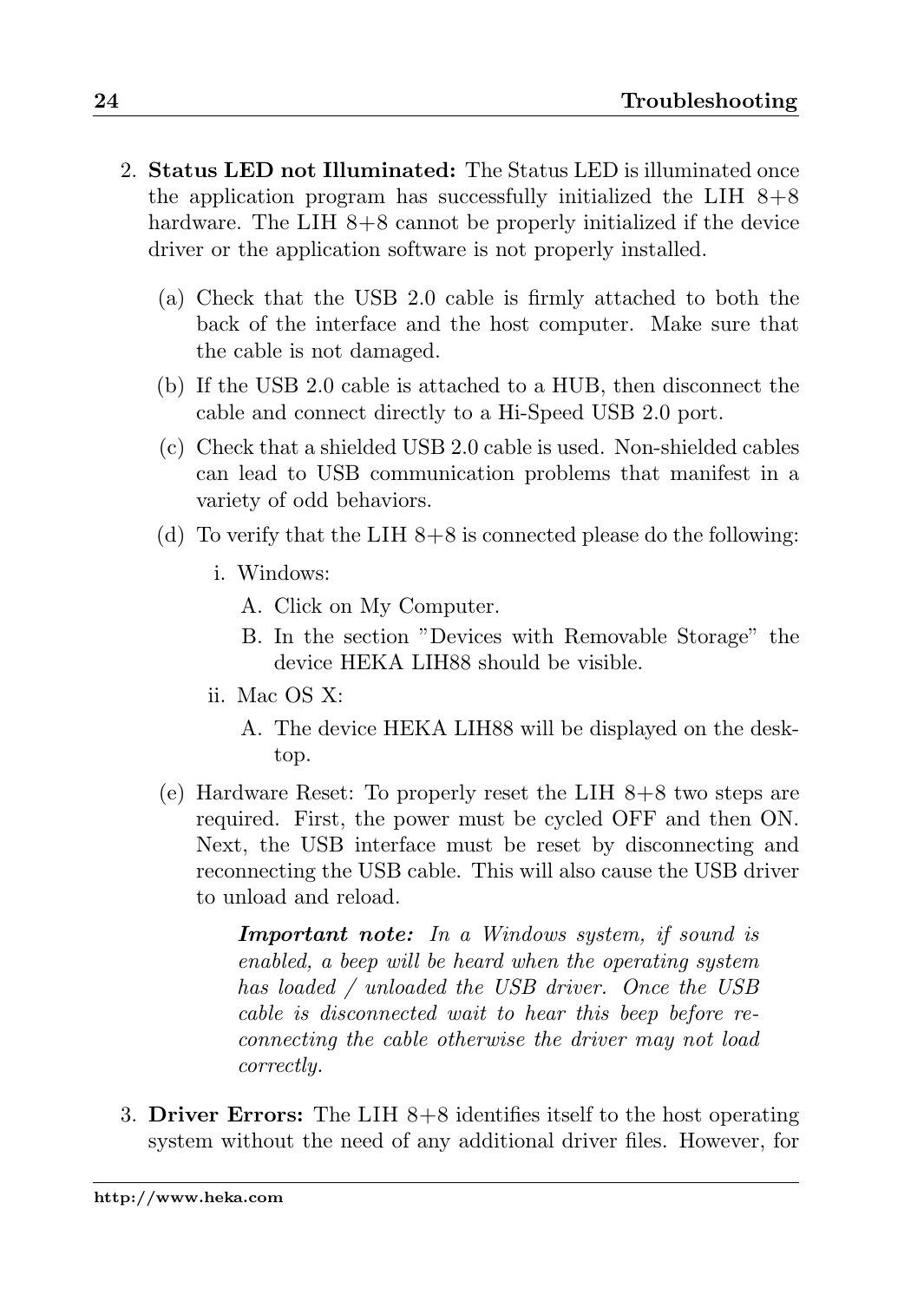the application software to communicate with the LIH  $8+8$  the files LIH88Driver.dll and LIH88Service.exe are required. These files are provided and installed by the application program itself. If driver errors are displayed while running the application software, verify that these files exist in the applications working directory.

- 4. Data Throughput Issues: Data throughput problems can be caused by any number of things including: CPU speed, hard disk speed, available RAM, etc. The following can be easily verified:
	- (a) Check that the LIH  $8+8$  is connected to a USB 2.0 Hi-Speed port (as outlined above), and that the port is not shared by any other device. USB specifications allows up to 127 devices to be connected on a single USB port. This is very reasonable for low bandwidth devices, but not recommended for high-speed devices like the LIH 8+8 data acquisition system.
	- (b) Check that the acquisition program has enough RAM available. During Acquisition it is advisable to disable any software applications, including virus checkers and screen savers, that are not required.
- 5. Hardware Verification: The operation of the LIH 8+8 interface can be verified by using the I/O Control Window in either the PATCHMASTER, CHARTMASTER, POTMASTER or EPC-MASTER software. The EPCMASTER software is designed specifically for testing the various HEKA amplifiers and interfaces. The EPCMASTER software is available for free download from www.heka.com. A software security key (dongle) is not required.

Basic functionality testing of the LIH  $8+8$  can be performed with any of the above mentioned software applications. The instructions and screen images used in the following procedures are based on the EPCMASTER software. The same basic instructions would apply to all of the other software applications as well.

First, the following is a brief description of the basic input conventions used in all of the HEKA software products. This introduction only covers the input types that are needed to properly execute the test procedures outlined below. For a complete description please refer to the user's manual included with the software package.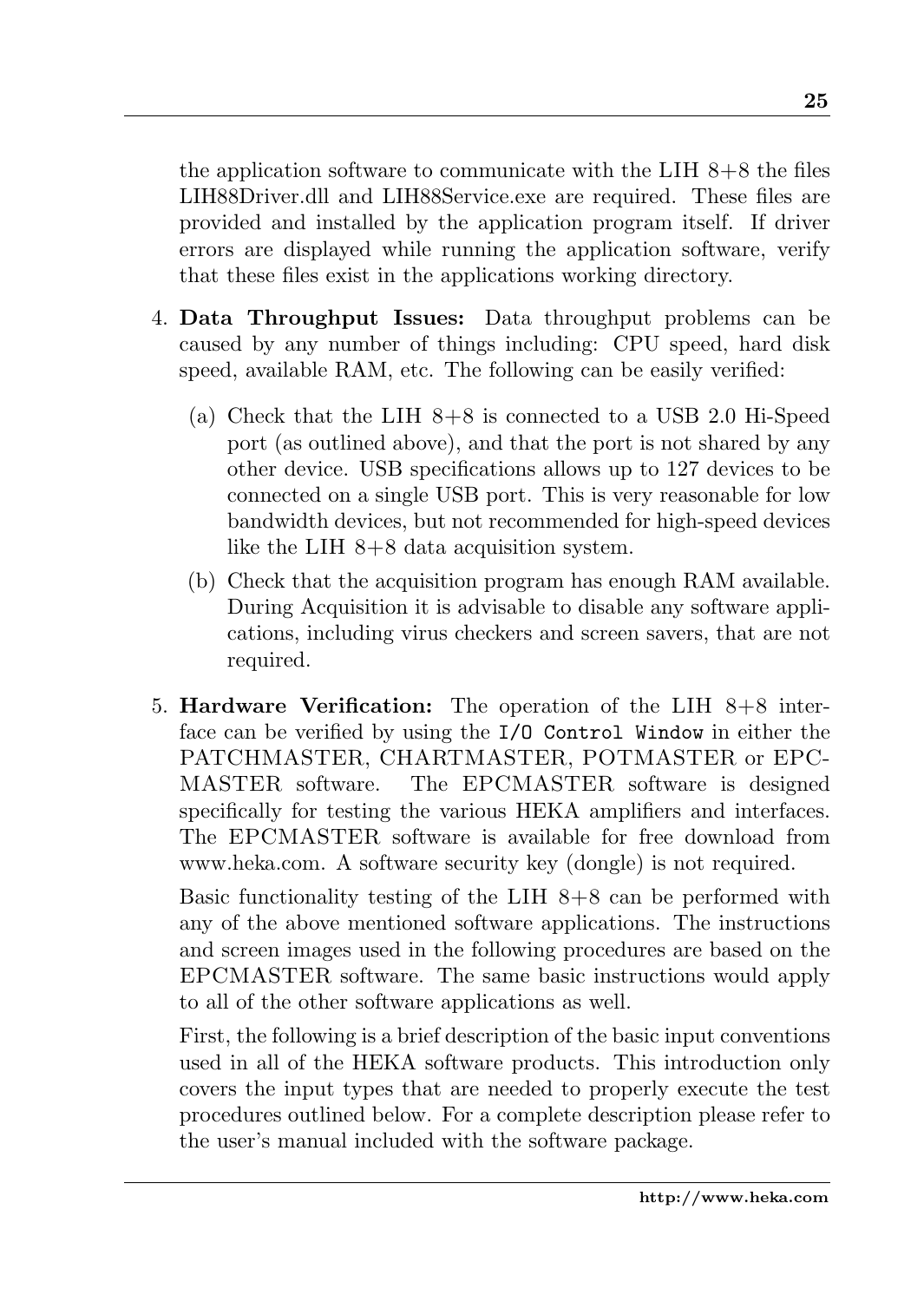As with all GUI based software application the HEKA software products rely on the mouse (or other pointing device) for most of the user interaction. An assumption is made that the user has a working knowledge of the operating systems various input devices and conventions.

The HEKA software outlined above is supported on both Mac OS and Windows platforms. For the scope of this discussion the only difference between the two is the mouse click. For Window systems that have a multi button mouse, then a left-click is used. For Mac OS systems that have a single button mouse, a single-click is used.

The dialog controls used in the I/O Control Window are as follows:

 $\overline{\mathbf{D}}$  **Drag box:** A number within a box with a drop shadow can be changed by either a mouse drag or keyboard entry. The mouse drag is accomplished by first positioning the mouse pointer over the value. While holding down the left mouse button, drag the mouse up or down to increase / decrease the value.

Important note: When the drag mode is active the mouse pointer will change to an up-down arrow combi-

64 nation.

When the mouse button is released the value will be set and the mouse pointer will return to it's original state. Alternatively, the value can be changed via a keyboard entry by either double-clicking on the value, or `Shift´-click, or `Right´-click (Windows), and then typing in the new value. Keyboard input will terminate once the `Return´ or `Enter´ key are pressed. Using `Tab´ will cycle through all Drag items in the active window.

- Clear Rounded corner rectangle: A text label within a rounded corner rectangle will behave like a momentary switch. To activate the switch, position the mouse pointer on any part of the rectangle and click with the mouse button.
- $\frac{0.000 \vee}{\text{Simple rectangles}}$  (without drop shadow): A text label within a rectangle is used to display a measured value.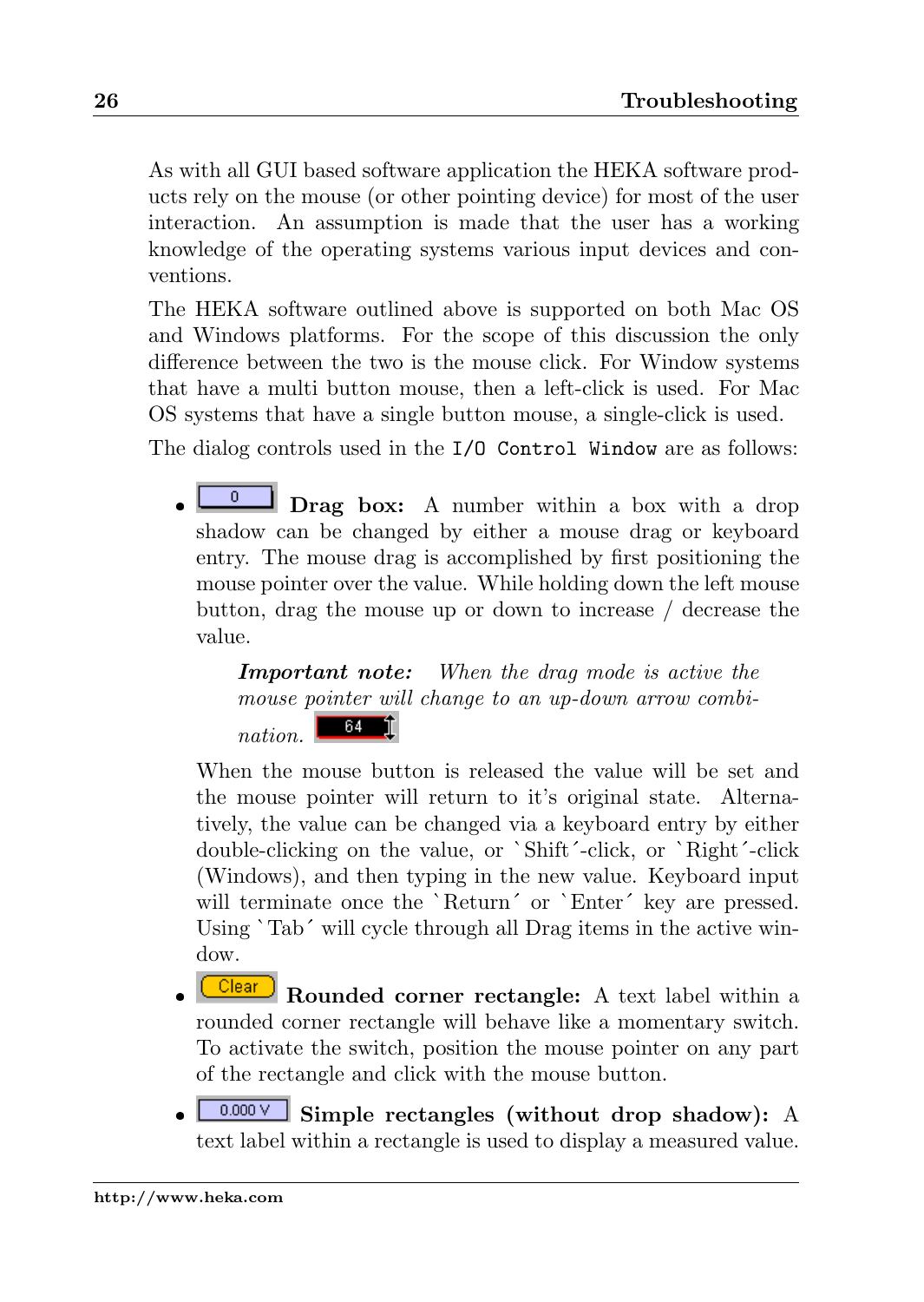This dialog is for display only and cannot be changed by the user.

- **Example Bit** Check box: A square box, with or without a text label on the outside of it, behaves like a toggle switch. To toggle the switch, position the mouse pointer on the center of the check box and click with the mouse button. An X within the check box  $\boxtimes$  represents an ON condition while a hollow box  $\Box$  represents OFF.
- (a) Start the software application. If the default configuration was saved in a previous session, then hardware and software initialization will begin immediately. Otherwise, the following message window will be displayed.



(b) Select Set Defaults. The hardware selection window will be displayed.

| Select Amplifier or AD/DA-board to use: |                     |  |  |  |
|-----------------------------------------|---------------------|--|--|--|
| C EPC 10 Plus                           |                     |  |  |  |
| O FPC 10 USB                            | Boards: Auto Detect |  |  |  |
| <b>OFPC10</b>                           |                     |  |  |  |
| C EPC 9                                 |                     |  |  |  |
| C EPC 8, remote mode                    | C ITC-16            |  |  |  |
| C EPC 8, local mode                     | C ITC-18            |  |  |  |
| ⊛ EPC 7 and others                      |                     |  |  |  |
|                                         | C LIH 1600          |  |  |  |
| ⊠ Activate AD/DA-board                  | <b>RLIH 8+8</b>     |  |  |  |
| Quit                                    | Continue            |  |  |  |

(c) Select the option EPC 7 and others and the interface LIH 8+8. Since these test procedures are geared for testing the LIH  $8+8$ the amplifier selection of EPC 7 and others is used to basically specify "no amplifier."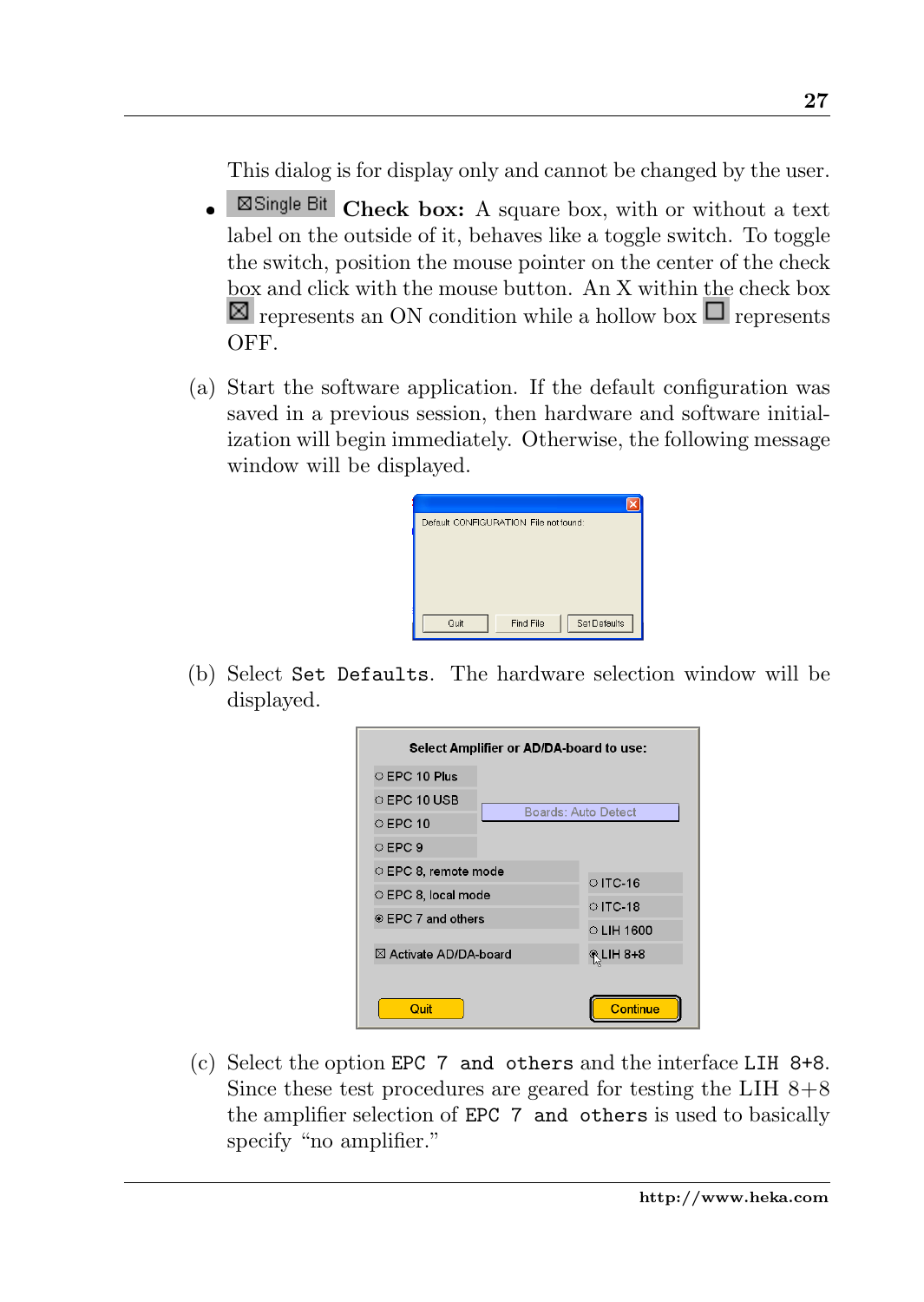Important note: The procedures outlined below are for testing the stand-alone version of LIH  $8+8$ . They are not to be used for testing the functionality of an LIH 8+8 built into an EPC 10 USB Patch Clamp Amplifier. Those test procedures are outside the scope of this manual.

- (d) Before selecting Continue verify that the check box Activate  $AD/DA$ -board is enabled. Otherwise, the LIH  $8+8$  interface will not be initialized and the software will execute in "Demo mode."
- (e) Select Continue. The software will now proceed with software and hardware initialization. If the software applications Main control window is displayed, this is a positive sign that the LIH 8+8 has been properly detected and initialized. Proper initialization can be visually confirmed by verifying that the Status LED on the front panel is illuminated.

| <b>ELE</b> EpcMaster                        |                                           | $\Box$ D $x$                |
|---------------------------------------------|-------------------------------------------|-----------------------------|
| File Edit Windows Notebook Macros EPC7 Help |                                           |                             |
|                                             | $\frac{1}{n+1}$ no file                   | $\Box \Box x$               |
|                                             | 16:55:39<br>$00:00:35$ Set<br>idle        |                             |
|                                             |                                           |                             |
|                                             |                                           |                             |
|                                             |                                           |                             |
|                                             |                                           |                             |
|                                             |                                           |                             |
|                                             |                                           |                             |
|                                             |                                           |                             |
|                                             |                                           |                             |
|                                             |                                           |                             |
|                                             |                                           |                             |
|                                             |                                           |                             |
|                                             |                                           |                             |
|                                             |                                           |                             |
|                                             |                                           |                             |
|                                             | Motebook_07-Sep-2007                      | $\Box$ o $\times$           |
|                                             | Bable NOT loaded: "IGainTable_EPC7".      |                             |
|                                             | Welcome to EpcMaster - v2.21, 27-Feb-2007 |                             |
|                                             |                                           |                             |
|                                             |                                           | $\left  \cdot \right $<br>¥ |
|                                             |                                           |                             |

If the following error window is displayed: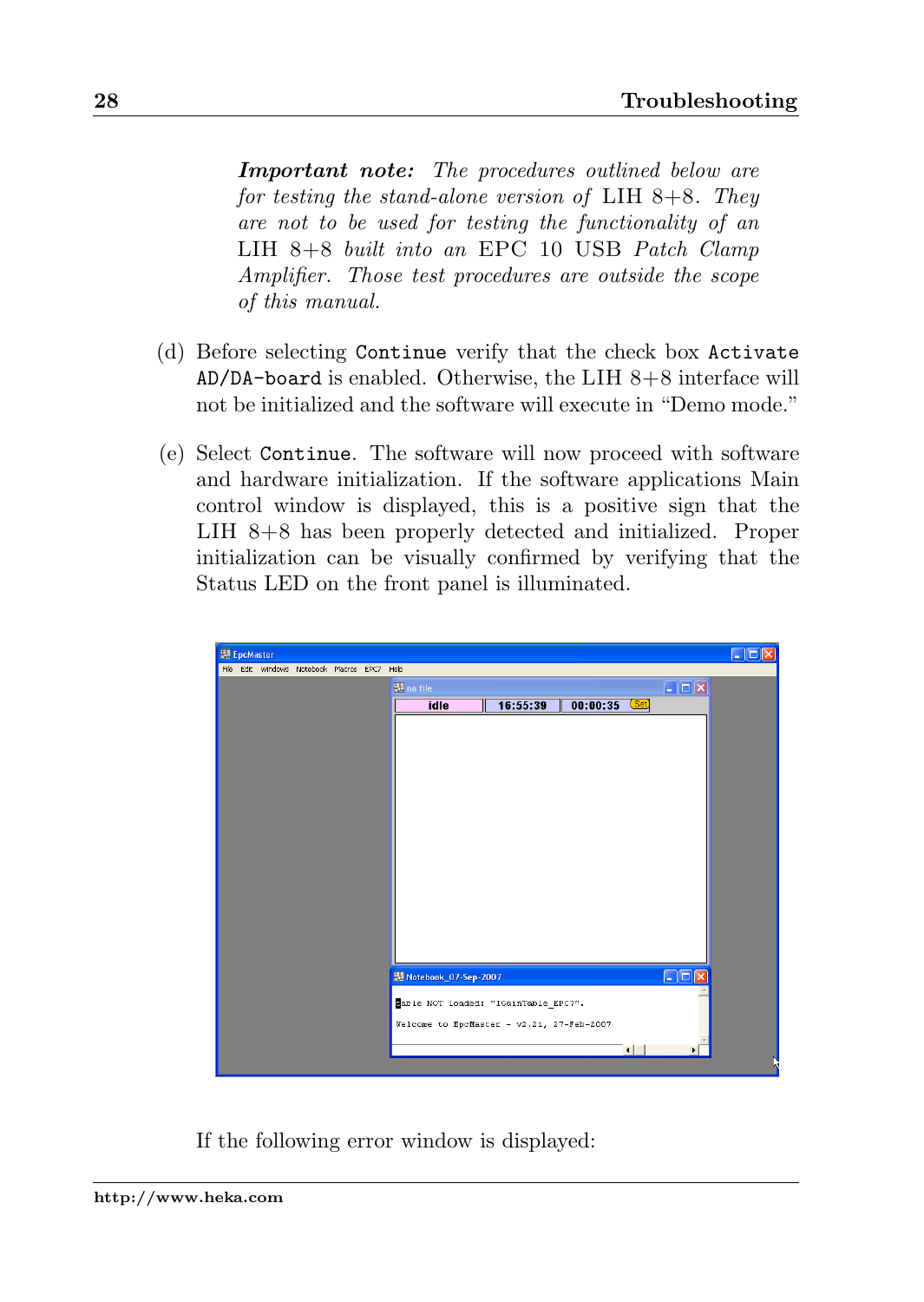|      | LIH 8+8 error: LIH88Driver.dll not found. (v0/0) |  |
|------|--------------------------------------------------|--|
|      |                                                  |  |
|      |                                                  |  |
|      |                                                  |  |
|      |                                                  |  |
|      |                                                  |  |
| Exit | Continue<br>Repeat                               |  |

The sound driver is not properly installed. Select retry to initialize the driver once more or abort to terminate the sound driver initialization. If abort, is selected then  $LIH 8+8$  initialization will continue, since this is not considered a fatal error.

If any of the following error windows are displayed, testing should be terminated. These errors are considered fatal errors.

| Initializing Sound - LIH 8+8 error: LIH88Driver.dll not<br>found. (v0/0) |  |
|--------------------------------------------------------------------------|--|
| Abort<br>Retry                                                           |  |

The driver is not properly installed. Select Exit to terminate the program. Selecting continue will force the software into "Demo mode" resulting in false test results.

Important note: Please refer to trouble shooting item "Driver Errors" above for further assistance.

(f) To open the I/O Control Window go to the menu bar. Select the menu Window and then I/O Control.



The I/O Control window will appear. The controls within this window will be used to verify the basic input and output operation of the LIH  $8+8$ .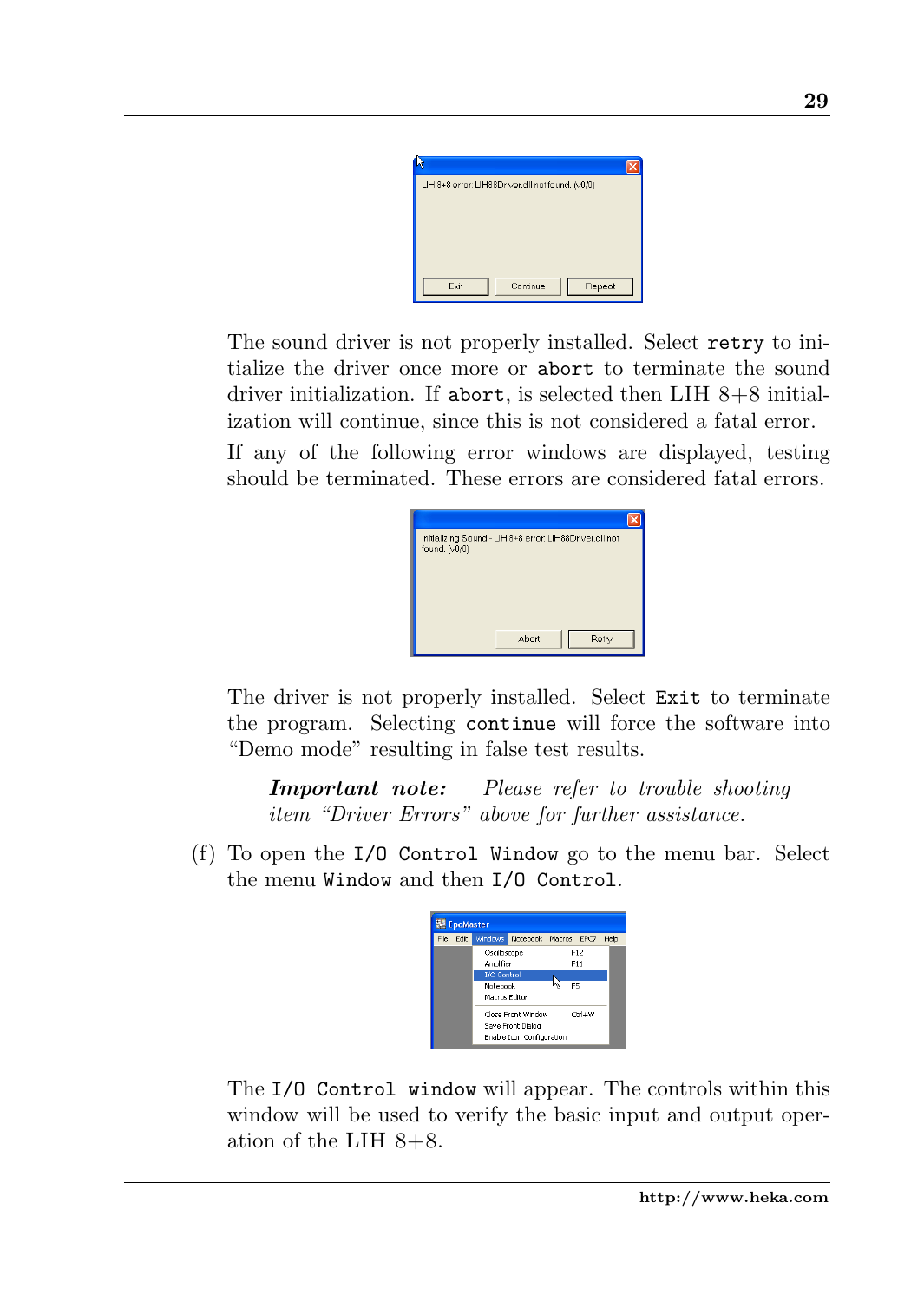| <b>EL I/O Control</b>                     |                                     |         |           |  |  |
|-------------------------------------------|-------------------------------------|---------|-----------|--|--|
| Dig-In                                    | nnsnnnnnsnnnnnn<br>0123456789012345 |         |           |  |  |
| Dig-Out 00800000080000000<br>Clear<br>260 |                                     |         |           |  |  |
| □Single Bit<br><b>DA-Channels</b>         |                                     |         |           |  |  |
| $10.000\,\mathrm{V}$                      | 5.000V                              | 2.500V  | $-5.000V$ |  |  |
| <b>AD-Channels</b>                        |                                     |         |           |  |  |
| 0.000V                                    | n non v                             | 0.000V  | 0.000V    |  |  |
| 0.000 V                                   | 0.000 V                             | n nnn v | 0.000 V   |  |  |

- (g) Checking the  $D/A$  Outputs: The most accurate way to verify the operation of the  $D/A$  channels is with either a Digital Multimeter (DMM or DVM) or an oscilloscope. One of the LIH  $8+8$  A/D inputs can also be used (if it is known to be working and properly calibrated).
	- i. Connect the D/A channel to be tested directly to the measuring device using the appropriate BNC cable.
	- ii. The D/A channel voltage can be set by using the appropriate drag box dialog located under the label DA-Channels. D/A Channel 0 is the leftmost drag box. The other channels follow in sequence from left to right.

 $DA-Channels$ 

Once a new value has been entered, the output voltage on the  $D/A$  will be changed. The  $D/A$  channel number and value will also be displayed in the Notebook Window.



iii. If the value displayed on the measuring device is similar to the specified value, the D/A channel is working correctly. For proper testing output voltages of -10, -5, 0, 5 and 10 Volts should be verified for each output channel.

> Important note: A minor difference between the set and measured value is normal. If the difference is more than a few millivolts, please contact HEKA technical support for assistance.

iv. Repeat the steps outlined above for all remaining D/A channels.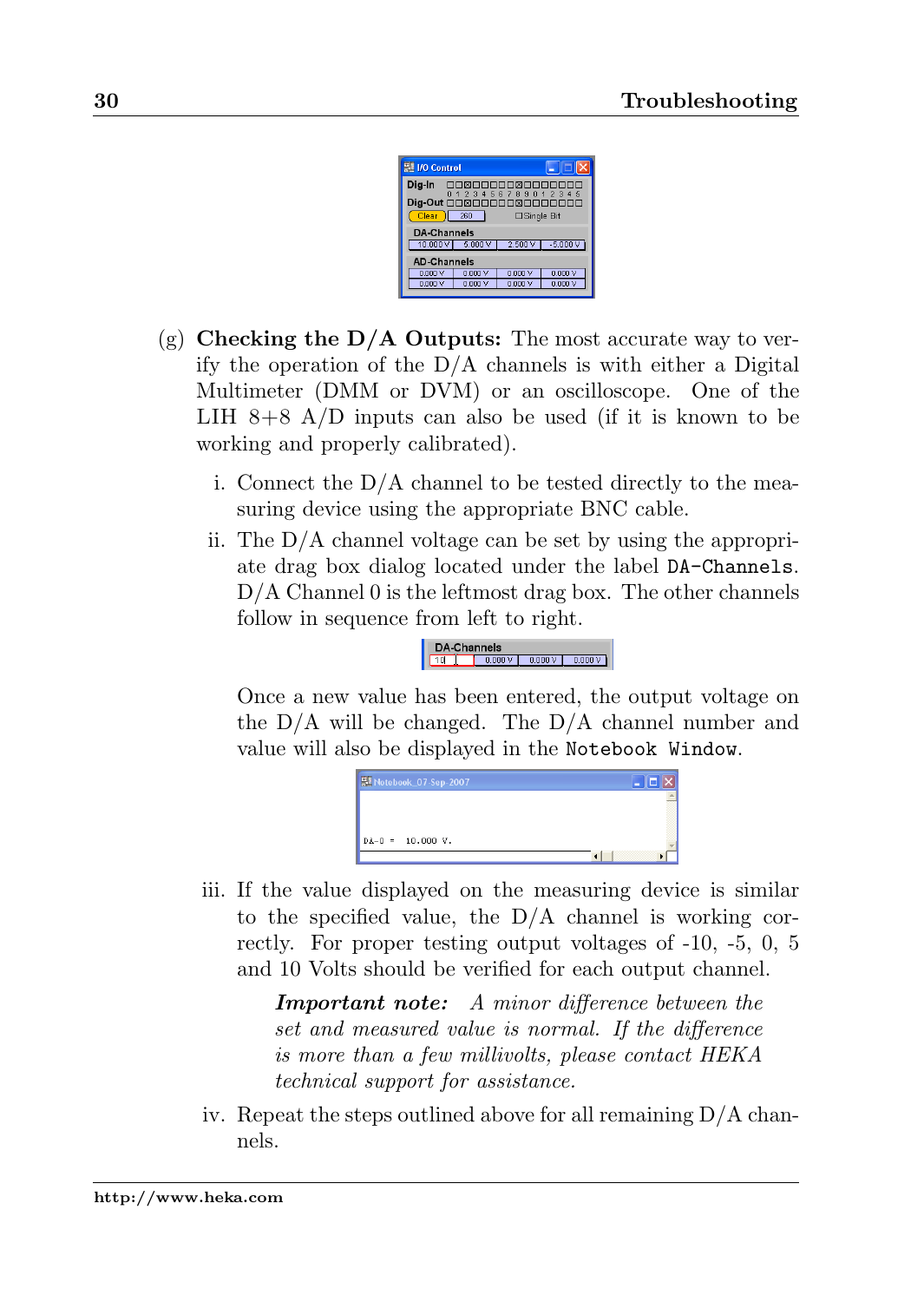- (h) Checking the  $A/D$  Inputs: The most accurate way to verify the operation of the  $A/D$  channels is with a calibrated voltage source. If the  $D/A$  channels of the LIH  $8+8$  have been verified they can be used.
	- i. Assuming that a D/A output to be used has been verified (refer to instructions above for reference) connect the  $D/A$ to the A/D channel to be tested.
	- ii. Set the D/A output voltage.
	- iii. The measured A/D input will be displayed automatically on the rectangle boxes located under the text label AD-Channels. The readings for  $A/D$  channels 0 to 3 are displayed from left to right on the upper row while channels 4 to 7 are on the lower.



iv. If the measured value is similar to the D/A output, the A/D channel is working properly. For proper testing, output voltages of -10, -5, 0, 5 and 10 Volts should be used for each input channel.

> Important note: A minor difference between the output and input value is normal. If the difference is more than a few millivolts please contact HEKA technical support for assistance.

- v. Repeat the steps outlined above for the remaining  $A/D$ channels.
- (i) Checking the Digital Outputs: The most accurate way to verify the operation of the Digital Outputs is with either a DMM or an oscilloscope. The LIH  $8+8$  Digital Inputs or A/D channels can also be used (if they are known to be functional).
	- i. Connect the Digital Output to be tested directly to the measuring device.

**Important note:** Digital Outputs  $\theta$  to  $\theta$  are available on BNC connectors on the front panel and can be easily accessed. All of the Digital Outputs are available on a DB-25 connector on the rear panel labeled "DIGITAL OUT." To access these channels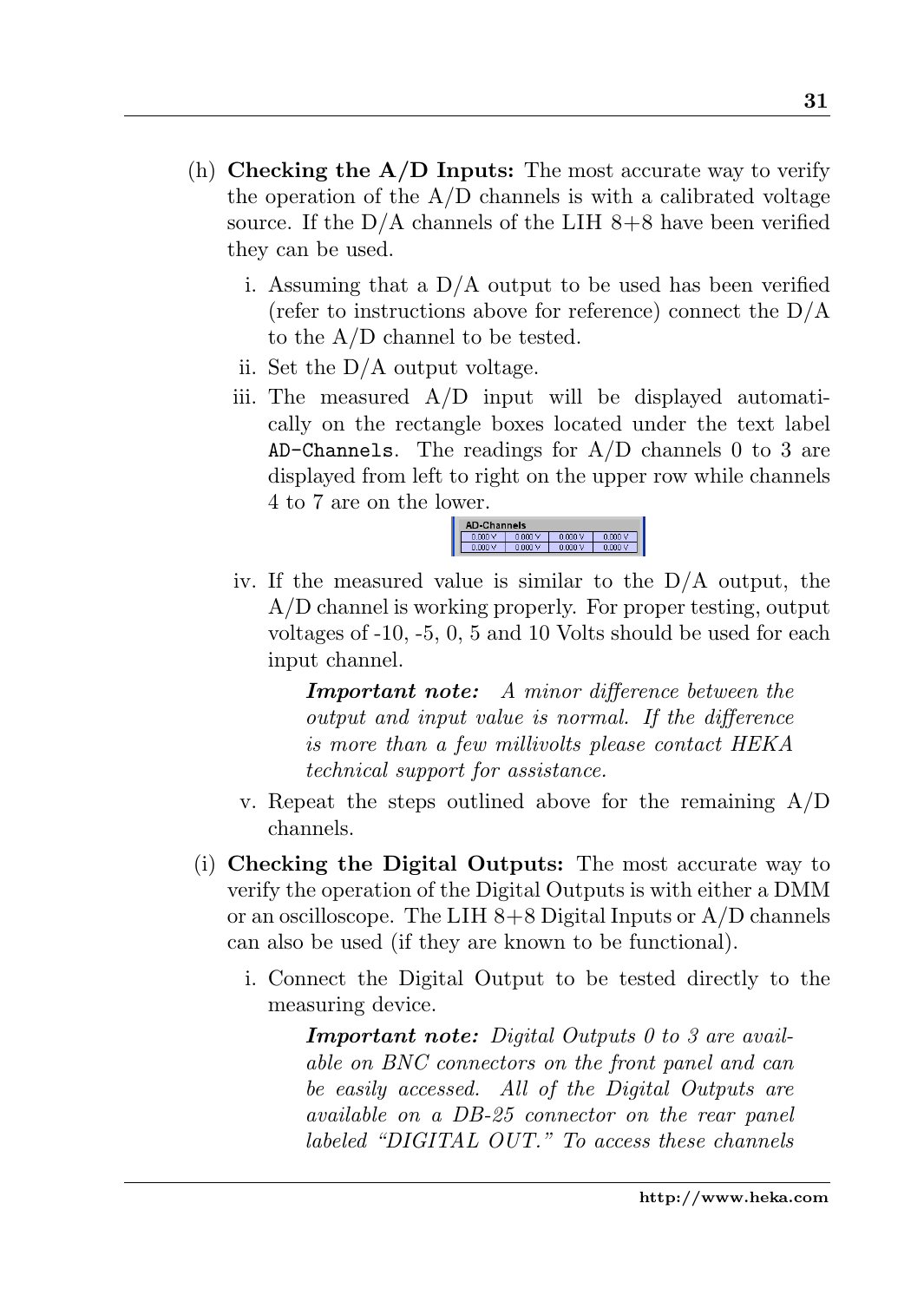a breakout cable will have to be fabricated. Please refer to Appendix I of this manual for a complete pin-out description.

Important note: It may be tempting to insert the tip of either the oscilloscope probe or the DMM directly into the DB-25 connector, but it is not recommended. Damage to both the probe and connector can occur.



- ii. First, it is always best to start the test procedure by setting all of the Digital Outputs to a known state. The Clear button provides an easy way to set all of the Digital Outputs to OFF (TTL LOW).
- iii. There are a couple of ways to control the status of the Digital Outputs. The check box item Single Bit provides a way to set either one or multiple Digital Outputs at a time. If enabled, only one output channel at a time can be active. The others will be automatically cleared. If disabled, the state of multiple channels can be changed.
- iv. The Digital Output state can be set either by toggling the individual check boxes or by numerical entry via the Drag box dialog. The Drag box dialog uses a numerical value to represent the Digital Outputs as a 16-bit word. This dialog is also affected by the setting of the Single Bit control. If enabled, the software will automatically convert the entered numerical value to the closest value that represents a single bit transition. If disabled, then multiple channels (bits) will be set.

With either entry method the bit values will be displayed in the Notebook Window. The drag box dialog will also update the appropriate check boxes to match.



v. The simplest method to verify the functionality of the Digi-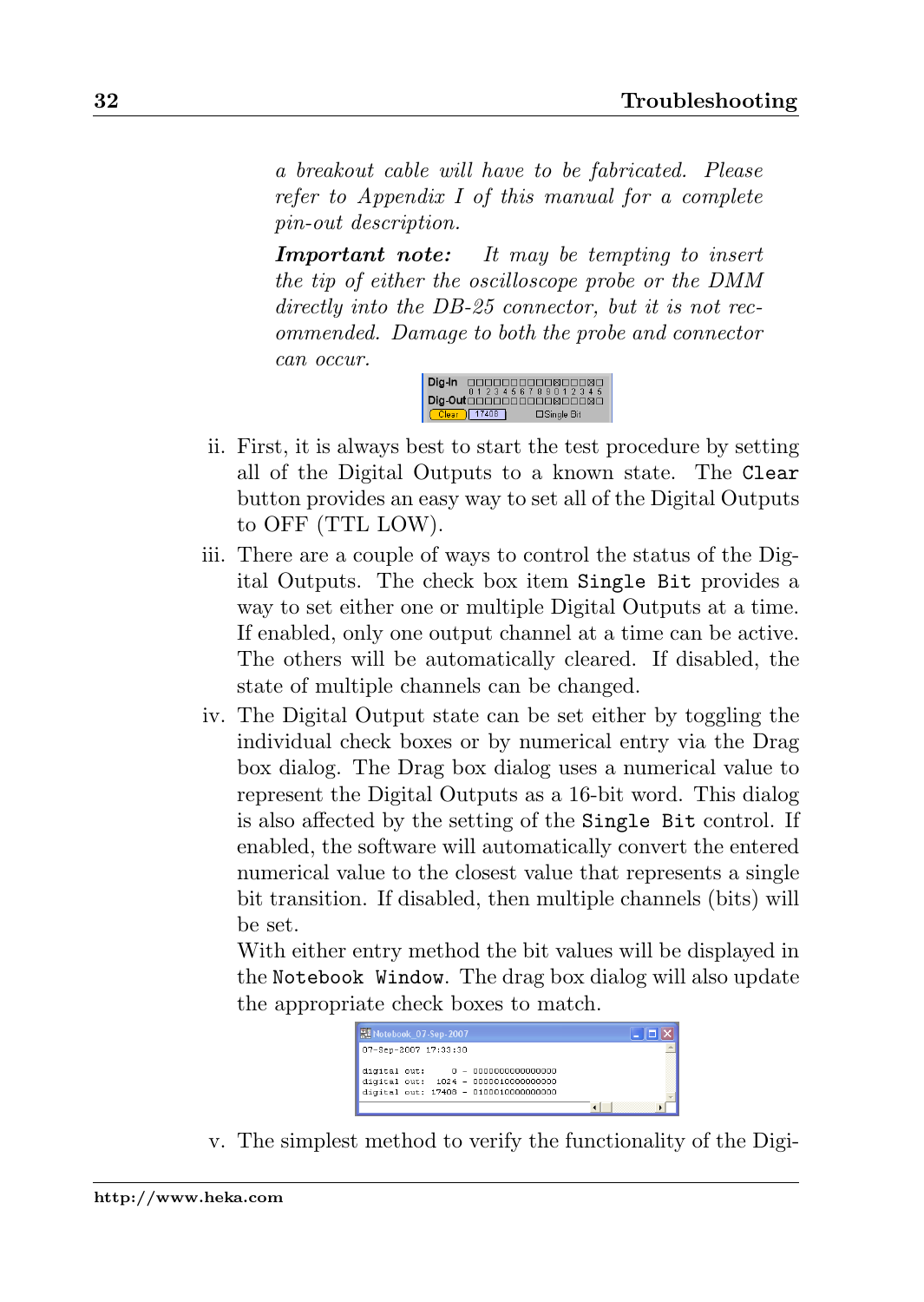tal Outputs is to first enable the Single Bit control. Then, use the check boxes to toggle the state of each output while monitoring the output on the measuring device.

Important note: A reading above 2.4 Volts is usually considered TTL HIGH, while a reading below 0.5 Volts is TTL LOW.

vi. Repeat for all Digital Outputs.

If any of the Digital Outputs fail the test, please contact HEKA technical support for assistance.

- (j) Checking the Digital Inputs: A device that can output TTL HIGH (5 Volts) is required to test the functionality of the Digital Inputs. The LIH 8+8 itself can provide this output either with one of the D/A or Digital Output channels.
	- i. Assuming that a Digital Output is to be used. Connect the Digital Output directly to the Digital Input to be tested.

Important note: Digital Inputs 0 to 2 are available on BNC connectors on the front panel and can be easily accessed. All of the Digital Inputs are available on a DB-25 connector on the rear panel labeled "DIGITAL IN." To access these channels a breakout cable will have to be fabricated. Please refer to Appendix I of this manual for a complete pin-out description.

- ii. Toggle the state of the Digital Output. For proper testing verify that the input changes correctly for both HIGH and LOW settings.
- iii. Monitor the Digital Input state by viewing the check boxes next to the text label DIG-IN. A quick reminder: an X within the check box represents a TTL HIGH while a hollow box represents a TTL LOW.



iv. Repeat the steps outlined above for each Digital Input channel.

If any of the Digital Inputs fail the test, please contact HEKA technical support for assistance.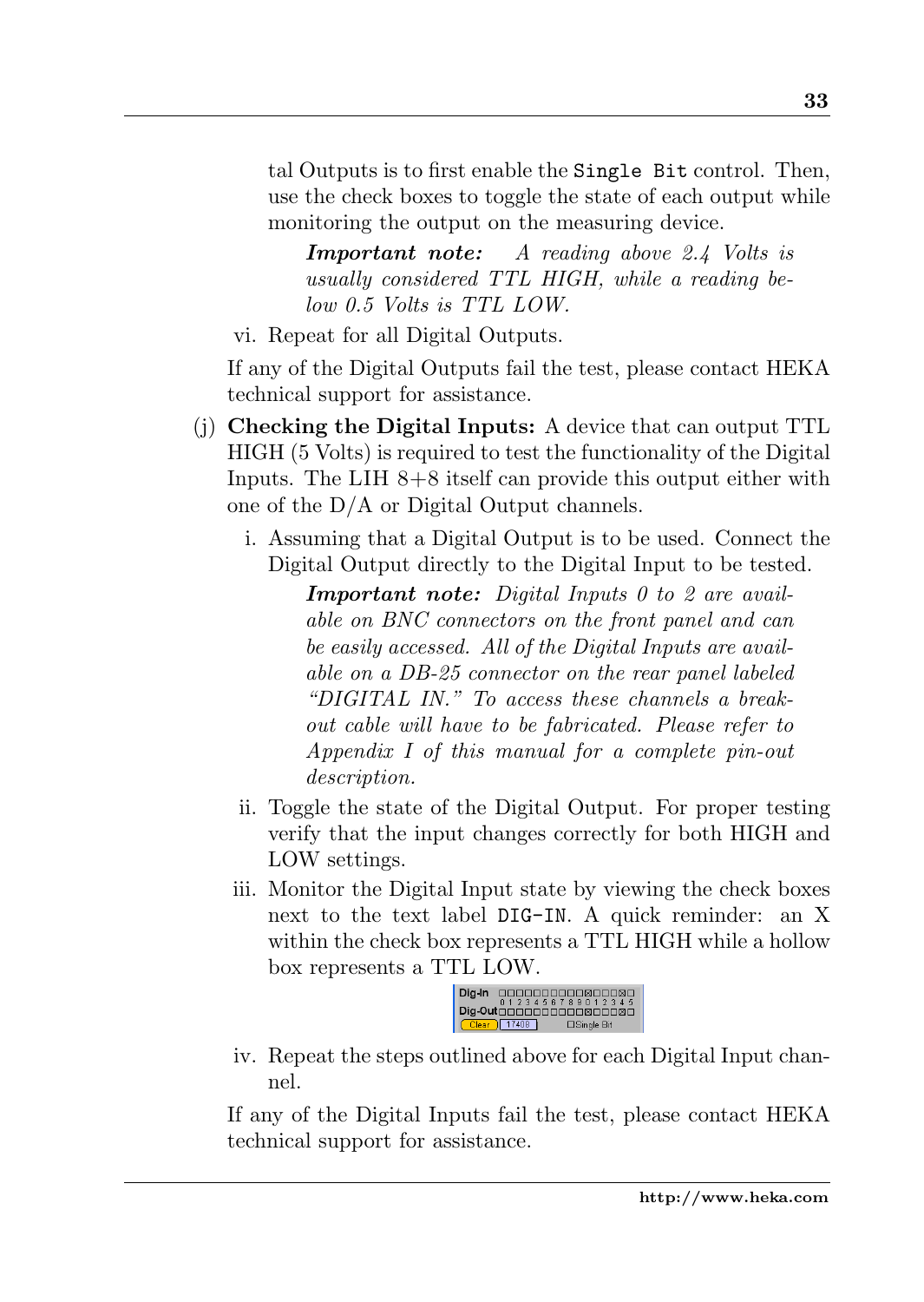- 6. Noisy  $A/D$  channel Input Signal: Most noise problems are usually caused by bad cabling or by other external devices. To resolve these problems, please try the following:
	- (a) Verify that the LIH  $8+8$  and the host computer are plugged into a common outlet strip. This will minimize power line induced noise (sixty / fifty hertz signals) in the acquired data.
	- (b) Verify that the AC power is clean, and that the outlets are properly grounded. It is strongly advised that this task be handled by a licensed professional.
	- (c) Verify that the BNC interconnect cables used are of high-quality  $75 \Omega$  cables, and that both the signal and ground connections are continuous. This can be easily checked with either an ohm meter (DMM) or a continuity tester.
	- (d) Disconnect any external connections to the LIH  $8+8$  and verify that the noise is not shown on the computer display. If the noise is eliminated, then start restoring the external connections, one at a time, while observing the noise until the culprit is found. Depending on the source of the noise it may require any number of procedures to eliminate or reduce the noise. These procedures may include rearranging ground connections, re-routing signal cables and /or the removal of the noisy device. Devices that tend to be noisy are monitors, computer power supplies, refrigerators, and unshielded or poorly shielded equipment.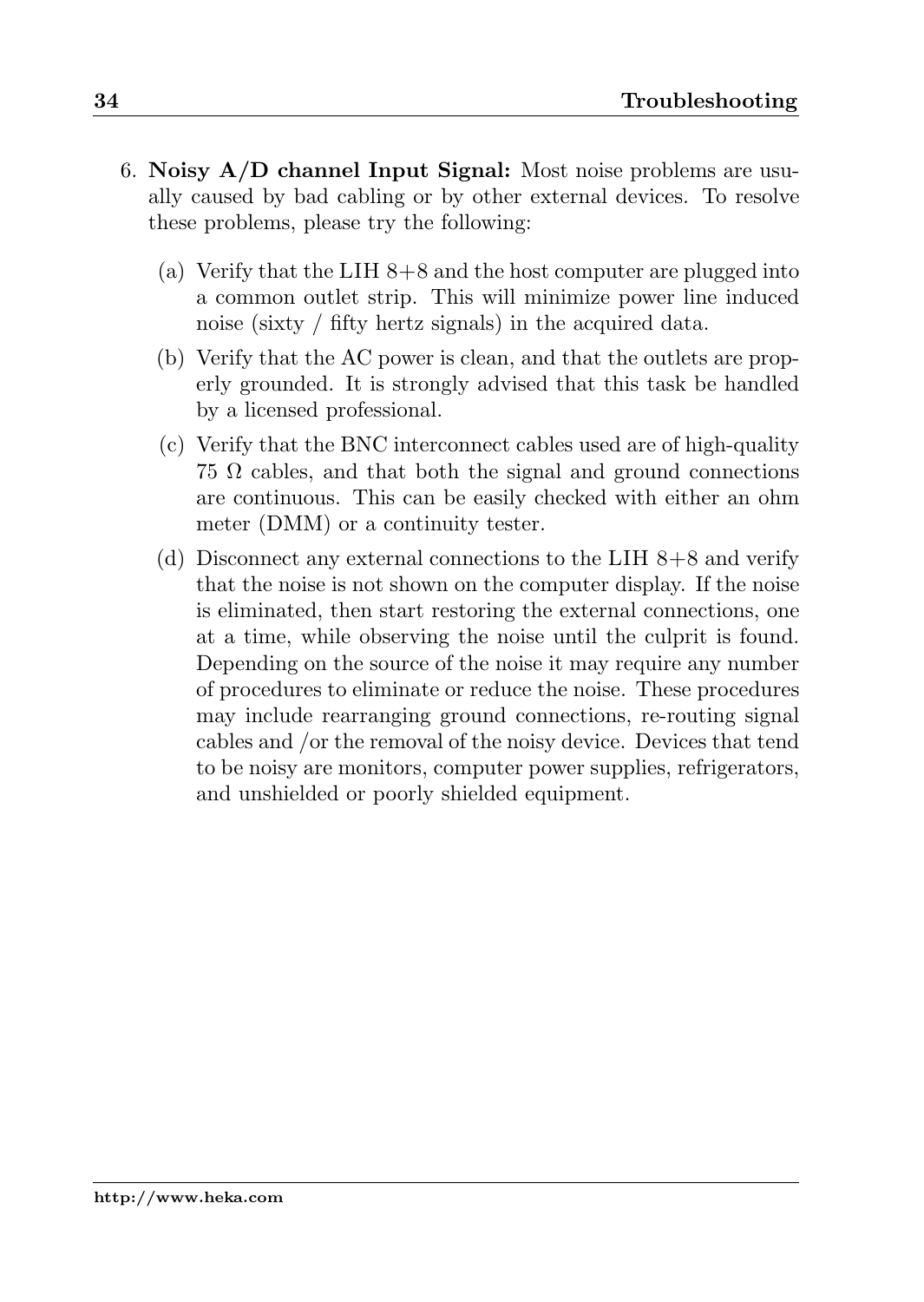# <span id="page-42-0"></span>6. Warranty and Support

### <span id="page-42-1"></span>6.1 Warranty

HEKA warrants to the first purchaser, for a period of one year from the date of purchase (invoice date), that this HEKA Instrument (hereafter referred to as the Product) will be free from defects in workmanship and materials, and agrees that it will, at its option, either repair the defect or replace the defective Product or part thereof at no charge to the purchaser for parts and labor. The Product must be returned to HEKA properly packaged with a written explanation of the problem, with transportation charges prepaid and the shipment fully insured. The Customer is responsible for all duties, taxes, and freight charges, if applicable. HEKA will return the Product, postpaid and insured, in the most appropriate method as determined by HEKA. If a faster shipping service is desired by the customer, any additional special delivery expenses must be paid by the customer.

This warranty does not apply to shipping damage. HEKA fully insures all shipments. Any claims of damage upon receipt must be filed with the carrier and HEKA immediately.

This warranty does not apply to any exterior appearance item of the Product which has been damaged or defaced, which has been subjected to misuse and abuse, abnormal service or handling, or which has been altered or modified in design or construction.

This warranty does not apply to any interconnection cables supplied with the Product.

This warranty does not apply if any unauthorized repairs, modifications or alterations have been made to the Product, without written approval from HEKA.

This warranty applies to software products only to the extent of maintenance release software to correct improper operation of the Product. Soft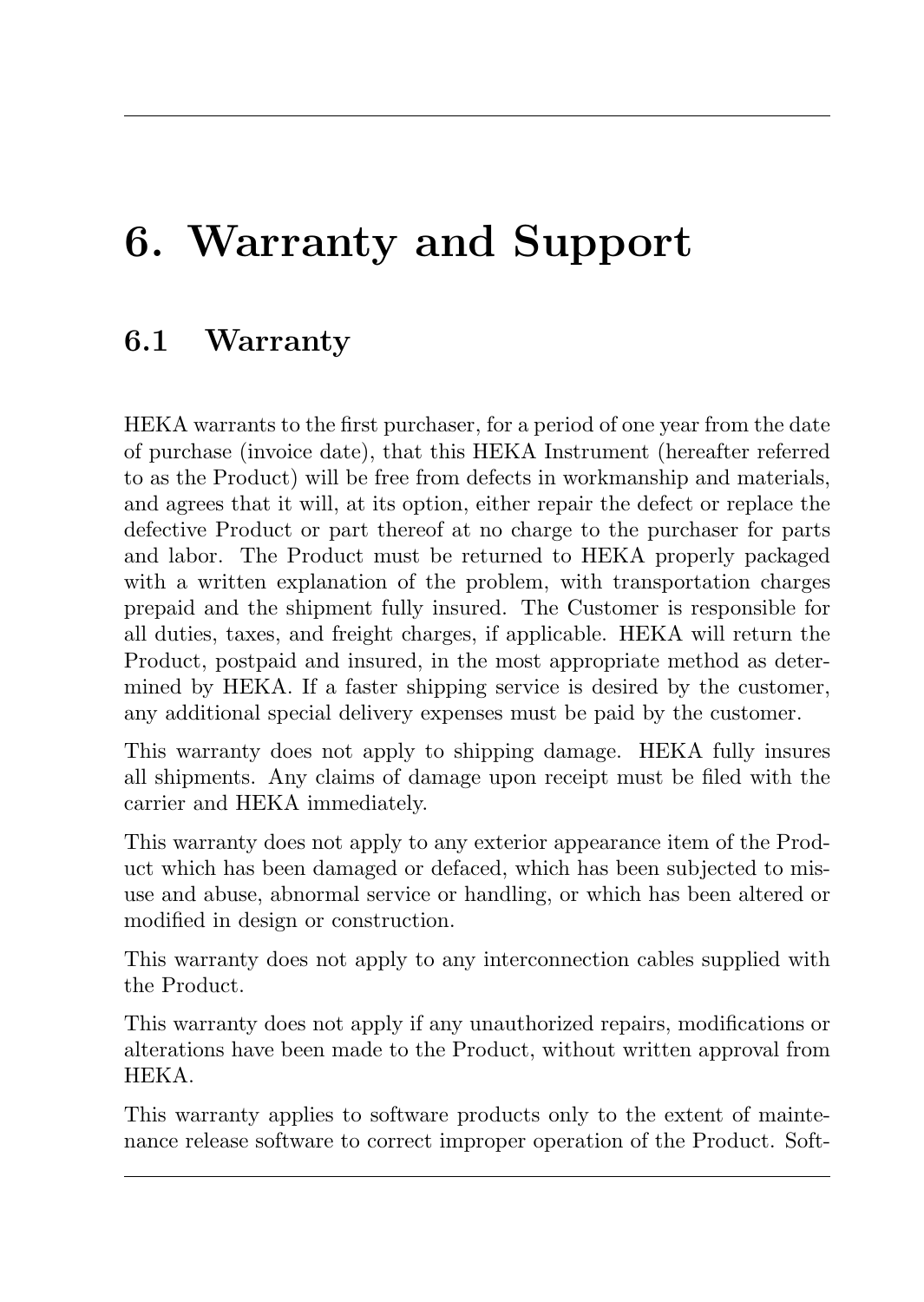ware updates to increase the capabilities of the present Product are not to be provided under the terms of this warranty. Updates will be available for free download on www.heka.com.

No sales organizations, other than HEKA itself, are authorized to make any warranties other than those described above, or to extend the duration of any warranties beyond the time period described above on the behalf of HEKA. If HEKA agrees to such a modification of this warranty, HEKA will furnish a modified copy of this agreement which must be presented if a claim is being made under these modified terms.

# <span id="page-43-0"></span>6.2 Limitation of Liability

Title, risk of loss or damage, and other incidents of ownership shall pass to the customer upon due tender of goods.

HEKA shall not be liable for delays in delivery or failure to perform due directly or indirectly to (i) causes beyond HEKAs reasonable control, (ii) acts of God, acts (including failure to act) of any governmental authority (de jure or de facto), wars (declared or undeclared), governmental priorities, port congestion, riots, terrorism, revolutions, fires, floods, sabotage, nuclear incidents, earthquakes, storms, epidemics, or (iii) inabilities, due to causes beyond HEKA's reasonable control, to obtain necessary labor, materials, components, facilities, energy, fuel, transportation, governmental authorizations or instructions, material or information required from the customer.

Not withstanding any other provisions, the total limitations of HEKA, including its subcontractors or suppliers, on any and all claims, whether in contract, warranty, or otherwise, arising out of, connected with, or resulting from the performance or non-performance of any agreement resulting here from or from the manufacture, sale, delivery, resale, repair, replacement or use of any equipment or the furnishing of any service, shall not exceed the price allocable to the Product or service which gives rise to the claim. Any such liability shall terminate upon the expiration of the warranty period (one year from the shipping date of invoice), except as to title.

Not withstanding any other provisions, in no event, whether as a result of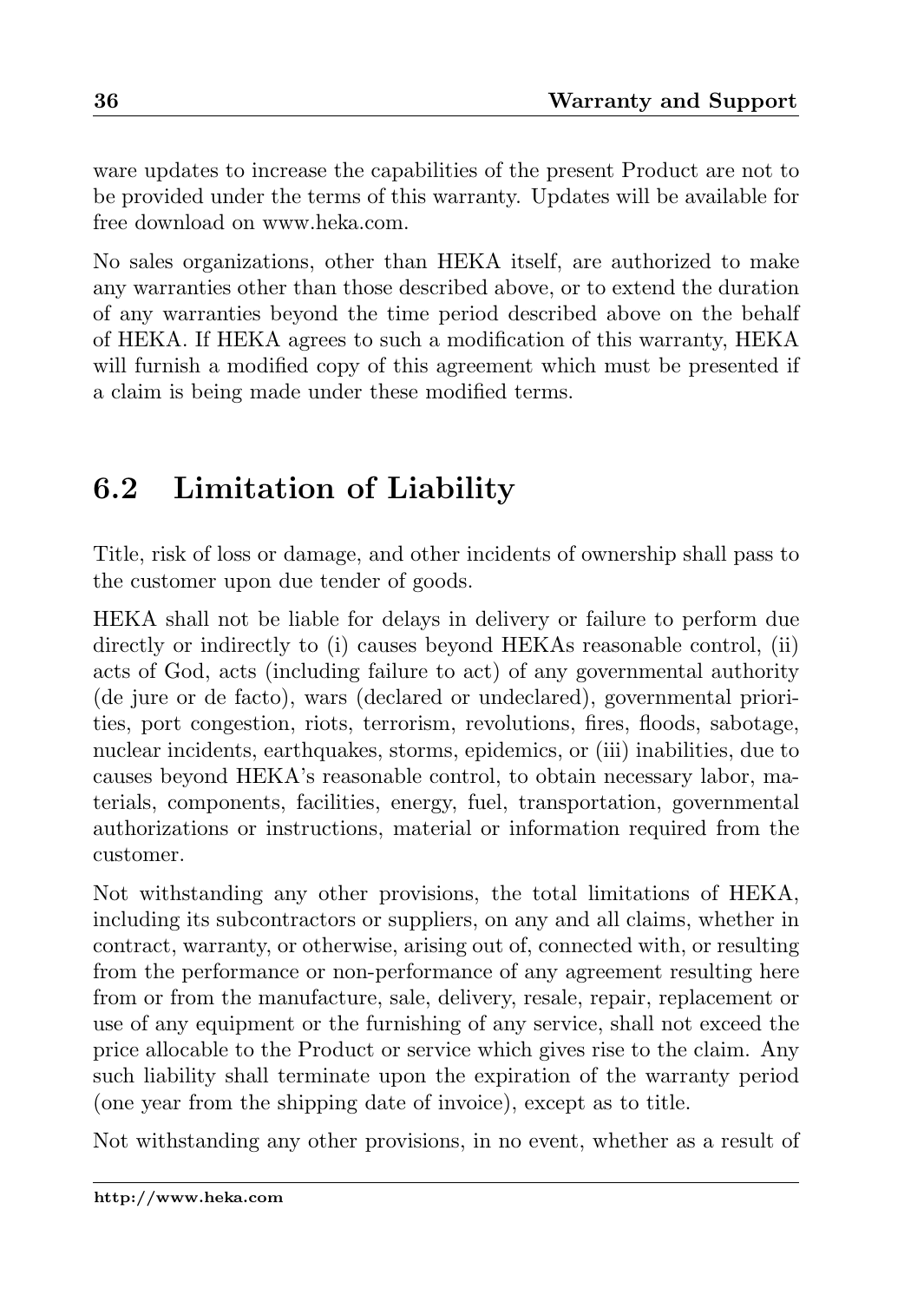breach of contract, warranty, or otherwise, shall HEKA, or its subcontractors or suppliers, be liable for any special consequential, incidental, indirect or exemplary damages, including, but not limited to, loss of profit or revenues, loss of use of the equipment or any associated equipment, cost of capital, cost of substitute goods, facilities, services or replacement power, downtime costs or claims of Customers clients for such damages.

### <span id="page-44-0"></span>6.3 Obtaining Warranty Service

Warranty service of this Product can be obtained by returning the Product, postpaid and insured, to HEKA. Prior authorization before shipping the product is advised for the most expedient service.

# <span id="page-44-1"></span>6.4 Obtaining Out-of-Warranty Service

HEKA takes pride on its superb, long-standing repair and maintenance service of its products. In fact, support is still available for the HEKA produced EPC 7 - also known as List amplifier - which was introduced in 1982.

If a unit requires service after the warranty period has expired, please contact HEKA's service department for consultation. If return of the unit is necessary, then shipping instructions will be provided. Once the unit has been received and diagnosed, a repair quote will be supplied for approval. Repairs are warranted for 90 days.

### <span id="page-44-2"></span>6.5 Technical Support

HEKA provides exceptional pre and post sales customer support from our trained international sales representatives. Customer support is free of charge for registered users of HEKA products.

Check the HEKA website, www.heka.com, for updated versions of driver and/or application software. There are also many tutorial documents avail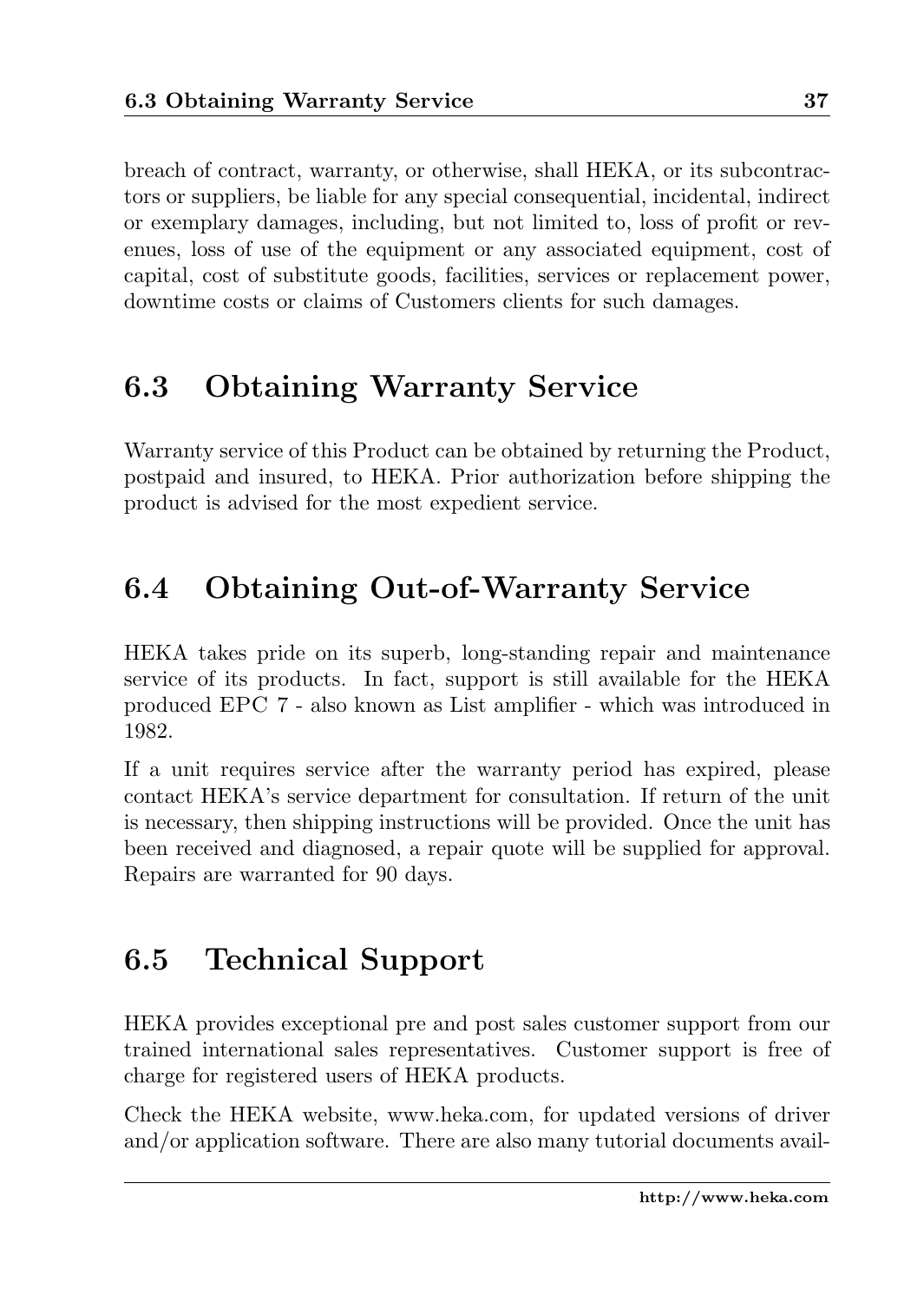able that may help resolve product-specific questions. If the problem is not resolved, please supply the following information when corresponding:

- Serial number of the LIH  $8+8$  interface
- Operating system version
- Driver software version number
- Application software version number
- Detailed information describing the problem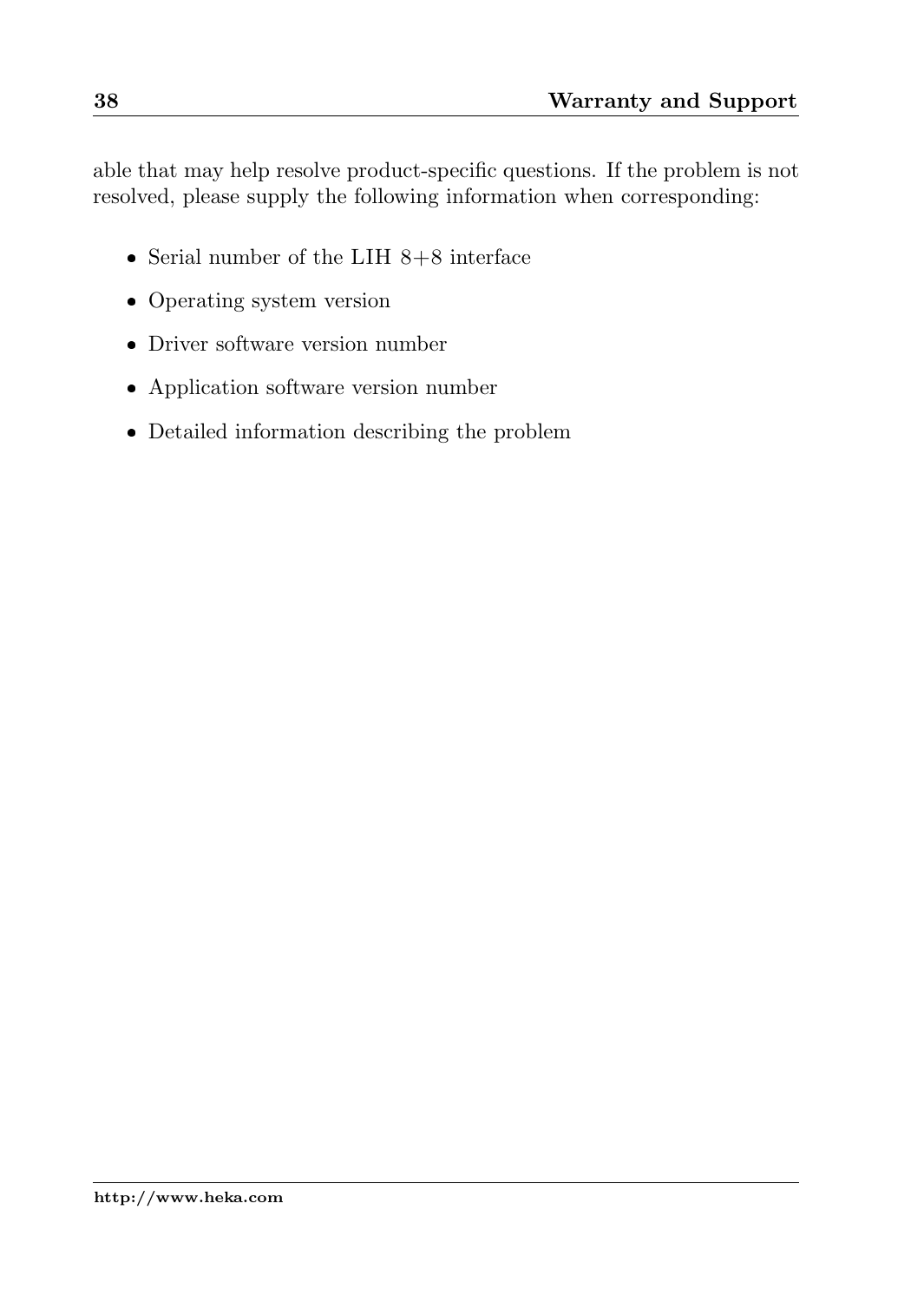# <span id="page-46-0"></span>7. Appendix I: Technical Data

## <span id="page-46-1"></span>7.1 DIGITAL I/O Connector

This is a 40-pin male connector that combines the digital input and output lines. This connector is to be used to interface to other HEKA devices, such as the EPC 8 or the TIB 14. For other purposes, the DIGITAL IN and DIGITAL OUT Connectors should be used.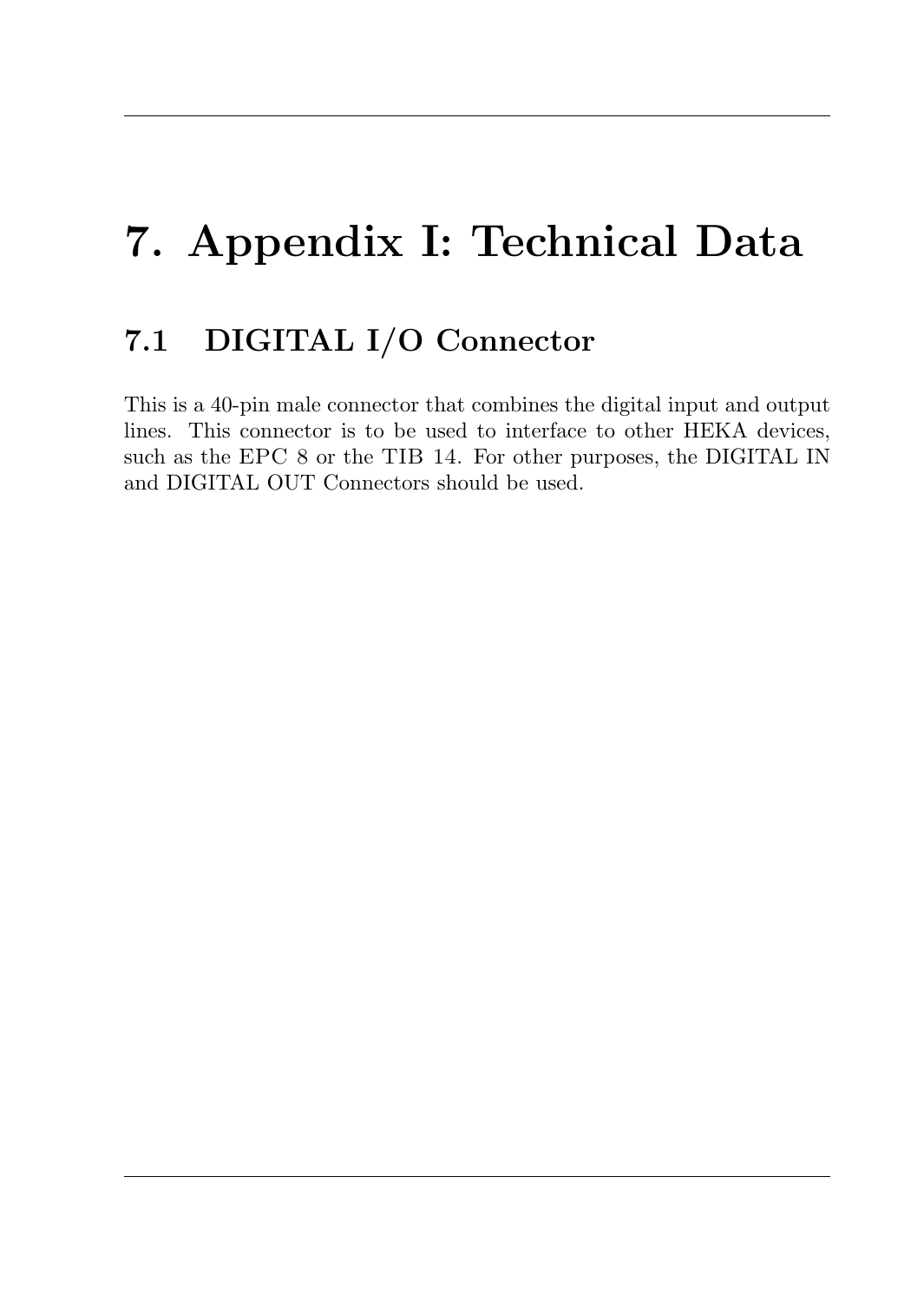

<span id="page-47-0"></span>Figure 7.1: Digital I/O Connector

| Pin number     | Signal                    | Pin number      | <b>Signal</b>     |
|----------------|---------------------------|-----------------|-------------------|
| 1              | $IN-0$                    | 2               | $OUT-14$          |
| $\overline{3}$ | NO CONNECTION             | 4               | $OUT-15$          |
| $\bf 5$        | $IN-2$                    | 6               | $IN-10$           |
| $\overline{7}$ | $\overline{\text{IN-3}}$  | $\overline{8}$  | $IN-11$           |
| 9              | $IN-4$                    | 10              | $IN-12$           |
| 11             | IN-5                      | 12              | $IN-13$           |
| 13             | $IN-6$                    | 14              | $IN-14$           |
| 15             | $\overline{IN-7}$         | 16              | $\overline{IN-9}$ |
| 17             | $IN-1$                    | 18              | NO CONNECTION     |
| 19             | <b>GND</b>                | $20\,$          | <b>GND</b>        |
| 21             | <b>GND</b>                | 22              | <b>GND</b>        |
| 23             | NO CONNECTION             | 24              | <b>STROBE</b>     |
| 25             | OUT-0                     | 26              | OUT-8             |
| 27             | $OUT-1$                   | $28\,$          | OUT-9             |
| 29             | OUT-2                     | $30\,$          | $OUT-10$          |
| 31             | OUT-3                     | 32              | $OUT-11$          |
| 33             | $\overline{\text{OUT-4}}$ | $\overline{34}$ | $OUT-12$          |
| 35             | OUT-5                     | 36              | $OUT-13$          |
| 37             | OUT-6                     | 38              | $IN-8$            |
| 39             | OUT-7                     | 40              | NO CONNECTION     |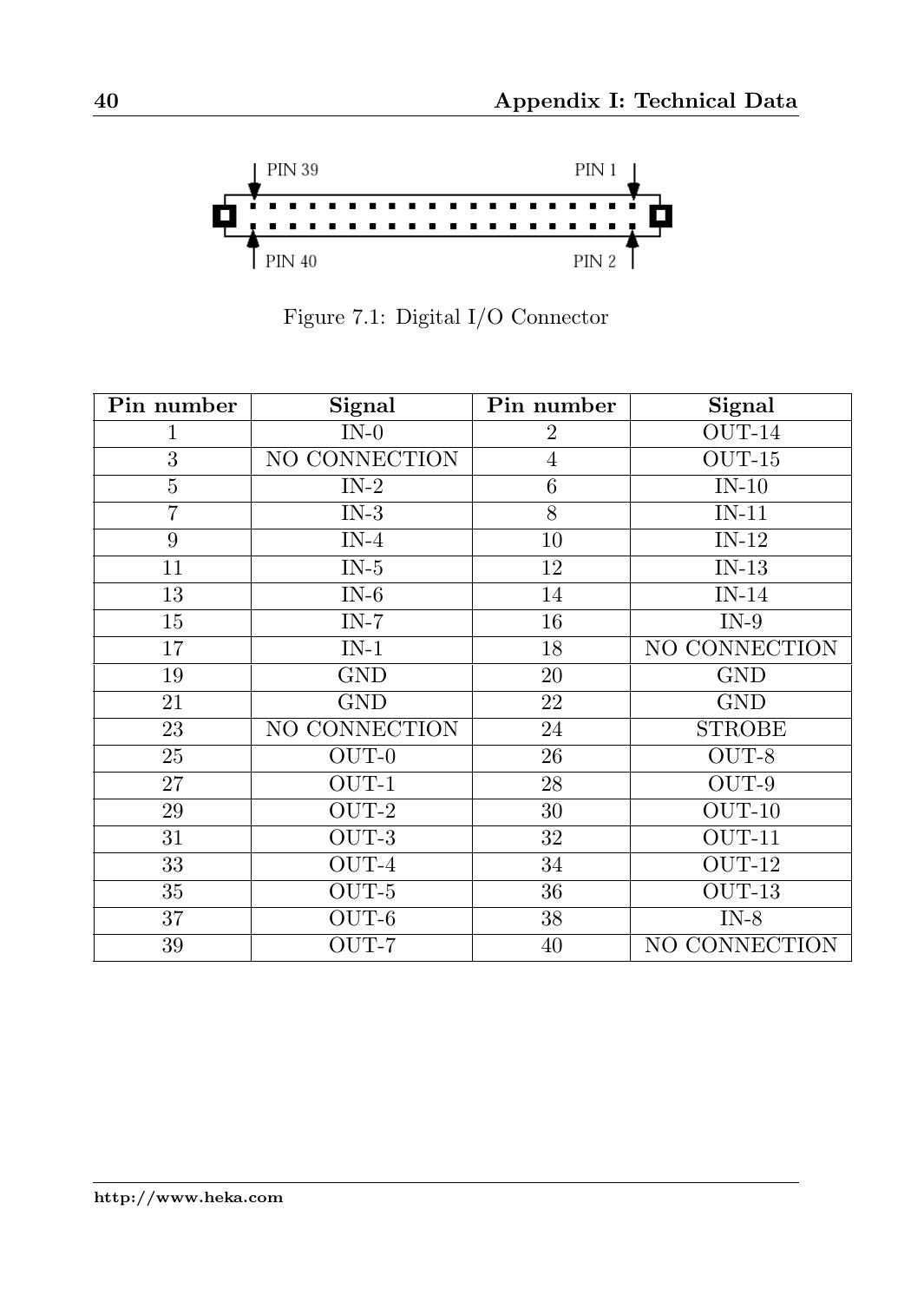# <span id="page-48-0"></span>7.2 DIGITAL IN Connector

This is a DB-25 female connector that can be used to interface with the Digital Input lines of the LIH 8+8.

<span id="page-48-1"></span>

| Pin number     | Signal     | Pin number | Signal  |
|----------------|------------|------------|---------|
| 1              | $IN-3$     | 14         | $IN-4$  |
| $\overline{2}$ | $IN-2$     | 15         | $IN-5$  |
| 3              | <b>GND</b> | 16         | $IN-6$  |
| 4              | <b>GND</b> | 17         | $IN-7$  |
| 5              | <b>GND</b> | 18         | $IN-8$  |
| 6              | <b>GND</b> | 19         | $IN-9$  |
| 7              | <b>GND</b> | 20         | $IN-10$ |
| 8              | <b>GND</b> | 21         | $IN-11$ |
| 9              | <b>GND</b> | 22         | $IN-12$ |
| 10             | <b>GND</b> | 23         | $IN-13$ |
| 11             | <b>GND</b> | 24         | $IN-14$ |
| 12             | $IN-1$     | 25         | $IN-15$ |
| 13             | $IN-0$     |            |         |

Figure 7.2: Digital IN Connector